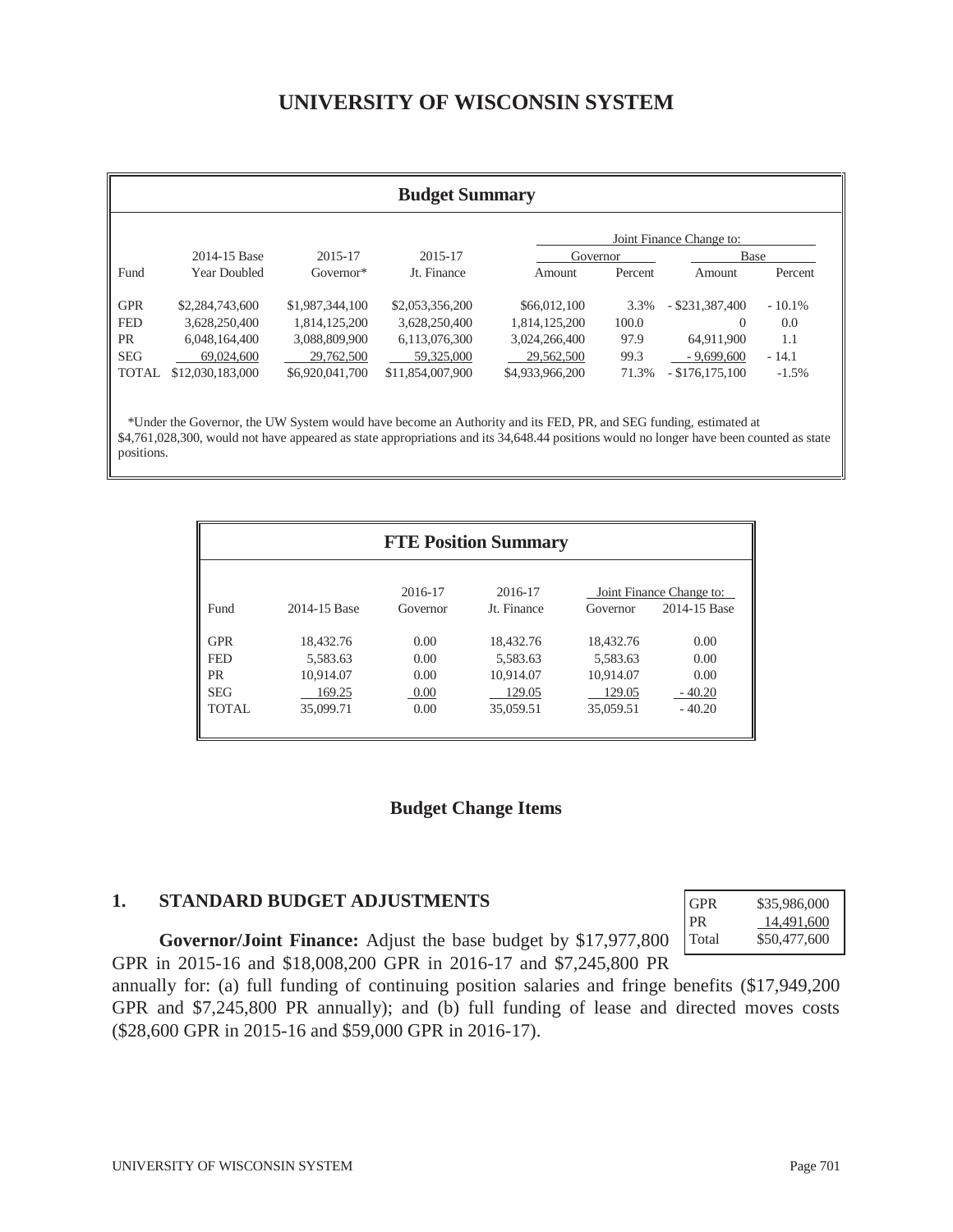#### **2. GPR BASE BUDGET REDUCTION** [LFB Paper 676]

|            | Governor<br>(Chg. to Base) | <b>Jt. Finance</b><br>(Chg. to Gov) | <b>Net Change</b> |
|------------|----------------------------|-------------------------------------|-------------------|
| <b>GPR</b> | $-$ \$278,686,500          | \$50,000,000                        | $-$ \$228,686,500 |

**Governor:** Reduce the UW System's GPR appropriation for general program operations by \$150,000,000 in 2015-16 and by \$121,161,700 in 2016-17. In addition, repeal the appropriation for UW System Administration on July 1, 2016, and delete \$7,524,800 in related funding in 2016-17.

 Under the bill, the statutory appropriation schedule would include only the following two GPR appropriations for the UW System Authority beginning in 2016-17. The appropriation schedule would not include any program revenue, federal revenue, or segregated revenue appropriations for the UW System Authority.

| 20.285(1)(a) | General program operations     | \$774,846,500 |
|--------------|--------------------------------|---------------|
| 20.285(1)(d) | Principal payment and interest | \$215,774,700 |

**Joint Finance:** Provide \$25,000,000 annually, which would reduce the GPR base budget reduction from \$150 million annually to \$125 million annually. Require that the Board of Regents distribute the \$25,000,000 annual amount to aid UW institutions that are most impacted by the GPR base reduction.

 In addition, provide \$7,928,000 in 2015-16 and \$13,385,500 in 2016-17 to fund projected increases in fringe benefit costs during the biennium, instead of providing \$21,313,500 in 2016- 17 for this purpose as under the Governor's bill.

 The table below summarizes changes to the UW System's GPR general program operations appropriation under the Governor's bill and as modified by the Joint Finance Committee.

#### **Changes to the UW System's GPR General Program Operations Appropriations**

|                                               |                 | Governor        |                 | <b>Joint Finance</b> |
|-----------------------------------------------|-----------------|-----------------|-----------------|----------------------|
|                                               | 2015-16         | 2016-17         | 2015-16         | 2016-17              |
| Base budget reduction                         | $-$150,000,000$ | $-$150,000,000$ | $-$125,000,000$ | $-$125,000,000$      |
| UW System Administration appropriation        |                 |                 |                 |                      |
| added to UW block grant                       | $\theta$        | 7,524,800       | $\Omega$        | 7,524,800            |
| Funding for increases in fringe benefit costs | $\theta$        | 21,313,500      | 7,928,000       | 13,385,500           |
| Subtotal -- UW Block Grant                    | $-$150,000,000$ | $-$121,161,700$ | $-$117,072,000$ | $-$104,089,700$      |
| Delete Separate UW System                     |                 |                 |                 |                      |
| <b>Administration Appropriation</b>           | 0               | $-7,524,800$    | $\Omega$        | $-7,524,800$         |
| Net Change to GPR Funding                     | $-$150,000,000$ | $-$128,686,500$ | $-$117,072,000$ | $-$111,614,500$      |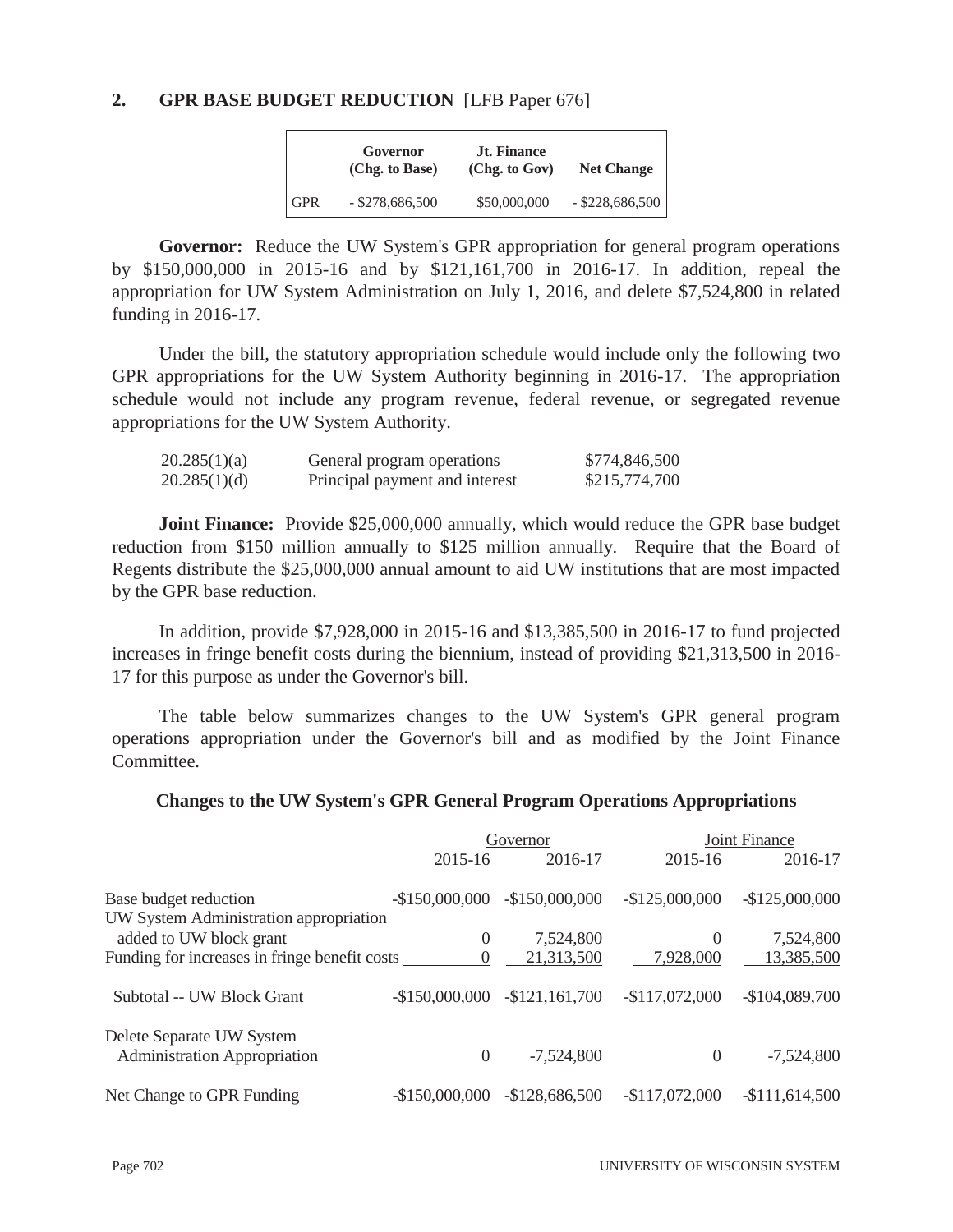## **3. GPR EXPENDITURE AUTHORITY** [LFB Paper 676]

**Governor:** Specify that the GPR general program operations appropriation for the UW System in 2015-16 and the UW System Authority in 2016-17 would be a biennial appropriation. This would allow the UW System to shift funding between the two years of the 2015-17 biennium. Under current law, the UW System's GPR general program operations appropriation is an annual appropriation and expenditures in each fiscal year are limited to the amount provided for that fiscal year.

 Provide that the UW System Authority's GPR general program operations appropriation would be an annual appropriation beginning in 2017-18. This provision would take effect on July 1, 2017, or the second day after the publication of the 2017-19 biennial budget act, whichever is later.

**Joint Finance:** Modify by providing that the UW System's GPR general program operations appropriation would continue to be a biennial appropriation in future biennia.

#### **4. TUITION FREEZE** [LFB Paper 677]

**Governor:** Prohibit the Board of Regents from charging resident undergraduate students enrolled in a UW institution or UW Colleges campus in the 2015-16 and 2016-17 academic years more in tuition than it charged such students enrolled in that institution or UW Colleges campus in the 2014-15 academic year. Specify that this provision would take effect the day after the publication of the biennial budget act.

**Joint Finance:** Modify by permitting the Board of Regents to increase resident undergraduate tuition at UW-Stevens Point in 2015-16 and 2016-17 to implement a differential tuition if approved by the students in a referendum held after the effective date of the bill.

#### **5. REESTIMATE GPR DEBT SERVICE** [LFB Paper 175]

**Governor/Joint Finance:** Reduce the GPR debt service appropriation by \$13,626,700 in 2015-16 and \$25,060,200 in 2016-17 to reestimate debt service costs.

#### **6. REESTIMATE PR DEBT SERVICE**

**Governor/Joint Finance:** Reduce the PR debt service appropriation by \$18,317,600 in 2015-16. Annual base level funding for PR debt service is \$155,388,900.

#### **7. REESTIMATE TUITION REVENUES**

**Governor/Joint Finance:** Provide additional expenditure authority of \$75,799,500 in 2015-16 to reflect the amount of tuition revenue received during the 2013-14 fiscal year. The increase in the amount of tuition revenue received is attributable to: (a) enrollment increases

PR - \$18,317,600

PR \$75,799,500

GPR - \$38,686,900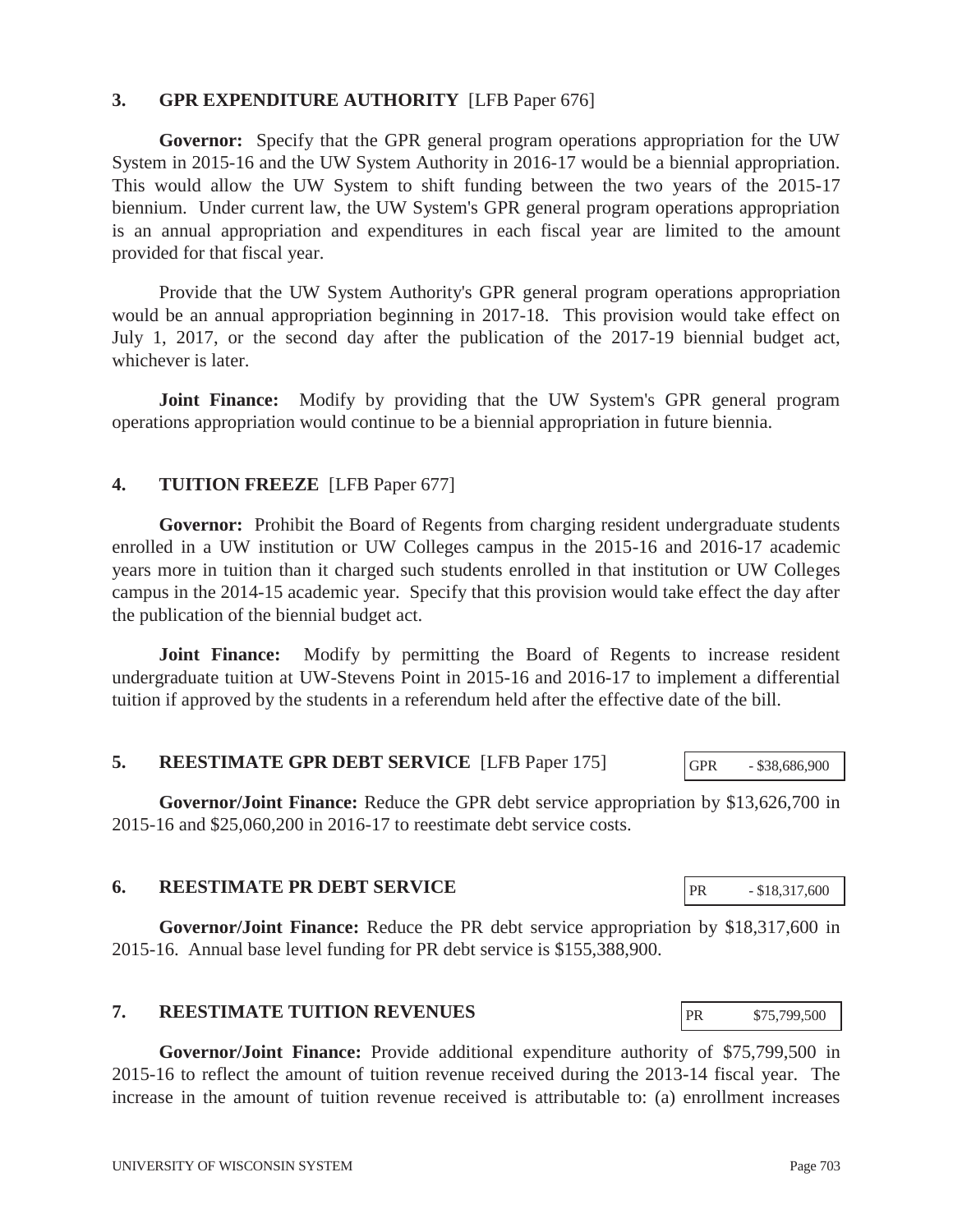(\$43,003,200); (b) increases in revenue generated by self-supporting programs (\$16,712,400); and (c) differential tuition increases implemented prior to the 2013-14 year (\$16,083,900). Tuition revenues are deposited in the UW System's program revenue (PR) general program operations appropriation which is an "all moneys received" appropriation, meaning that all revenues may be spent regardless of the amount shown in the appropriation schedule.

#### **8. PAYMENT TO THE MEDICAL ASSISTANCE TRUST FUND**  PR-REV - \$20,000,000

**Governor/Joint Finance:** Increase the amount that the Board of Regents is required to transfer to the medical assistance trust fund from its program revenue appropriation for general program operations from no more than \$20,338,500 annually to no more than \$30,338,500 annually. Specify that this provision would first apply on the day after the publication of the biennial budget act.

## **9. DELETE WISCONSIN BIOENERGY INITIATIVE**  [LFB Paper 486]

|     | <b>Funding</b>  | <b>Positions</b> |
|-----|-----------------|------------------|
| SEG | $-$ \$8,138,200 | $-35.20$         |

 **Governor/Joint Finance:** Eliminate funding for the Wisconsin Bioenergy Initiative (\$4,069,100 SEG annually) and 35.20 positions beginning in 2015-16 and delete the appropriation for that purpose on July 1, 2016. Under current law, funding is provided from the environmental fund to the Wisconsin Bioenergy Initiative to support research into improved plant biomass, improved biomass processing, conversion of biomass into energy products, development of a sustainable energy economy, and development of enabling technology for bioenergy research.

#### **10. DELETE ENVIRONMENTAL EDUCATION BOARD AND GRANTS** [LFB Paper 488] SEG  $-$  \$461,000

**Governor:** Eliminate \$130,500 annually for environmental education grants from the environmental fund and delete the appropriation for that purpose on July 1, 2016. In addition, delete \$200,000 in 2016-17 as well as the appropriation for environmental education grants from the conservation fund.

 Delete current law related to the Environmental Education Board including provisions requiring the Board to: (a) consult with the state Superintendent of Public Instruction in identifying needs and establishing priorities for environmental education in public schools; (b) consult with other state agencies, including UW-Extension, conservation and environmental groups, youth organizations, and nature and environmental centers in identifying needs and establishing priorities for environmental education; (c) award grants for the development, dissemination, and presentation of environmental education programs; and (d) establish a center for environmental education. In addition, delete the requirement that the Board of Regents seek the advice of the Environmental Education Board on the development of environmental education programs.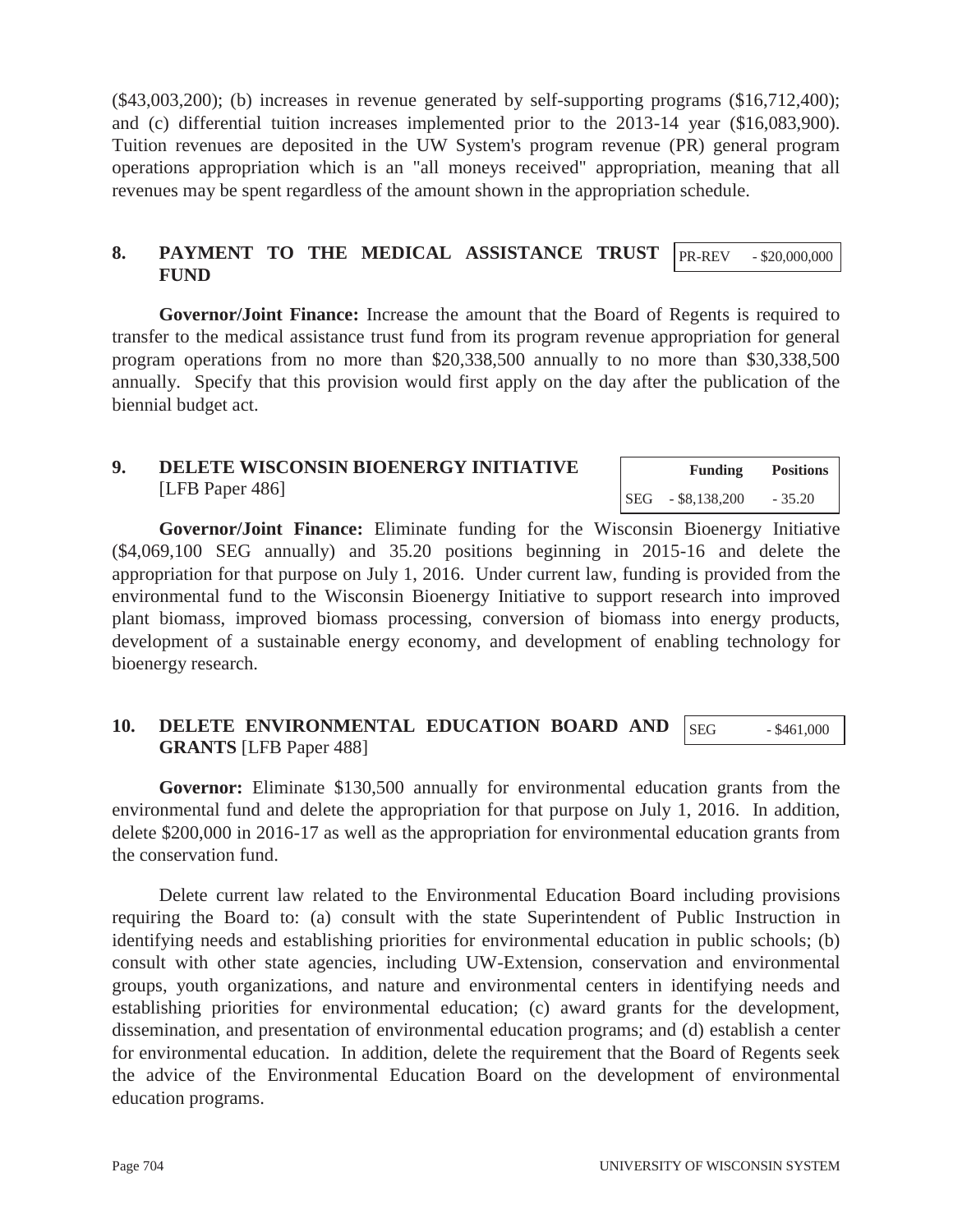**Joint Finance:** Modify the Governor's recommendation to delay the repeal of the two appropriations for environmental education grants and current law related to the Wisconsin environmental education board to July 1, 2017, to allow the expenditure of assessments paid before July 1, 2015.

## **11. DELETE SOLID WASTE RESEARCH FUNDING**  [LFB Paper 487]

**Governor/Joint Finance:** Eliminate \$156,100 annually for solid waste research and experiments and 1.0 position beginning in 2015-16 and delete the appropriation for that purpose on July 1, 2016. Under current law, funding is provided from the environmental fund to support research into alternative methods of solid waste management and for administering solid waste experiment centers.

 Delete related provisions permitting the Board of Regents to establish one or more solid waste experiment centers for the purpose of developing, demonstrating, promoting, and assessing the costs and environmental effects of alternatives to solid waste disposal; requiring the Board to conduct research into alternatives to solid waste disposal; and requiring the Board to appoint a solid waste research council.

| 12. | DELETE EXTENSION RECYCLING EDUCATION |            | <b>Funding</b> | <b>Positions</b> |
|-----|--------------------------------------|------------|----------------|------------------|
|     | <b>FUNDING</b> [LFB Paper 487]       | <b>SEG</b> | $-$ \$788,200  | $-4.00$          |

**Governor/Joint Finance:** Delete \$394,100 annually for UW-Extension recycling education and 4.0 positions beginning in 2015-16 and delete the appropriation for that purpose on July 1, 2016. Under current law, funding from the environmental fund is provided to support UW-Extension education and technical assistance programs in recycling and recycling market development.

## **13. UW PR AND FEDERAL APPROPRIATIONS** [LFB Paper 675]

|            | Governor<br>(Chg. to Base) | Jt. Finance<br>(Chg. to Gov) | <b>Net Change</b> |
|------------|----------------------------|------------------------------|-------------------|
| <b>PR</b>  | $-$ \$2,845,963,000        | \$2,845,963,000              | \$0               |
| <b>FED</b> | $-1,812,449,300$           | 1,812,449,300                | $\cup$            |
| Total      | $-$ \$4,658,412,300        | \$4,658,412,300              | \$0               |

**Governor:** Delete the UW System's program revenue appropriations for general program operations (-\$2,271,680,800), gifts and nonfederal grants and contracts (-\$537,889,600), and general fund interest (\$0) and the UW System's appropriation for federal aid (-\$1,812,449,300) in 2016-17.

 In addition, delete the UW System's PR appropriation for funds transferred from other state agencies and \$36,392,600 in 2016-17. Separate items describe an additional \$1,705,600 that

 **Funding Positions**  SEG - \$312,200 - 1.00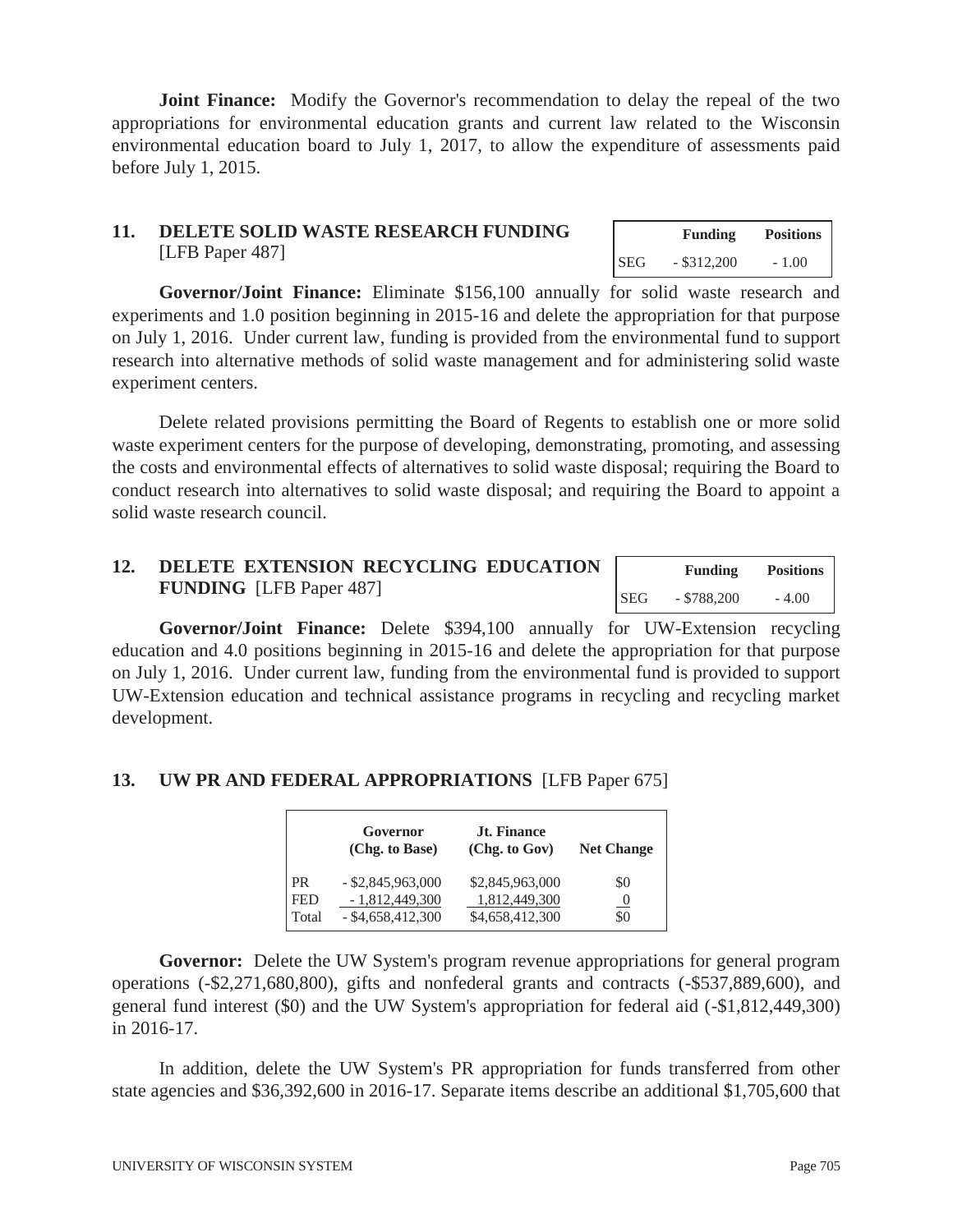would be deleted from that appropriation. Provide that the Higher Educational Aids Board would continue to make reimbursement payments to the UW System Authority for tuition remissions granted to veterans and the children and spouses of deceased or disabled veterans, that the Department of Transportation would continue to transfer additional fees collected related to University of Wisconsin license plates, and that the Department of Revenue would continue to transfer funds designated for cancer research programs to the UW System Authority.

**Joint Finance:** Delete the provision, which would restore the UW System's program revenue appropriations for general program operations, gifts and nonfederal grants and contracts, general fund interest, and funds transferred from other state agencies and its appropriation for federal aid.

#### **14. PR DEBT SERVICE APPROPRIATION UNDER DOA** [LFB Paper 675]

|      | Governor<br>(Chg. to Base) | <b>Jt. Finance</b><br>(Chg. to Gov) | <b>Net Change</b> |
|------|----------------------------|-------------------------------------|-------------------|
| l PR | $-$ \$155,388,900          | \$148,127,300                       | $-$ \$7,261,600   |

**Governor:** Delete the PR appropriation under the UW System for PR debt service with \$155,388,900 in 2016-17 and delete current law specifying that, for projects authorized by the Building Commission on or after July 1, 2001, an amount equal to 40% of the principal and interest costs for maintenance of UW-Madison intercollegiate athletic facilities would be paid from that appropriation.

 Create an appropriation under the Department of Administration (DOA) for moneys received from the UW System Authority in payment of principal and interest costs incurred in financing self-amortizing UW facilities and under an agreement or ancillary agreements entered into by the UW System and the Building Commission. Estimate this appropriation under DOA at \$148,127,300 in 2016-17.

**Joint Finance:** Delete provision, which would restore the UW System's PR debt service appropriation in 2016-17. In addition, estimate this appropriation at \$148,127,300 in 2016-17.

# **15. TRUST FUND INCOME APPROPRIATION** [LFB Paper 678]

|                                                             | Governor<br>(Chg. to Base) | <b>Jt. Finance</b><br>(Chg. to Gov) | <b>Net Change</b> |      |
|-------------------------------------------------------------|----------------------------|-------------------------------------|-------------------|------|
| <b>Funding</b> Positions                                    |                            | Funding Positions Funding Positions |                   |      |
| $\vert$ SEG $-$ \$26,816,500 $-$ 122.23 \$26,816,500 122.23 |                            |                                     | \$0               | 0.00 |

**Governor:** Delete the appropriations under the UW System for trust fund income (-\$26,816,500 and -122.23 positions in 2016-17) and trust fund operations (\$0). The UW System would retain control of its trust funds and any income generated from those trust funds.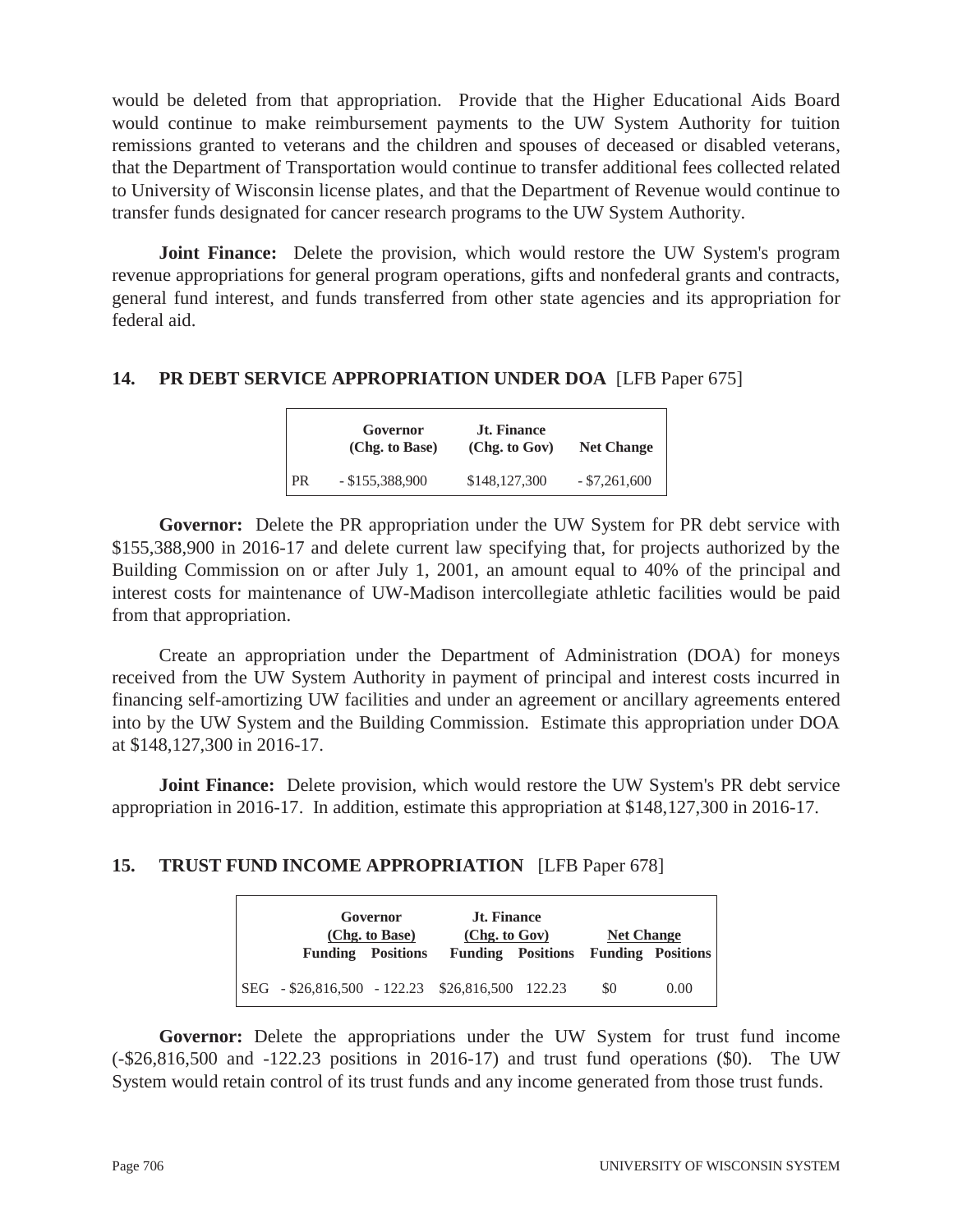**Joint Finance:** Delete the provision, which would restore the UW System's appropriations for trust fund income and related funding and positions.

#### 16. TELECOMMUNICATIONS SERVICES APPROPRIATION [LFB Paper 678]

|            | Governor<br>(Chg. to Base) | <b>Jt. Finance</b><br>(Chg. to Gov) | <b>Net Change</b> |
|------------|----------------------------|-------------------------------------|-------------------|
| <b>SEG</b> | $-$ \$1,054,800            | \$1,054,800                         | \$0               |

**Governor:** Delete \$1,054,800 in 2016-17 and the appropriation under the UW System for moneys transferred from the universal service fund to pay for telecommunications provided by DOA to UW System campuses and delete language specifying that moneys from the universal service fund can be used for this purpose. In addition, modify the definition of "qualified postsecondary institution" such that DOA would not be permitted to provide computer and telecommunication services to UW institutions. Specify that the unencumbered balance of the appropriation as of June 30, 2016, would transfer to a new appropriation under the public service commission for broadband expand grants.

**Joint Finance:** Delete provision, which would restore the appropriation, funding, and related statutory language.

#### **17. RURAL PHYSICIAN RESIDENCY ASSISTANCE PROGRAM** [LFB Paper 678]

|            | Governor<br>(Chg. to Base) |                  | <b>Jt. Finance</b><br>(Chg. to Gov) |                                            | <b>Net Change</b> |      |
|------------|----------------------------|------------------|-------------------------------------|--------------------------------------------|-------------------|------|
|            | <b>Funding</b>             | <b>Positions</b> |                                     | <b>Funding Positions Funding Positions</b> |                   |      |
| <b>SEG</b> | $-$ \$755,300              | $-3.62$          | \$755,300                           | 3.62                                       | \$0               | 0.00 |

**Governor:** Delete the rural physician residency assistance program administered by the UW-Madison School of Medicine and Public Health's Department of Family Medicine, the related appropriation, and \$755,300 and 3.62 positions in 2016-17. Through this program, the Department of Family Medicine establishes and supports physician residency positions that are: (a) in hospitals located in rural areas; (b) in clinics staffed by physicians who admit patients to hospitals located in rural area; or (c) include a rural rotation that consists of at least eight weeks of training experience in such a hospital or clinic. Funding for this program comes from the critical access hospital assessment fund.

**Joint Finance:** Delete provision, which would restore the appropriation, funding, positions, and related statutory language.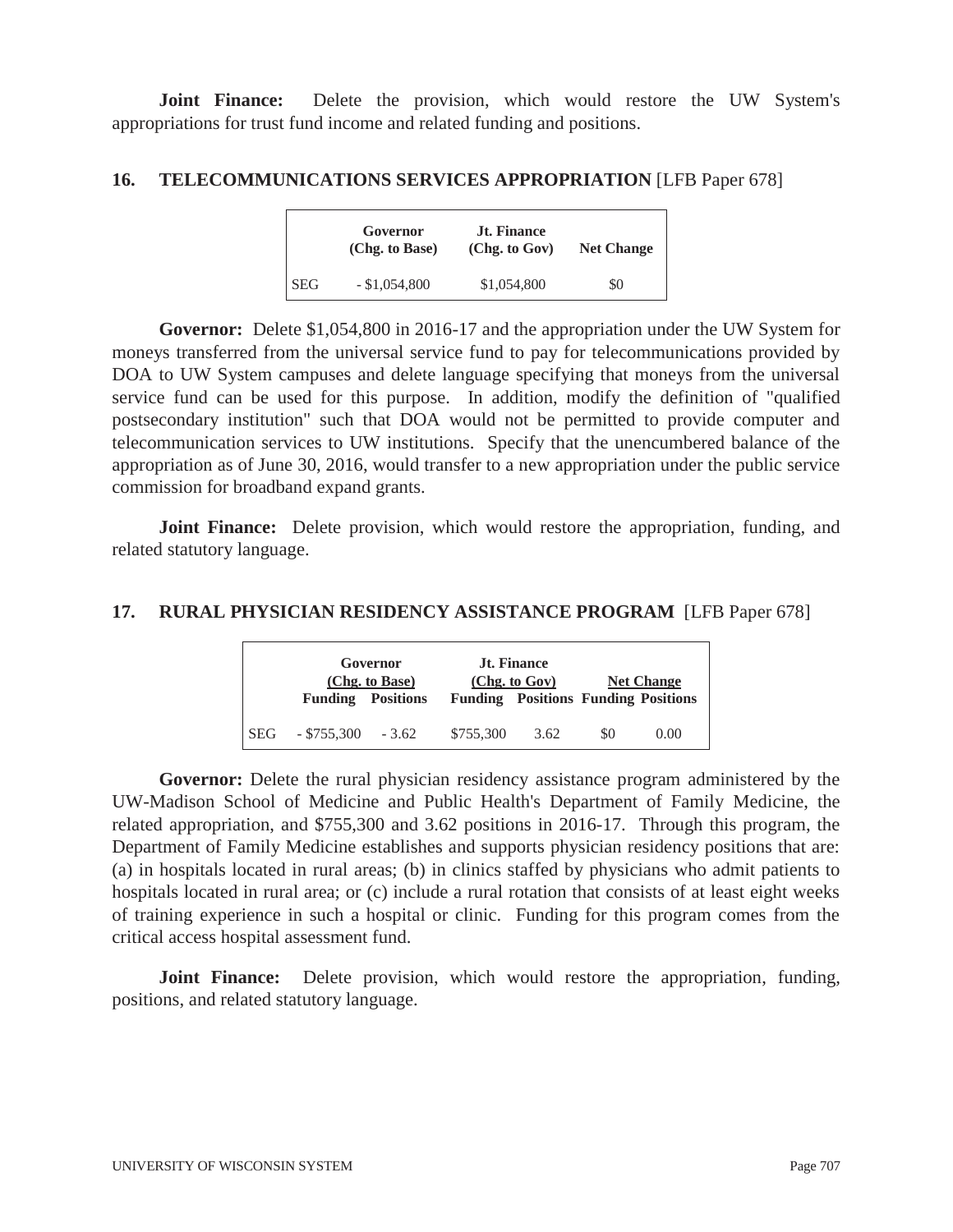#### **18. PHYSICIAN AND DENTIST AND HEALTH CARE PROVIDER LOAN ASSISTANCE PROGRAMS** [LFB Papers 678 and 679]

|            | Governor<br>(Chg. to Base) | <b>Jt. Finance</b><br>(Chg. to Gov) | <b>Net Change</b> |
|------------|----------------------------|-------------------------------------|-------------------|
| <b>PR</b>  | $-$ \$488,700              | \$488,700                           | \$0               |
| <b>SEG</b> | $-250,000$                 | 250,000                             |                   |
| Total      | $-$ \$738,700              | \$738,700                           | \$0               |

Governor: Delete the physician and dentist and health care provider loan assistance program, a related segregated fund appropriation under the UW System, and \$488,700 PR and \$250,000 SEG in 2016-17. Funding for this program comes from the critical access hospital assessment fund and tribal gaming revenues. Through this program the UW Board of Regents may repay up to \$50,000 in education loans on behalf of a physician or dentist who agrees to practice in one or more eligible practice areas or dental health shortage areas in this state. The Board of Regents may make loan repayments of up to \$100,000 on behalf of physicians who additionally agree to practice in a rural area. The Board of Regents may make loan repayments of up to \$25,000 on behalf of other health care providers including dental hygienists, physician assistants, nurse midwives, and nurse-practitioners.

 In addition, delete the rural health development council which advises the Board of Regents on matters related to the physician and dentist and health care provider loan program.

**Joint Finance:** Delete the provision, which would restore funding for the loan assistance programs and the related statutory language and maintain current law regarding the rural health development council.

#### **19. FERTILIZER RESEARCH FUNDS** [LFB Paper 138]

|           | Governor<br>(Chg. to Base) | <b>Jt. Finance</b><br>(Chg. to Gov) | <b>Net Change</b> |  |
|-----------|----------------------------|-------------------------------------|-------------------|--|
| <b>PR</b> | $-$ \$446,300              | \$446,300                           | \$0               |  |

**Governor:** Delete current law research fees of 27¢ per ton of fertilizer sold or distributed and 10¢ per ton of soil or plant additive distributed and delete the fertilizer research council which recommends projects to be financed by fertilizer research funds.

Under current law, the soil and plant additive research fee and  $17\phi$  of the fertilizer research fee are forwarded to the UW System to be used for research on soil management, soil, fertility, plant nutrition problems, and for research on surface water and groundwater problems which may be related to fertilizer usage. These funds are also use to fund the dissemination of the results of the research and for other designated activities tending to promote the correct usage of fertilizer materials. The remaining  $10¢$  of the fertilizer research fee is used to support UW-Extension outreach services. In 2013-14, \$280,000 was forwarded to the UW System for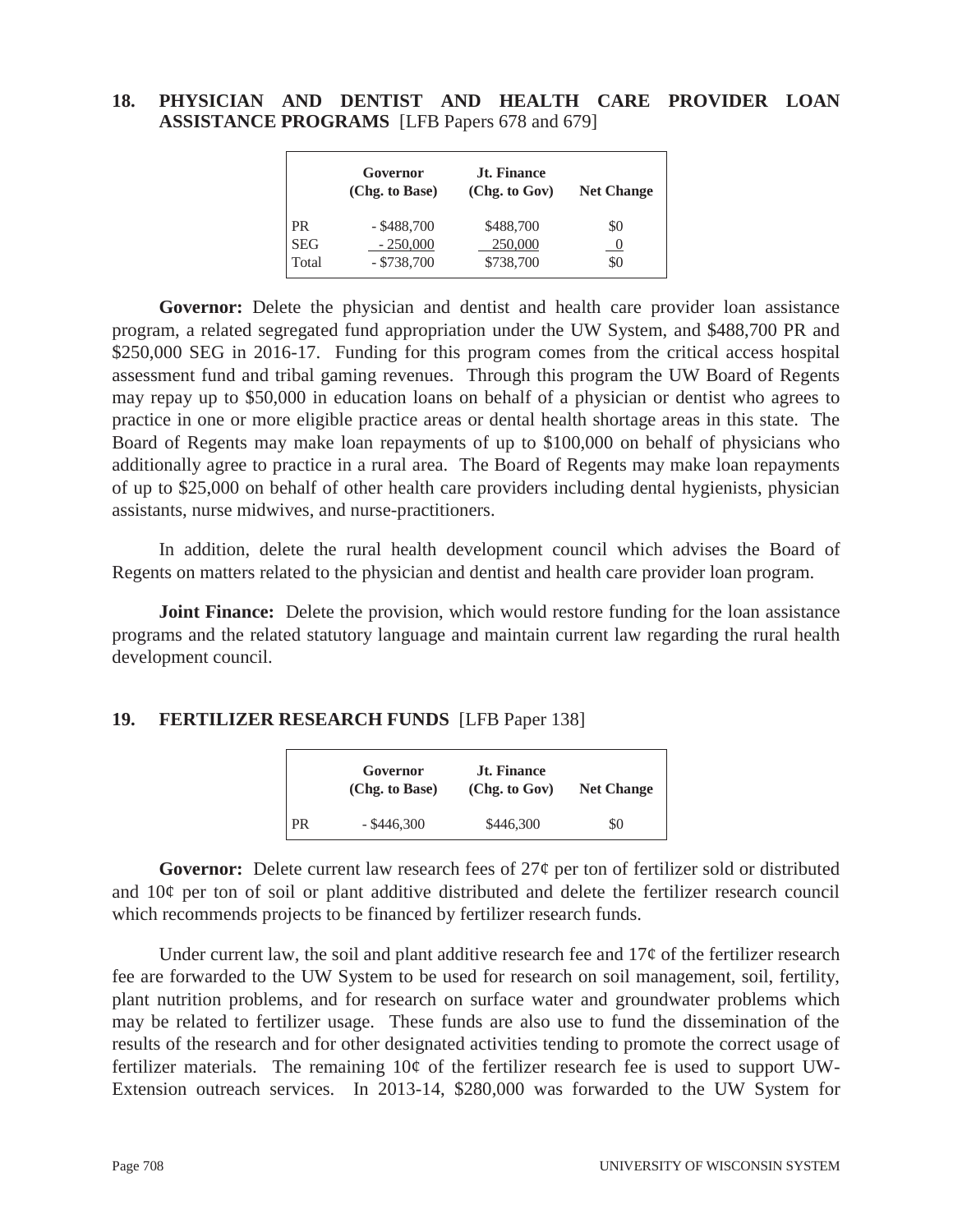research and \$166,300 was provided to support UW-Extension outreach services.

**Joint Finance:** Delete the provision, which would maintain the research fee.

#### **20. AQUACULTURE DEMONSTRATION FACILITY** [LFB Paper 679]

|           | Governor<br>(Chg. to Base) | <b>Jt. Finance</b><br>(Chg. to Gov) | <b>Net Change</b> |  |
|-----------|----------------------------|-------------------------------------|-------------------|--|
| <b>PR</b> | $-$ \$417,500              | \$617,500                           | \$200,000         |  |

**Governor:** Delete \$417,500 in 2016-17, the requirement that the Board of Regents operate an aquaculture demonstration facility, and the appropriation under the Department of Administration which provides funding for that facility from tribal gaming revenues. Specify that the UW System Authority may, instead of shall under current law, conduct applied and onsite research, outreach activities, and on-site demonstrations relating to commercial aquaculture in this state in cooperation with the commercial aquaculture industry. The Department of Agriculture, Trade, and Consumer Protection (DATCP) would also continue to coordinate its aquaculture activities with those of the Department of Natural Resources (DNR) and the UW System Authority and to conduct meetings on a quarterly basis involving DATCP, DNR, and UW System Authority representatives to exchange information regarding the progress of their efforts to promote commercial aquaculture in this state.

**Joint Finance:** Delete the provision, which would restore the funding from tribal gaming revenues for the aquaculture demonstration facility and maintain current law regarding the UW System's aquaculture activities. In addition, provide \$100,000 PR-tribal gaming in 2015-16 and 2016-17 to fund a UW-Extension aquaculture specialist position.

## **21. ENVIRONMENTAL PROGRAM GRANTS AND SCHOLARSHIPS** [LFB Paper 678]

|            | Governor<br>(Chg. to Base) | <b>Jt. Finance</b><br>(Chg. to Gov)<br><b>Funding Positions Funding Positions Funding Positions</b> |      | <b>Net Change</b> |      |
|------------|----------------------------|-----------------------------------------------------------------------------------------------------|------|-------------------|------|
| <b>SEG</b> | $-$ \$301,600 $-$ 1.00     | \$301,600                                                                                           | 1.00 | \$0               | 0.00 |

**Governor:** Delete \$301,600 and 1.0 position in 2016-17 as well as the appropriation for environmental program grants and scholarships. This appropriation funds all of the following: (a) need-based grants totaling \$100,000 to students who are members of underrepresented groups and who are enrolled in a program leading to a certificate or a bachelor's degree from the Nelson Institute for Environmental Studies at UW-Madison; (b) annual scholarships totaling \$100,000 to students enrolled in the sustainable management degree program through the UW-Extension; and (c) the balance of the appropriation for environmental programs at UW-Steven Point. Base level funding for this appropriation is \$301,600 SEG from the normal school fund.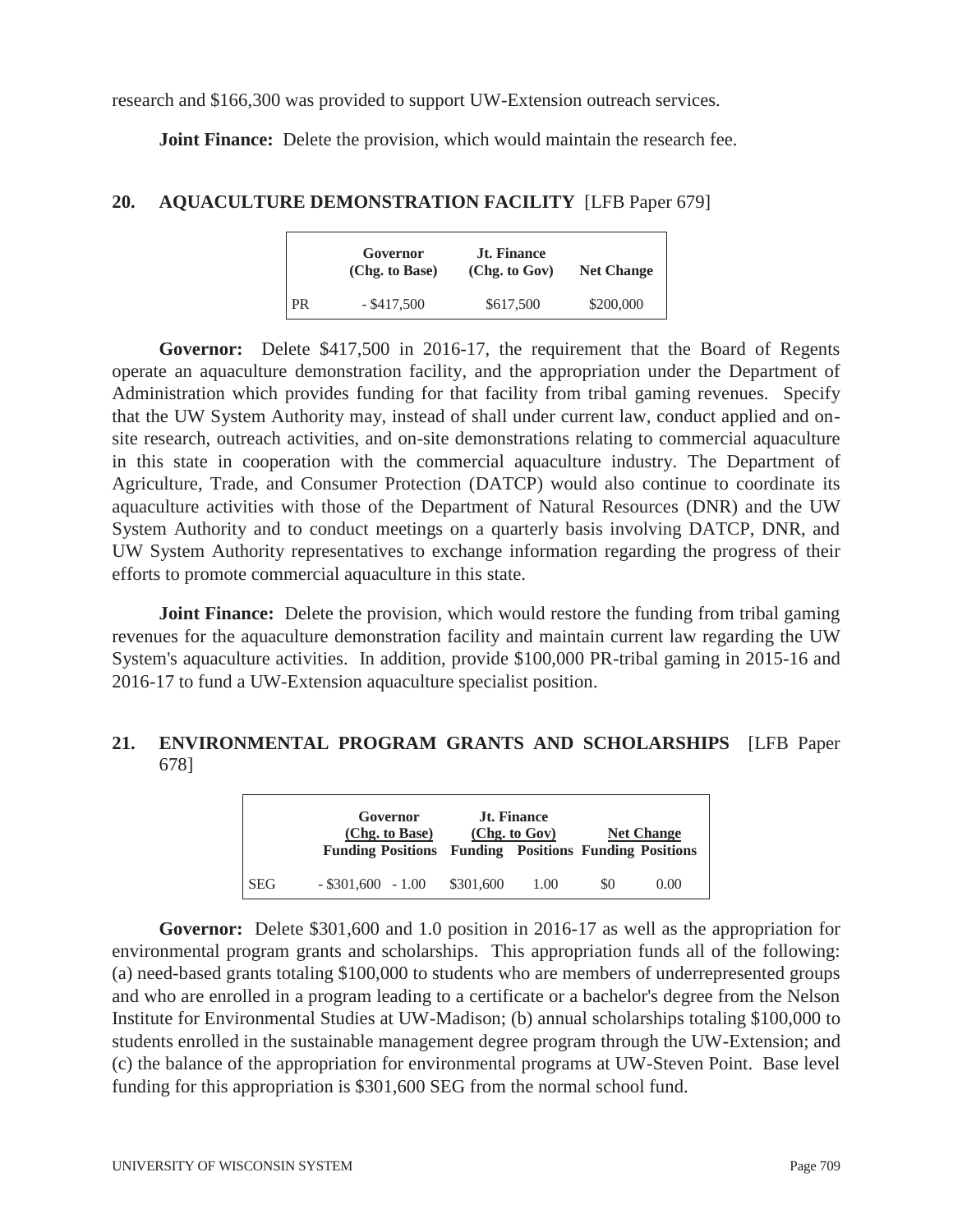**Joint Finance:** Delete the provision, which would restore the appropriation and funding and the related statutory language.

#### **22. DISCOVERY FARM GRANT PROGRAM** [LFB Paper 678]

|            |                        | Governor<br>(Chg. to Base) | <b>Funding Positions Funding Positions Funding Positions</b> | <b>Jt. Finance</b><br>(Chg. to Gov) |     | <b>Net Change</b> |
|------------|------------------------|----------------------------|--------------------------------------------------------------|-------------------------------------|-----|-------------------|
| <b>SEG</b> | $-$ \$249,800 $-$ 1.20 |                            | \$249.800                                                    | 1.20                                | \$0 | 0.00              |

**Governor:** Delete \$249,800 and 1.20 positions in 2016-17 as well as the discovery farm grant program and a related appropriation from the agrichemical management fund. Under current law, the Board of Regents makes grants through UW-Extension to operators of discovery farms for research and outreach activities under the Wisconsin agricultural stewardship initiative. A discovery farm is an operating commercial farm that conducts on-farm research.

**Joint Finance:** Delete the provision, which would restore the appropriation, funding, and positions and the related statutory language.

## **23. ONEIDA PROGRAMMING AT UW-GREEN BAY** [LFB Paper 679]

|      | Governor<br>(Chg. to Base) | <b>Jt. Finance</b><br>(Chg. to Gov) | <b>Net Change</b> |  |
|------|----------------------------|-------------------------------------|-------------------|--|
| I PR | $-$ \$247,500              | \$247,500                           | \$0               |  |

**Governor:** Delete \$247,500 in 2016-17 as well as the requirement that the Board of Regents ensure that UW-Green Bay implements programming that is jointly developed by UW-Green Bay and the Oneida Tribe. Delete an appropriation under the Department of Administration which provides funding for such programming from tribal gaming revenues.

**Joint Finance:** Delete the provision, which would restore the funding and the related statutory language.

#### **24. CENTER FOR COOPERATIVES** [LFB Paper 678]

|            | Governor<br>(Chg. to Base) |  | <b>Jt. Finance</b><br>(Chg. to Gov)<br><b>Funding Positions Funding Positions Funding Positions</b> |      | <b>Net Change</b> |      |
|------------|----------------------------|--|-----------------------------------------------------------------------------------------------------|------|-------------------|------|
| <b>SEG</b> | $-$ \$134,500 $-$ 1.00     |  | \$134.500                                                                                           | 1.00 | SO.               | 0.00 |

**Governor:** Delete \$134,500 and 1.0 position in 2016-17 as well as the requirement that the Board of Regents maintain a center for cooperatives at UW-Madison and the grant program administered by that center. In addition, delete the related grant appropriation from the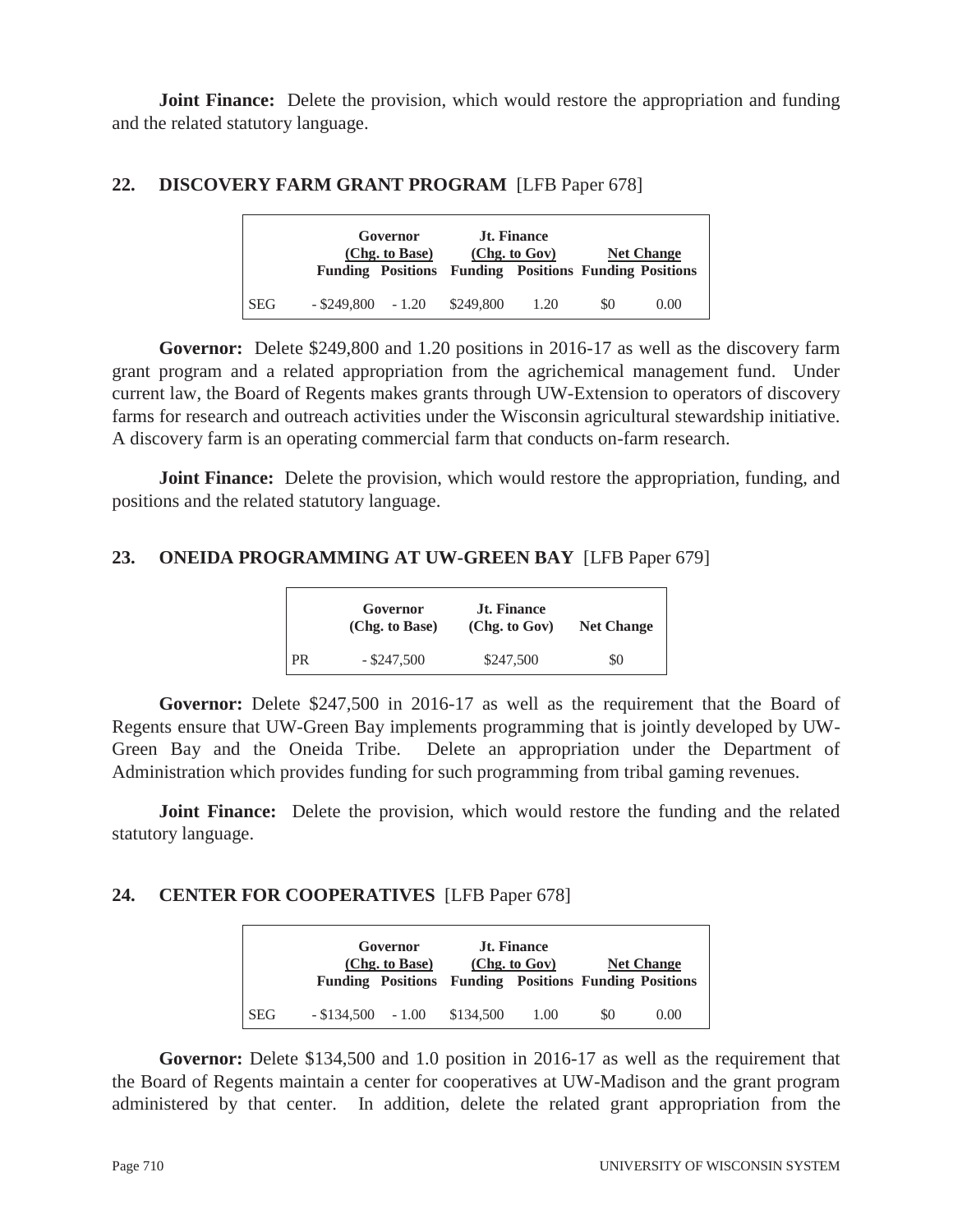conservation fund which provides \$78,000 for the paper science program at UW-Stevens Point and \$56,500 for grants to persons to form forestry cooperatives that consist primarily of private, nonindustrial owners of woodland.

**Joint Finance:** Delete the provision, which would restore the appropriation, funding, and positions and the related statutory language. In addition, modify current law to specify that, of the funding provided through the appropriation for grants to forestry programs, \$124,400 should be provided to the UW-Stevens Point paper science program in 2015-16 and 2016-17 and the remainder should be used to make grants to persons to form forestry cooperatives that consist primarily of private, nonindustrial owners of woodland.

## **25. OUTDOOR SKILLS TRAINING AGREEMENT AND RELATED FUNDING** [LFB Paper 675]

|      | Governor<br>(Chg. to Base) | <b>Jt. Finance</b><br>(Chg. to Gov) | <b>Net Change</b> |
|------|----------------------------|-------------------------------------|-------------------|
| l PR | $-$ \$53,700               | \$53,700                            | \$0               |

**Governor:** Delete \$53,700 in 2016-17 as well as the requirement that the Board of Regents and the Department of Natural Resources enter into an agreement with an established national organization to provide training to persons interested in learning about the outdoor skills needed by women to hunt, fish, camp, canoe, and undertake other outdoor recreational activities. Delete language requiring DNR to transfer \$53,700 annually to the UW System from its general program operations appropriation for land and forestry for outdoor skills training provided under the agreement.

**Joint Finance:** Delete the provision which would restore the funding and the related statutory language.

## **26. GREAT LAKES FISH STUDIES** [LFB Paper 675]

|    | Governor<br>(Chg. to Base) | <b>Jt. Finance</b><br>(Chg. to Gov) | <b>Net Change</b> |  |
|----|----------------------------|-------------------------------------|-------------------|--|
| PR | $-$ \$51,900               | \$51,900                            | \$0               |  |

**Governor:** Delete \$51,900 in 2016-17 as well as language requiring DNR to transfer \$51,900 annually to the UW System from its general program operations appropriation for water for studies of Great Lakes fish.

 **Joint Finance:** Delete the provision, which would restore the funding and the related statutory language.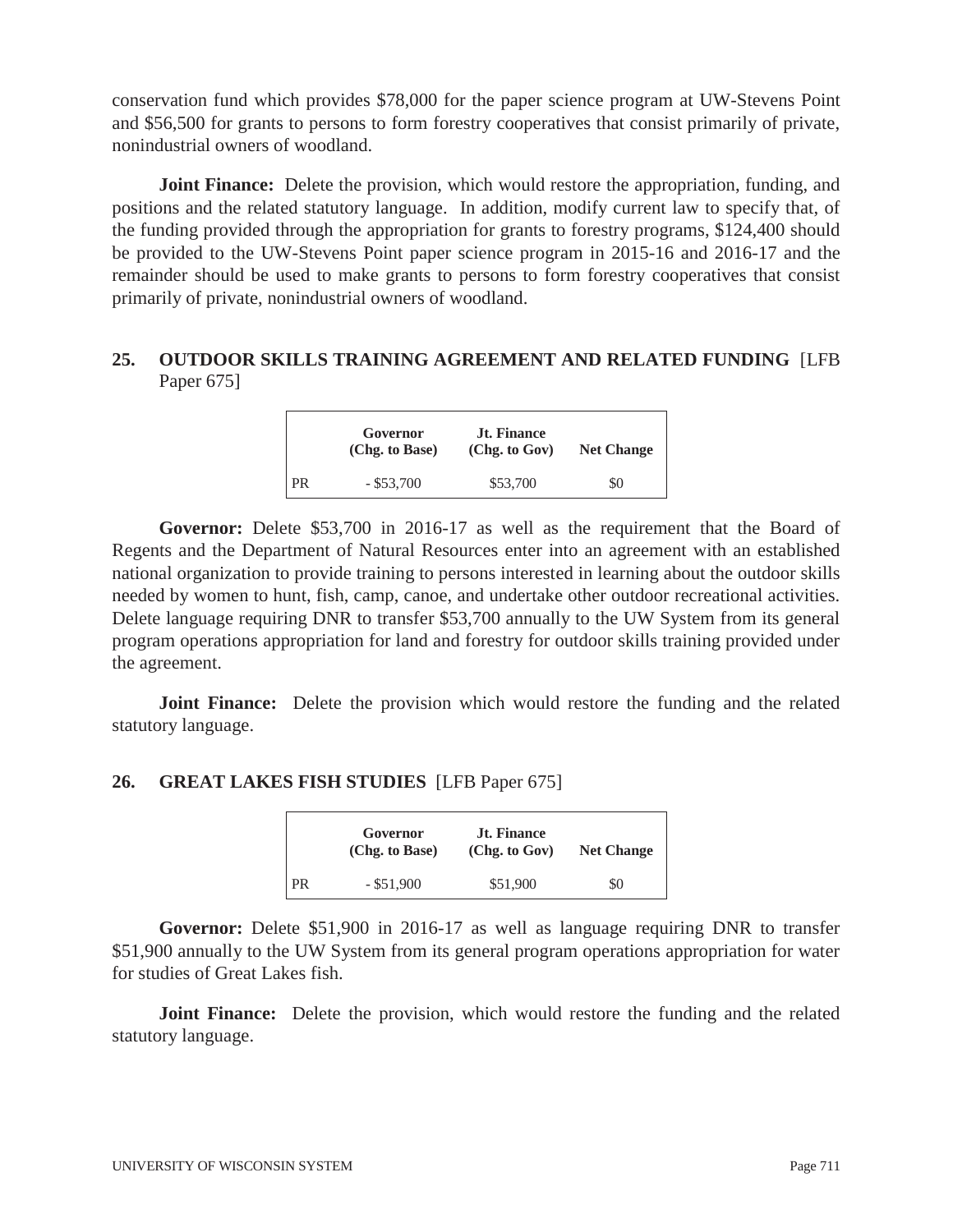#### **27. MINNESOTA-WISCONSIN STUDENT RECIPROCITY** [LFB Paper 390]

|                | Governor<br>(Chg. to Base) | <b>Jt. Finance</b><br>(Chg. to Gov) Net Change |     |
|----------------|----------------------------|------------------------------------------------|-----|
| <b>GPR-REV</b> | $-$ \$12,240,300           | \$12,240,300                                   | \$0 |

Governor: Transfer the authority to enter into a student reciprocity agreement with the state of Minnesota from the Higher Education Aids Board (HEAB) to the UW System Authority Board of Regents and make entering into such an agreement optional, instead of required as under current law. Delete language making such an agreement subject to approval by the Joint Committee on Finance and requiring that an annual administrative memorandum related to the agreement be approved by the Finance Committee through a passive review process. Delete language specifying that payments received under the agreement be deposited in the state's general fund. This would permit the UW System Authority to retain all tuition revenues paid by Minnesota students attending UW institutions under the agreement instead of transferring the amount of tuition paid above the Wisconsin resident tuition rate to the state's general fund. Delete the GPR sum sufficient appropriation under HEAB for payments to Minnesota under the agreement. Under the bill, the UW System Authority Board of Regents would be responsible for making any payments required under the agreement to Minnesota. Specify that the UW System Authority would not be liable for any reimbursement obligation under the agreement that accrues before July 1, 2016.

**Joint Finance:** Delete provision. HEAB would retain authority for, and administer, the Minnesota-Wisconsin student reciprocity agreement and the agreement would continue to be subject to the approval of the Joint Finance Committee. The UW System would also continue to transfer the amount of tuition paid by Minnesota students that is above the Wisconsin resident tuition rate to the state's general fund.

#### **28. TRANSFER STATE LABORATORY OF HYGIENE TO DATCP** [LFB Paper 675]

|            |                  | Governor<br>(Chg. to Base)<br><b>Funding Positions</b> | <b>Jt. Finance</b><br>(Chg. to Gov)<br><b>Funding</b> | <b>Positions Funding</b> | <b>Net Change</b> | <b>Positions</b> |
|------------|------------------|--------------------------------------------------------|-------------------------------------------------------|--------------------------|-------------------|------------------|
| <b>GPR</b> | $-$ \$11,037,300 | $-131.25$                                              | \$11,037,300                                          | 131.25                   | \$0               | 0.00             |
| <b>PR</b>  | $-23,490,500$    | $-178.50$                                              | 23,490,500                                            | 178.50                   | $\theta$          | 0.00             |
| Total      | $-$ \$34,527,800 | $-309.75$                                              | \$34,527,800                                          | 309.75                   | \$0               | 0.00             |

**Governor:** Transfer the State Laboratory of Hygiene (SLH) to the Department of Agriculture, Trade, and Consumer Protection (DATCP) and delete from the UW System \$11,037,300 GPR and 131.25 GPR positions and \$23,490,500 PR and 178.50 PR positions in 2016-17. Provide that: (a) the Director of the State Laboratory of Hygiene may continue to service as the Director of until his or her term expires as specified in the appointment; (b) the assets and liabilities of the UW System that are primarily related to SLH, as determined by the DOA Secretary, would become the assets and liabilities of DATCP; (c) all positions and all incumbent employees holding those positions in the UW System performing duties that are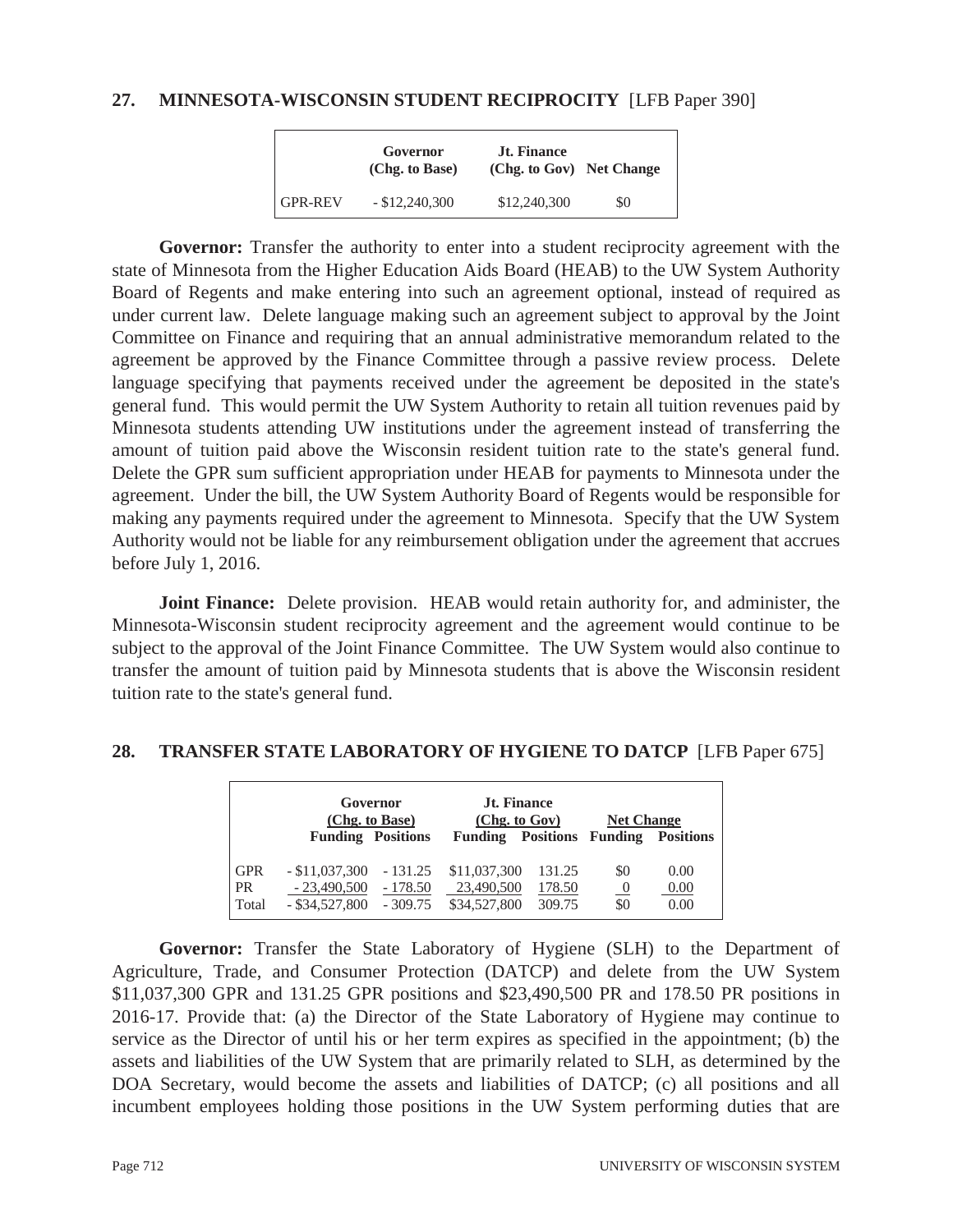primarily related to SLH, as determined by DOA, would be transferred to DATCP, that those employees would have all comparable rights and the same status in DATCP the they enjoyed in the UW System immediately before the transfer, and that no employee so transferred who has attained permanent status in class would be required to serve a probationary period; and (d) all tangible personal property, including records, of the UW System that are primarily related to SLH, as determined by the DOA Secretary, would be transferred to DATCP. In addition, the SLH Board would be required to include the following in its biennial budget request for the 2017-19 biennium: (a) identify the state agencies to whom SLH provided services in the 2016-17 fiscal year for which SLH did not charge fees under a provision requiring SLH to provide complete laboratory services in the areas of water quality, air quality, public health, and contagious diseases for appropriate state agencies; (b) for each agency identified in (a), the total cost of the services for which SLH did not charge fees; and (c) a proposal for charging those state agencies fees for services beginning in the 2017-18 fiscal year.

 In addition, specify that the State Laboratory of Hygiene Board would appoint the Director of the Laboratory and other staff members required for the administration of the laboratory upon the recommendation of the DATCP Secretary. Under current law, the Board of Regents appoints the Director of the Laboratory and other staff members required for the administration of the Laboratory upon the recommendation of the UW-Madison chancellor.

Specify that these provisions would take effect on July 1, 2016.

**Joint Finance:** Delete provision. The State Laboratory of Hygiene would remain attached to the UW System.

## **29. TRANSFER VETERINARY DIAGNOSTIC LABORATORY TO DATCP** [LFB Paper 675]

|                                                | Governor<br>(Chg. to Base)                                         |                                             | <b>Jt. Finance</b><br>(Chg. to Gov)                   |                                 | <b>Net Change</b>                  |                              |
|------------------------------------------------|--------------------------------------------------------------------|---------------------------------------------|-------------------------------------------------------|---------------------------------|------------------------------------|------------------------------|
|                                                | <b>Funding Positions</b>                                           |                                             | <b>Funding</b>                                        | <b>Positions</b> Funding        |                                    | <b>Positions</b>             |
| <b>GPR</b><br><b>PR</b><br><b>FED</b><br>Total | $-$ \$4,974,800<br>$-4,780,000$<br>$-1,675,900$<br>$- $11,430,700$ | $-77.90$<br>$-12.60$<br>$-4.00$<br>$-94.50$ | \$4,974,800<br>4,780,000<br>1,675,900<br>\$11,430,700 | 77.90<br>12.60<br>4.00<br>94.50 | \$0<br>$\Omega$<br>$\theta$<br>\$0 | 0.00<br>0.00<br>0.00<br>0.00 |

**Governor:** Transfer the Veterinary Diagnostic Laboratory (VDL) to the Department of Agriculture, Trade, and Consumer Protection, and delete from the UW System \$4,974,800 GPR and 77.90 GPR positions, with \$4,780,000 PR and 12.60 PR positions, and \$1,675,900 FED and 0.50 FED position in 2016-17. Provide that: (a) the Director of the Veterinary Diagnostic Laboratory may continue to serve as the Director until his or her term expires as specified in his or her appointment; (b) the assets and liabilities of the UW System that are primarily related to VDL, as determined by the DOA Secretary, would become the assets and liabilities of DATCP; (c) all positions and all incumbent employees holding those positions in the UW System performing duties that are primarily related to VDL, as determined by the DOA Secretary, would transferred to DATCP, that those employees would have all comparable rights and the same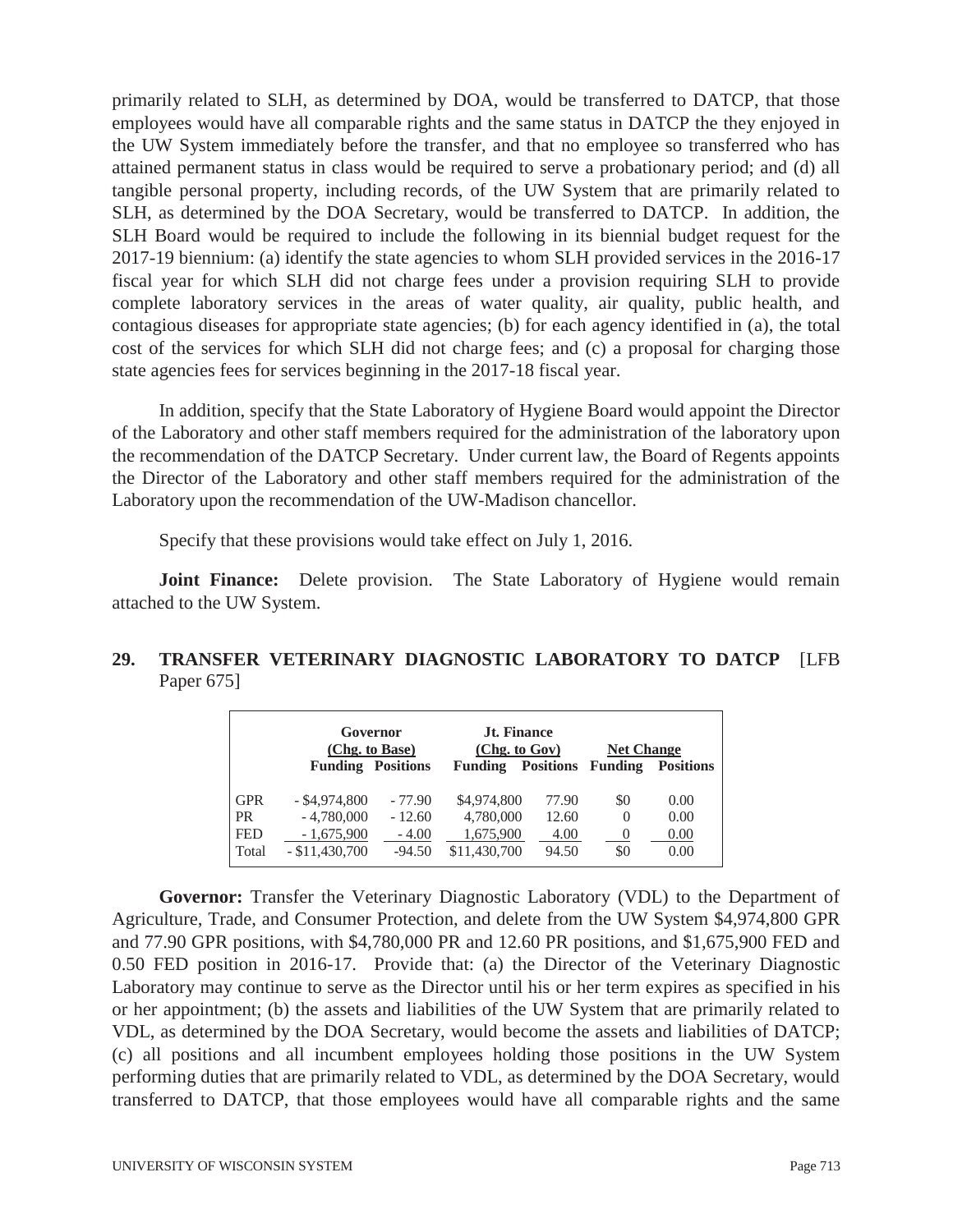status in DATCP the they enjoyed in the UW System immediately before the transfer, and that no employee so transferred who has attained permanent status in class would be required to serve a probationary period; and (d) all tangible personal property, including records, of the UW System that are primarily related to VDL, as determined by the DOA Secretary, would be transferred to DATCP. In addition, the VDL Board would be required to include the following in its biennial budget request for the 2017-19 biennium: (a) identify the federal and state agencies to whom VDL provided services in the 2016-17 fiscal year for which VDL did not charge fees under a provision prohibiting VDL from charging a fee to the subunits of DATCP and the federal Department of Agriculture that are responsible for animal health, and for services relating to human health and safety; (b) for each agency identified in (a), the total cost of the services for which VDL did not charge fees; and (c) a proposal for charging all federal and state agencies fees for services beginning in the 2017-18 fiscal year.

 Provide that the DATCP Secretary, instead of the UW-Madison Chancellor as under current law, would appoint the Director of the Laboratory after consultation with the Veterinary Diagnostic Laboratory Board. Require the DATCP Secretary, instead of the UW System Board of Regents as under current law, to process and forward without change to the Department of Administration all personnel and biennial budget requests of the Veterinary Diagnostic Laboratory Board. Specify that these provisions would take effect on July 1, 2016.

**Joint Finance:** Delete provision. The Veterinary Diagnostic Laboratory would remain attached to the UW System.

#### **30. GIFT AND GRANT FUNDED BUILDING PROJECTS**

**Joint Finance:** Provide that the Board of Regents may let UW gifts and grants projects through single prime contracting and define a "UW gifts and grants project" as a construction project funded entirely by gifts and grants made to the UW System for the express purpose of funding the construction project. Specify that if the Board of Regents lets a UW gifts and grants project through single prime contracting, other current law provisions related to the bidding of construction project contracts would not apply. Under current law, "single prime contracting" is defined as bidding and contracting through a process in which only a general prime contractor has a contractual relationship with the state and all mechanical, electrical, or plumbing subcontractors are identified by the Department of Administration (DOA) and are subcontractors to the general prime contractor.

Provide that UW gifts and grants projects that are let by the UW System using single prime contracting would not be subject to approval by the State Building Commission. Provide that such projects would not require review and approval by DOA and that DOA would not take charge of and supervise engineering or architectural services or construction work performed for such projects. Specify that the Board of Regents could employ engineering, architectural, or allied services and expend money for construction purposes for any UW gifts and grants project that the Board lets using single prime contracting. Specify that the State Building Commission could not prescribe simplified bidding procedures for UW gifts and grants projects that the Board of Regents lets using the single prime contracting process as it may under current law for other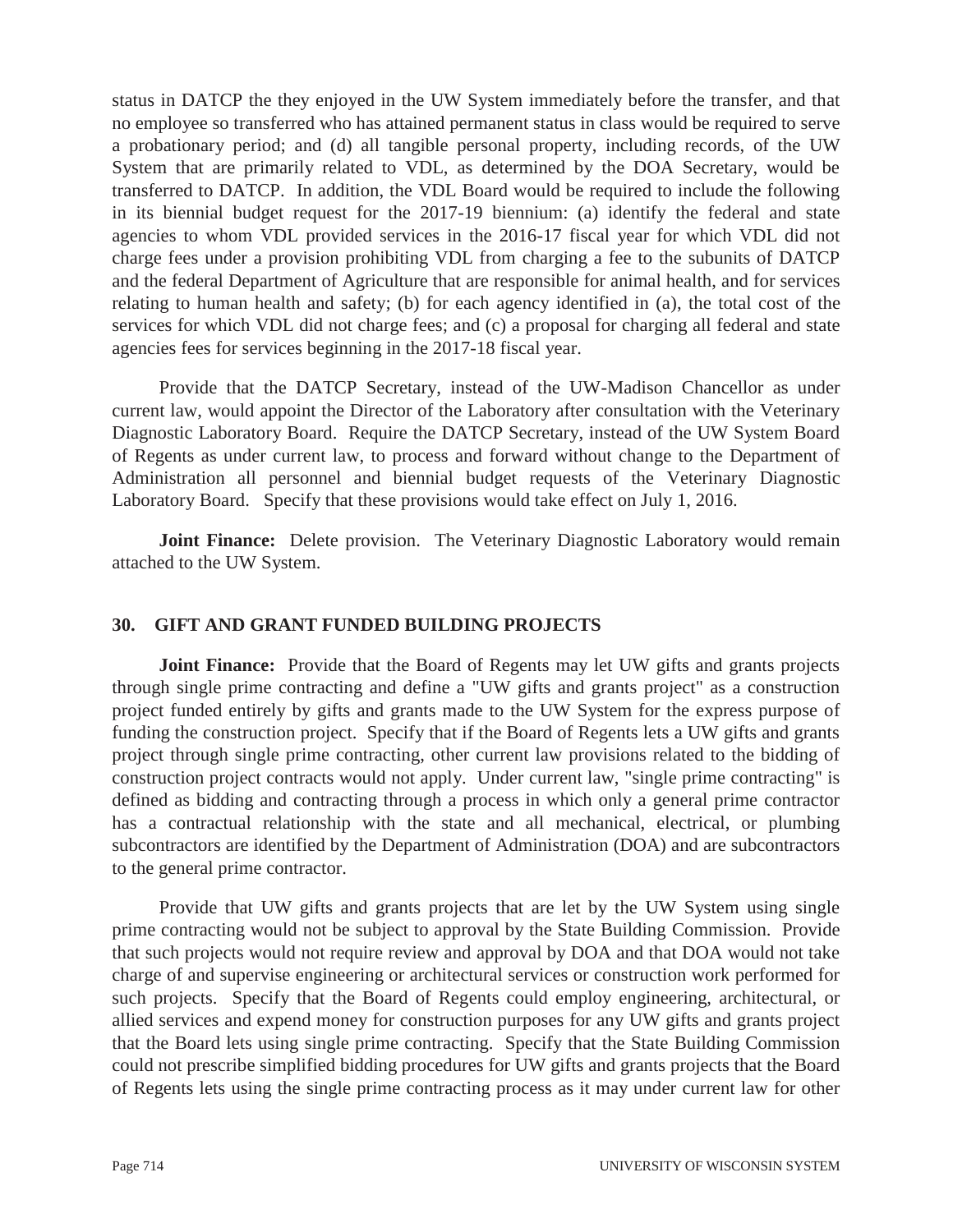projects that do not require approval by the Building Commission.

 Modify current law to give the Board of Regents the same responsibilities, protections, and powers when letting a contract through single prime contracting as DOA has under current law. Modify current law to specify that contracts entered into between general prime contractors and subcontractors related to projects let by the Board of Regents using single prime contracting would have all of the same clauses as such contracts related to projects let by DOA using single prime contracting under current law. Modify current law to specify that, at 50% completion, a general prime contractor may not retain additional funds and partial payments must be made in full to a subcontractor unless the Board of Regents, in addition to DOA under current law, certifies that the subcontractor's work is not proceeding satisfactorily. Modify current law to specify that payments made by a general prime contractor to subcontractors must be made within seven calendar days of the general prime contractor receiving payment from the Board of Regents, in addition to from DOA as under current law.

 Specify that the following current law provisions would not apply to UW gifts and grants projects let by the Board of Regents using single prime contracting: (a) an exemption for contracts for engineering or architectural services, for construction work of more than \$10,000, and for limited trades work of more than \$30,000 from current law related to contractual services and bidding; (b) a requirement that DOA attempt to ensure that 5% of the amount expended through such contracts be paid to minority businesses; (c) a requirement that DOA attempt to ensure that 1% of the amount expended through such contracts be paid to disabled veteranowned businesses; and (d) a provision specifying such contracts, payments related to those contracts, and change orders related to those contracts must be approved by the DOA Secretary or his or her designated assistant and, in some cases, the Governor.

 Delete the current law provision exempting UW System building projects that cost less than \$500,000 and that are funded entirely from gifts and grants from approval by the State Building Commission. Delete current law specifying that such projects would not require review and approval by DOA and that DOA would not take charge of and supervise engineering or architectural services or construction work performed for such projects. Delete current law specifying that (a) through (d) above do not apply to such projects.

#### **31. MASTER LEASE FINANCING FOR ENERGY CONSERVATION PROJECTS**

**Joint Finance:** Provide that the UW System President may annually identify and approve eligible energy conservation projects for the UW System. Provide that eligible energy conservation projects approved by the UW System President would be financed through the state's master lease program with the amount to be determined by the Secretary of the Department of Administration (DOA) in consultation with the UW System President. Define "eligible energy conservation project" as a project that satisfies all of the following criteria: (a) the estimated costs associated with the project are offset by the estimated savings to the UW System after completion of the project; (b) all estimated savings from the project are guaranteed by the qualified provider selected for the project by the UW System President through a performance contract; and (c) the period in which estimated savings are projected to be realized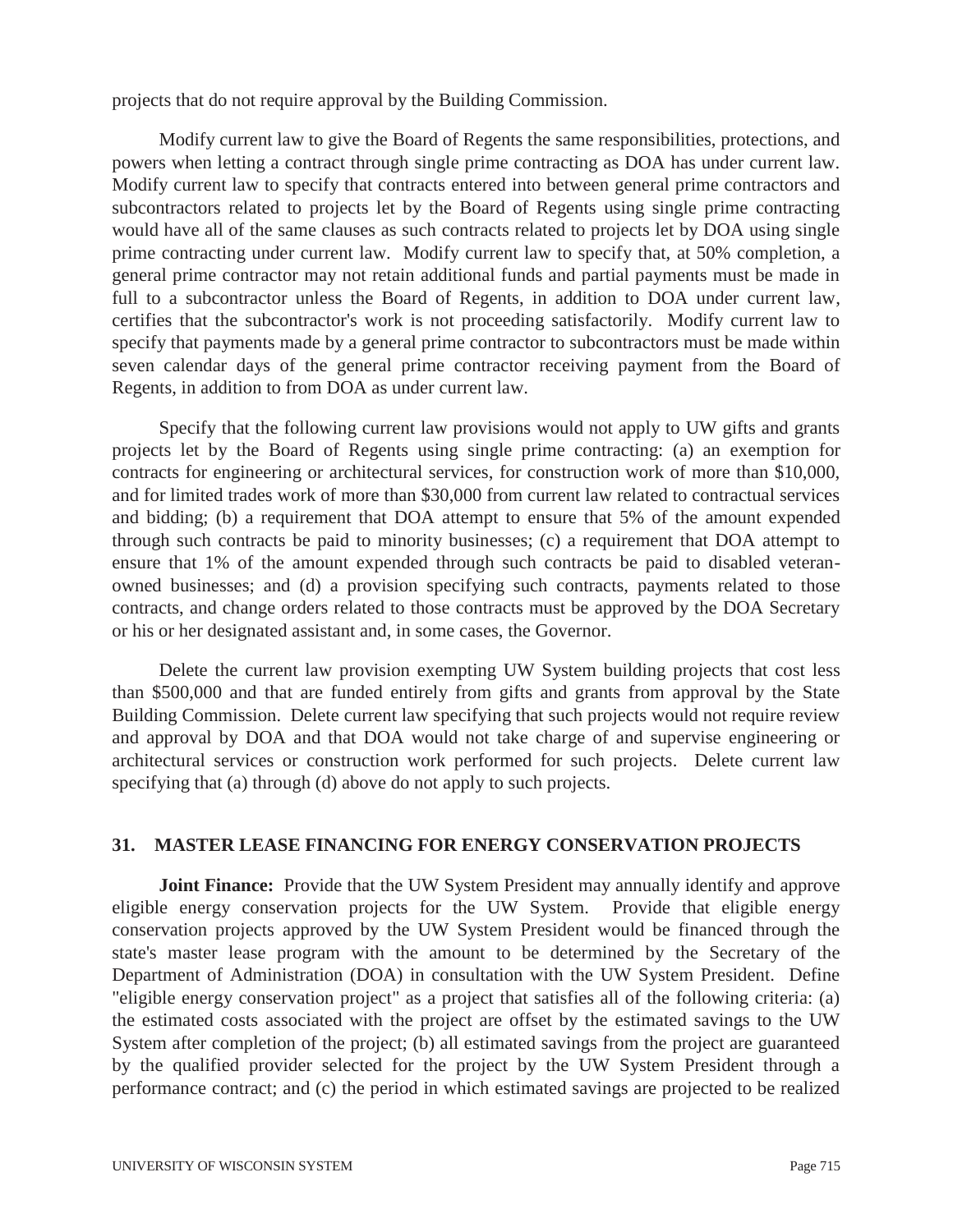from the project does not exceed ten years. Specify that the estimated savings for each eligible energy conservation project would be measured and verified in a manner established by the UW System President. Define a "qualified provider" as a person who is experienced in the design, implementation, and installation of energy conservation and facility improvement measures and who has the ability to provide labor and material payment and performance bonds equal to the maximum amount of any payments due under a performance contract entered into by the person.

 Provide that eligible energy conservation projects approved by the UW System President would not be subject to approval by the State Building Commission. Provide that the UW System would select qualified providers for such projects and that current law bidding procedures for construction project contracts, which specify that DOA lets construction contracts, would not apply to such projects. Provide that the State Building Commission could not prescribe simplified bidding procedures for such projects as it may under current law for other projects that do not require approval by the Building Commission. Provide that the UW System President would supervise the implementation of energy conservation projects financed through the state's master lease program and that such projects would not require review and approval by DOA. Specify that DOA would not take charge of and supervise engineering or architectural services or construction work performed for such projects. Specify that the Board of Regents could employ engineering, architectural, or allied services and expend money for construction purposes for energy conservation projects approved by the UW System President and financed through the state's master lease program.

 Specify that the following current law provisions would not apply to eligible energy conservation projects approved by the UW System President and financed through the state's master lease program: (a) an exemption for contracts for engineering or architectural services, for construction work of more than \$10,000, and for limited trades work of more than \$30,000 from current law related to contractual services and bidding; (b) a requirement that DOA attempt to ensure that 5% of the amount expended through such contracts be paid to minority businesses; (c) a requirement that DOA attempt to ensure that 1% of the amount expended through such contracts be paid to disabled veteran-owned businesses; and (d) a provision specifying such contracts, payments related to those contracts, and change orders related to those contracts must be approved by the DOA Secretary or his or her designated assistant and, in some cases, the Governor.

 Provide that the UW System would be able to undertake or finance energy conservation projects through other state programs including DOA's energy efficiency program.

## **32. INVESTMENT OF CERTAIN FUNDS** [LFB Paper 684**]**

**Joint Finance:** Provide that the Board of Regents may invest revenues from its auxiliary enterprises, gifts, grants, donations, and segregated fees collected for building projects by doing one of the following: (a) directly employing a financial manager to oversee the investment of these funds; (b) contracting with the State of Wisconsin Investment Board (SWIB); or (c) selecting a private investment firm using the current law competitive sealed proposal process. Specify that the Board would not be required to deposit revenues from its auxiliary enterprises,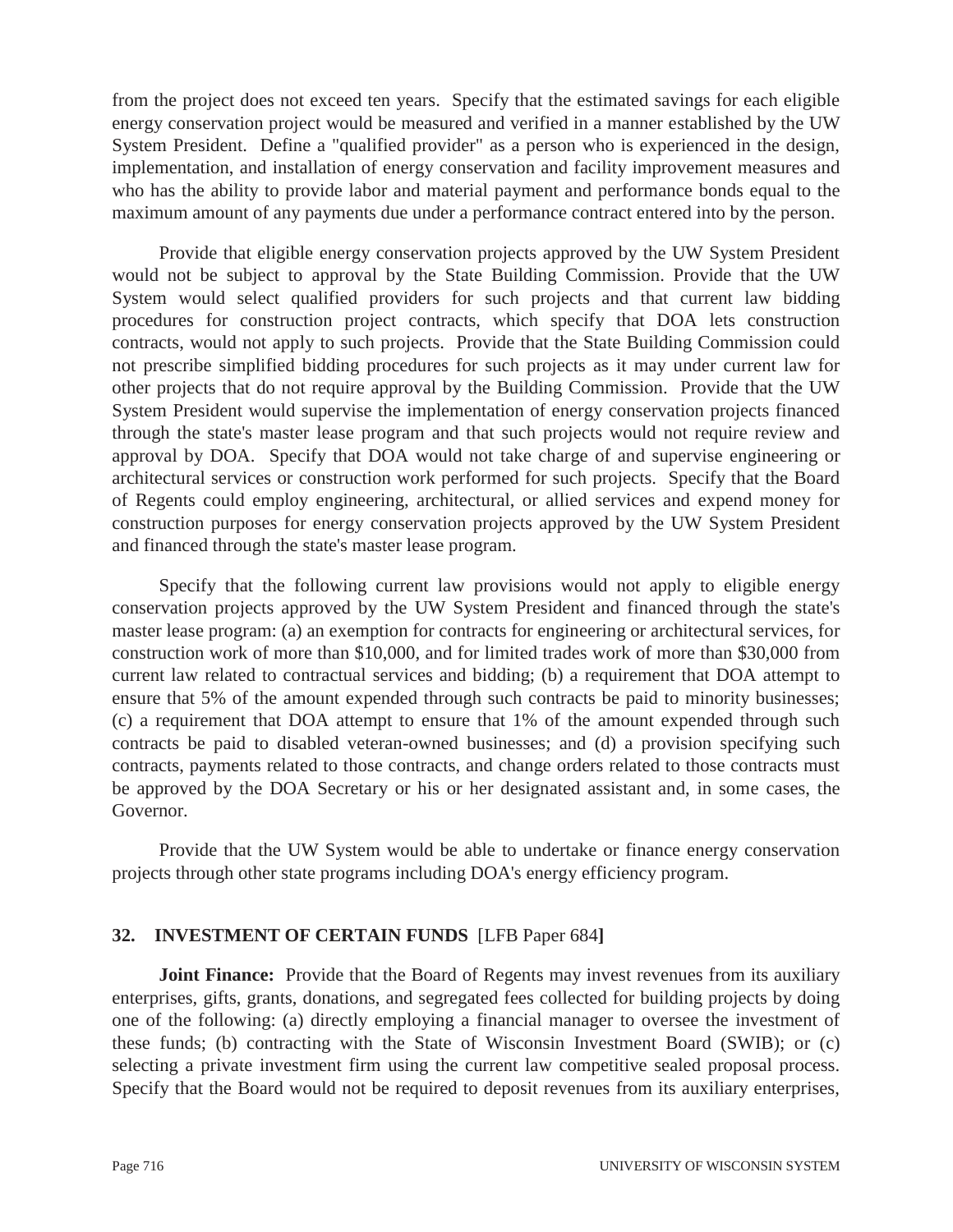gifts, grants, donations, and segregated fees collected for building projects in the State Investment Fund if the Board invests those moneys as specified in (a), (b), or (c). Modify the UW System's program revenue appropriations for general program operations and gifts and nonfederal grants and contracts to include earnings from the investment of revenues from its auxiliary enterprises, gifts, grants, donations, and segregated fees collected for building projects.

 In addition, provide that SWIB would invest the UW System's auxiliary enterprises revenues, gifts, grants, donations, and segregated fees collected for building projects if contracted to do so by the Board of Regents. Specify that SWIB would invest these moneys in accordance with the terms of the contract with the Board of Regents and the SWIB's standard of responsibility.

#### **33. TRANSFER OF CONTINUOUS SERVICE BENEFITS**

**Joint Finance:** Provide that the administrator of the Division of Personnel Management in the Department of Administration and the Board of Regents and the UW-Madison Chancellor would enter into a memorandum of understanding (MOU). Specify that the MOU would permit employees of the UW System who are appointed to positions in other state agencies to receive credit for their years of service with the UW System for the purposes of transferring continuous service benefits, including accumulated sick leave. Specify that the administrator of the Division of Personnel Management would promulgate rules necessary to implement the provisions of the MOU.

## **34. APPLICANTS FOR UW POSITIONS**

**Joint Finance:** Provide that current law regarding the release of the names of applicants to state positions other than those in the classified service would not apply to positions in the UW System. Instead, provide that the names of applicants who are seriously considered for appointment or whose names are certified for appointment, and whose name is submitted for final consideration to an authority for appointment, to the following UW positions would be subject to release under public records law: (a) the UW System President; (b) UW System senior vice presidents and vice presidents; (c) the Chancellor of each UW institution; and (d) the vice chancellor who serves as a deputy at each institution. Specify that this provision would first apply to requests to inspect or copy a record that are made on the effective date of the bill.

## **35. ACCOUNTABILITY MEASURES**

**Joint Finance:** Require the Board of Regents to identify accountability measures in all of the following areas: (a) financial management; (b) administrative management; (c) educational performance; and (d) research and economic development. Specify that the Board must submit the accountability measures identified to the Chief Clerk of each house by October 1, 2015, for distribution to the appropriate standing committees and approval by those committees.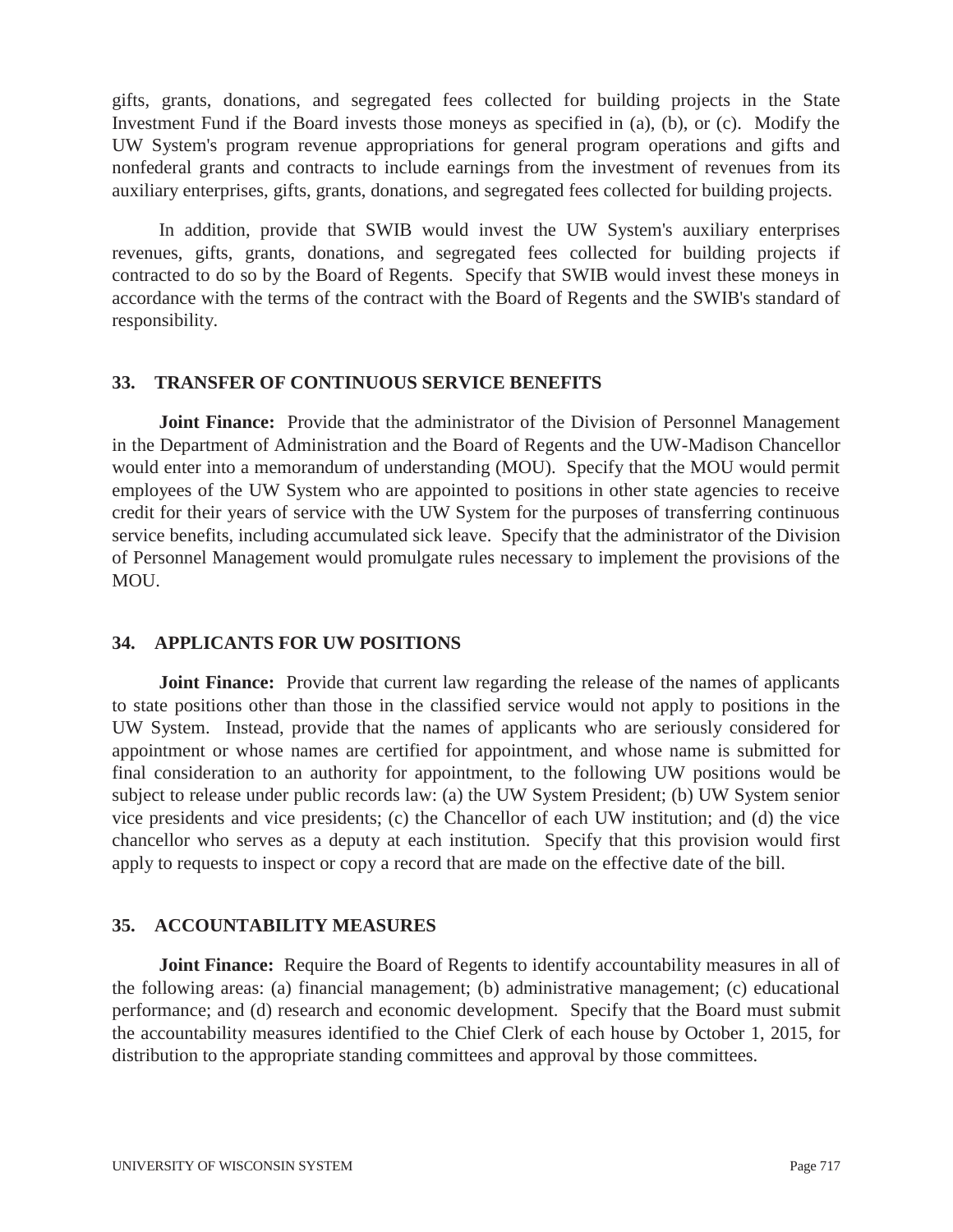#### **36. CREATE A DEFINITION OF UNIVERSITY STAFF**

**Joint Finance:** Delete the current law definition of "classified staff" from the statutory chapter governing the UW System. Create a definition in that chapter for "university staff" and specify that "university staff" would mean all employees of the UW System other than faculty, academic staff, persons whose employment is a necessary part of their training, student assistants, and student hourly help. Replace current law references to UW classified staff with references to university staff. Delete current law references to the unclassified service, unclassified employees, and the classified service where those terms refer to UW employees. On July 1, 2015, all UW employees will be transferred to new personnel systems that are separate and distinct from the state personnel system. Beginning on that date, UW employees will no longer be part of the state unclassified and classified service.

#### **37. OFFICE OF EDUCATIONAL OPPORTUNITY**

**Joint Finance:** Require the Board of Regents to create the Office of Educational Opportunity within the UW System to act as a new authorizer of independent charter schools. Require the UW System President to appoint a special assistant to serve as the Director of the Office no later than 120 days after the effective date of the bill. Specify that the Director would serve at the pleasure of the President and require the Board to set the salary range for the Director position.

 Require the Office to evaluate proposals for charter school contracts, monitor pupil academic performance at charter schools authorized by the Office, and monitor the overall operations of charter schools authorized by the Office. Provide that the Director of the Office may: (a) appoint up to two associate directors; (b) form advisory councils to make recommendations for authorizing charter schools; (c) collaborate with chancellors, faculty, academic staff, and students within the UW System; and (d) solicit private gifts and grants for charter schools established by the Office. Specify that the Director could contract for the establishment of a charter school located only in school districts with membership over 25,000 pupils (currently Milwaukee and Madison).

 Require the Director to report to the Board any private gift or grant received by the Office and how the Director intends to use the private gift or grant. Specify that, if the Office receives a private gift or grant, the Director must use the gift or grant, or invest the same in the case of moneys, as specified by the donor or grantor. Provide that, in the absence of any specific direction as to the use of the gift or grant, the Director may, at his or her sole discretion, determine the use or investment of the gift or grant to support the Office or any charter school authorized by the Office. Specify that the Board may not exercise control over a private gift or grant received by the Office. Provide that any private gift or grant received by the Office would be exempt from current law regarding gifts, grants, and bequests to the UW System or any of its institutions, departments, or facilities.

 For information on the financing of charter schools authorized by the Office, see "Public Instruction -- Choice, Charter and Open Enrollment."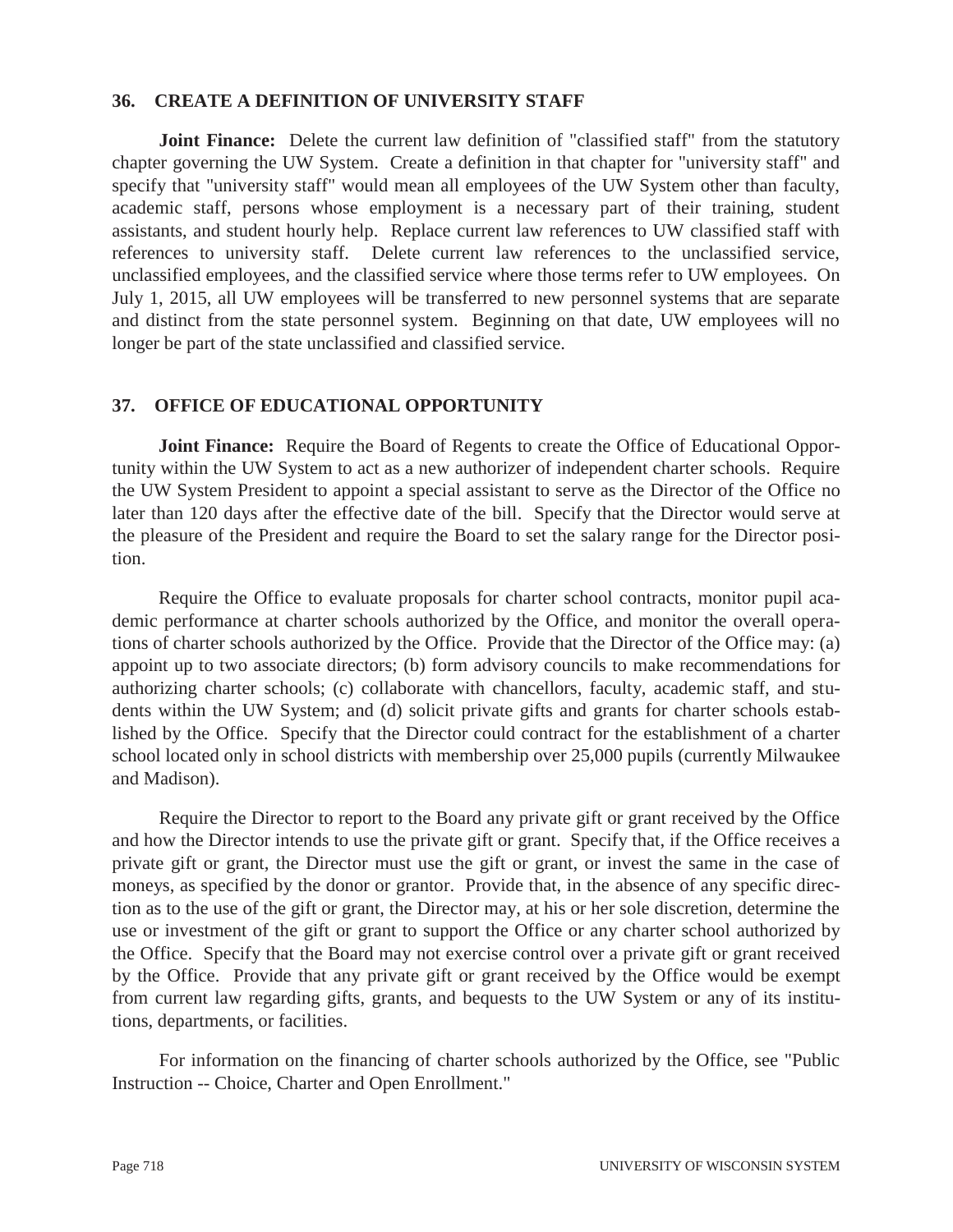# **Create UW System Authority**

 The Governor's budget bill would have converted the UW System to a public authority on July 1, 2016. The Joint Finance Committee did not approve the Governor's proposal to convert the UW System to a public authority and deleted most of the provisions related to that proposal. The Joint Finance Committee did approve some of the provisions related to the Governor's proposal to convert the UW System to a public authority, as well as some provisions that were similar to provisions included in the Governor's proposal, while retaining the UW System as a state agency. These provisions, along with the provisions related to the Governor's proposal to convert the UW System to a public authority that were deleted by the Joint Finance Committee, are described in the following section. All items described in this section that were approved by the Joint Finance Committee would take effect on the effective date of the bill.

|            | Governor<br>(Chg. to Base)<br><b>Positions</b> | Jt. Finance<br>(Chg. to Gov)<br><b>Positions</b> | <b>Net Change</b><br><b>Positions</b> |
|------------|------------------------------------------------|--------------------------------------------------|---------------------------------------|
| <b>GPR</b> | $-18,223.61$                                   | 18,223.61                                        | 0.00                                  |
| <b>PR</b>  | $-10,722.97$                                   | 10,722.97                                        | 0.00                                  |
| <b>FED</b> | $-5,579.63$                                    | 5,579.63                                         | 0.00                                  |
| Total      | $-34,526.21$                                   | 34,526.21                                        | 0.00                                  |

#### **1. CONVERT UW SYSTEM TO UW SYSTEM AUTHORITY** [LFB Paper 675]

**Governor:** Create the UW System Authority as a public body corporate and politic on July 1, 2016, and convert the UW System to the UW System Authority on that date. Provide for all of the following related to the conversion of the UW System and the UW System Authority: (a) current members of the Board of Regents would continue to serve as members of the Board of Regents of the UW System Authority until the expiration of the terms to which they were appointed; (b) the assets and liabilities, as determined by the DOA Secretary, of the UW System would become the assets and liabilities of the UW System Authority; (c) all UW System employees would become employees of the UW System Authority and that UW System employees who were employed by the UW System Board of Regents prior to July 1, 2016, would be eligible to transfer to state civil service positions before July 1, 2017; (d) all tangible personal property, including records, of the UW System, as determined by the DOA Secretary, would become personal property of the UW System Authority; (e) any matter pending with the UW System on July 1, 2016, would be transferred to the UW System Authority and all materials submitted to or actions taken by the UW System would be considered to have been submitted to or taken by the UW System Authority; (f) all contracts and agreements entered into the UW System that are in effect on July 1, 2016, would remain in effect and would be transferred to the UW System Authority; (g) the UW System Authority would carry out any obligations under those contracts and agreements unless modified or rescinded to the extent allowed under the contract or agreement; (h) all policies of the UW System Board of Regents in effect on July 1, 2016, would remain in effect until their specified expiration dates or until amended or repealed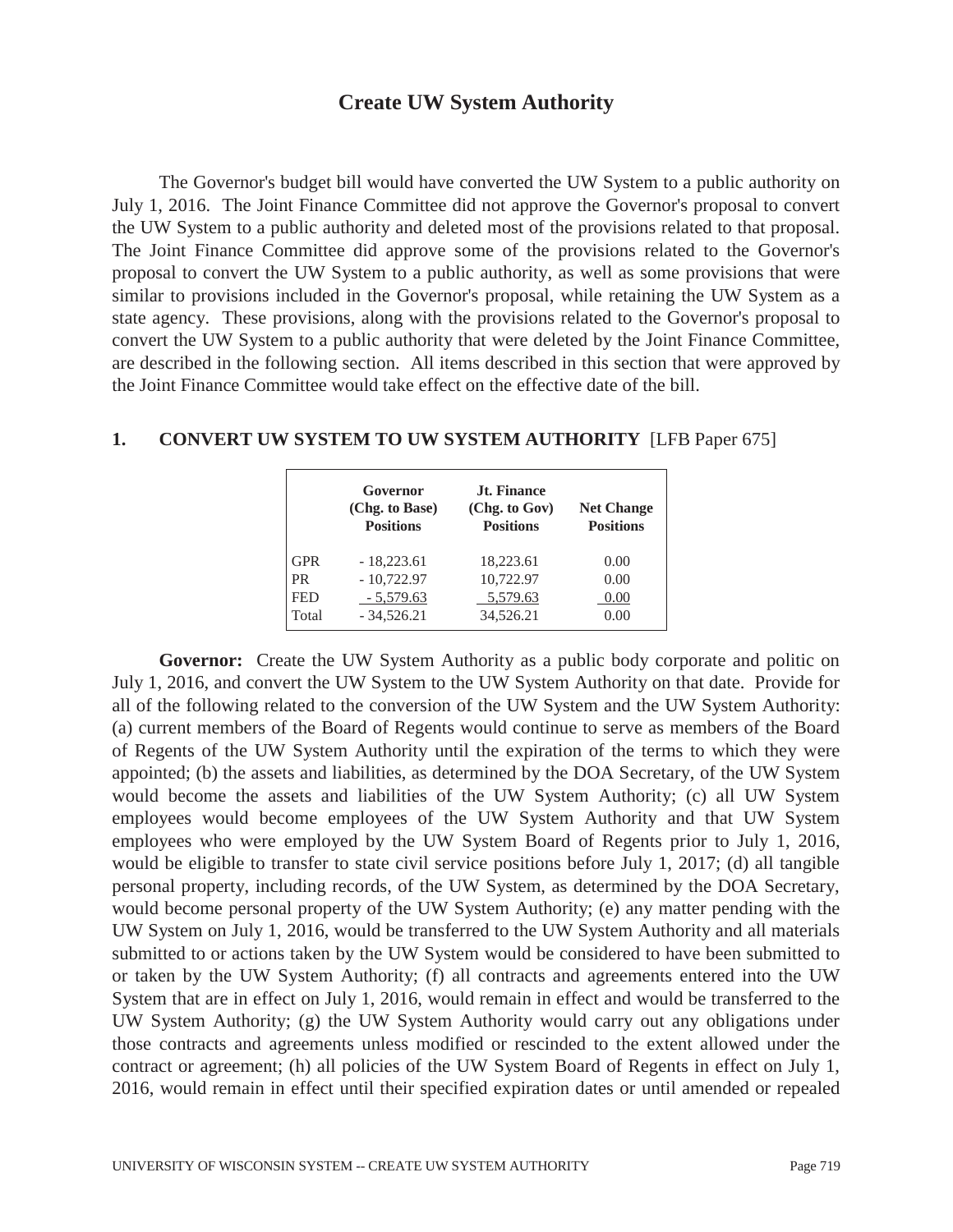by the UW System Authority; and (i) all orders issued by the UW System Board of Regents in effect on July 1, 2016, would remain in effect until their specified expiration dates or until modified or rescinded by the UW System Authority.

Specify that (b), (c), and (d) above would not apply to the assets, liabilities, employees, and tangible personal property, including records, primarily related the State Laboratory of Hygiene and the Veterinary Diagnostic Laboratory as determined by the DOA Secretary. The State Laboratory of Hygiene and the Veterinary Diagnostic Laboratory would be transferred to the Department of Agriculture, Trade, and Consumer Protection under a separate provision.

 In addition, modify statutory references to the University of Wisconsin System to read "the University of Wisconsin Authority."

 **Joint Finance:** Delete provision.

# **2. LEASE OF STATE-OWNED PROPERTY AND FACILITIES**

**Governor:** Require the Board of Regents to negotiate and enter into a lease agreement for an initial period of not more than 75 years with the Secretary of the Department of Administration to lease any state-owned property or facilities required for the Board to perform its duties and exercise its powers. Specify that the lease agreement include provisions to accomplish all of the following:

 a. Require the Board to pay a nominal fee to the state for leasing property and facilities under the agreement. The amount of this fee, which would be determined by the parties, should be sufficient to prevent the lease agreement from being unenforceable because of a lack of consideration.

 b. Require the Board to conduct its operations in such a way that it will not adversely affect the tax exempt status of bonds issued by the state.

 c. Give the state ownership of any improvements or modifications made by the Board to property or facilities leased under the agreement and any facility that the Board constructs on state-owned land.

 d. Require the Board to obtain the approval of the Building Commission for any construction or renovation project involving a state-owned facility or occurring on state-owned land, if the cost of the project is at least \$760,000. This provision would apply regardless of the source of funds used to finance the project.

 e. Require the Authority to make payments for principal and interest costs incurred in financing self-amortizing university facilities and to make payments under an agreement or ancillary arrangement with the Building Commission.

 f. Make the Board responsible for maintenance and upkeep of the facilities and property leased under the agreement.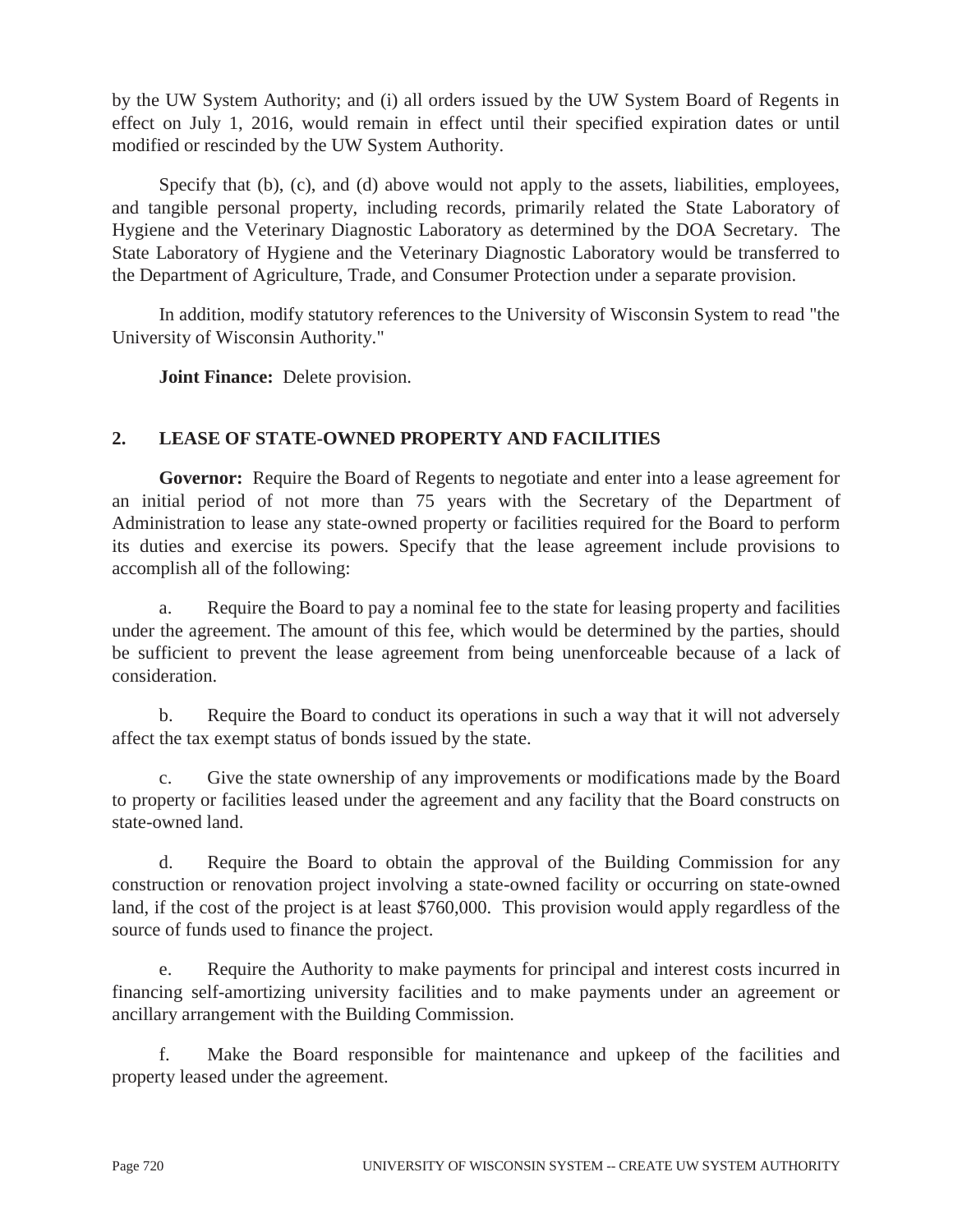g. Ensure that the general management and operation of the facilities and property leased under the lease agreement are consistent with the duties and powers of the Board.

h. Establish a mechanism for the resolution of disputes.

 Provide that the Board would submit the lease agreement described above and any subsequent modification, extension, or renewal to the Joint Committee on Finance. Specify that no extension or renewal of the lease agreement could exceed a period of 75 years. Provide that the lease agreement and any modification, extension, or renewal would take effect only upon the approval of the Joint Finance Committee.

 In addition, provide that the Building Commission and DOA would not have the authority to sell or lease any state-owned real property leased to the UW System Authority.

 **Joint Finance:** Delete provision.

## **3. CREATE A STATE SYSTEM OF HIGHER EDUCATION**

**Governor:** As part of the statutory chapter that would establish the proposed UW System Authority, include a statement that would create a state system of higher education to be known as the University of Wisconsin System and to be provided by the University of Wisconsin System Authority. The UW System would be created in recognition of the constitutional obligation to provide by law for the establishment of a state university at or near the seat of state government, and for connecting with the same, from time to time, such colleges in as different parts of the state as the interest of education may require. The UW System would have as its purpose to: (a) enable students of all ages, backgrounds, and levels of income to participate in the search for knowledge and individual development; (b) foster diversity of educational opportunity; (c) promote service to the public; and (d) promote internal coordination and the wisest possible use of resources. As under current law, the principal office and one university of the System would have to be located at or near the seat of state government.

 Under current law, in addition to (a) through (d) above, the UW System's goals include all of the following: (a) stress undergraduate teaching as its main priority; (b) offer selected professional graduate and research programs with emphasis on state and national needs; (c) make effective and efficient the use of human and physical resources; and (d) function cooperatively with other educational institutions and systems.

 **Joint Finance:** Delete provision.

## **4. UW SYSTEM AUTHORITY BOARD OF REGENTS**

**Governor:** Delete the UW System Board of Regents and create the UW System Authority Board of Regents. Provide that the UW System Authority Board of Regents would have the same membership as the UW System Board of Regents under current law except that the bill does not specify that the terms of citizen members should be staggered. As under current law, all members nominated by the Governor would be subject to the advice and consent of the Senate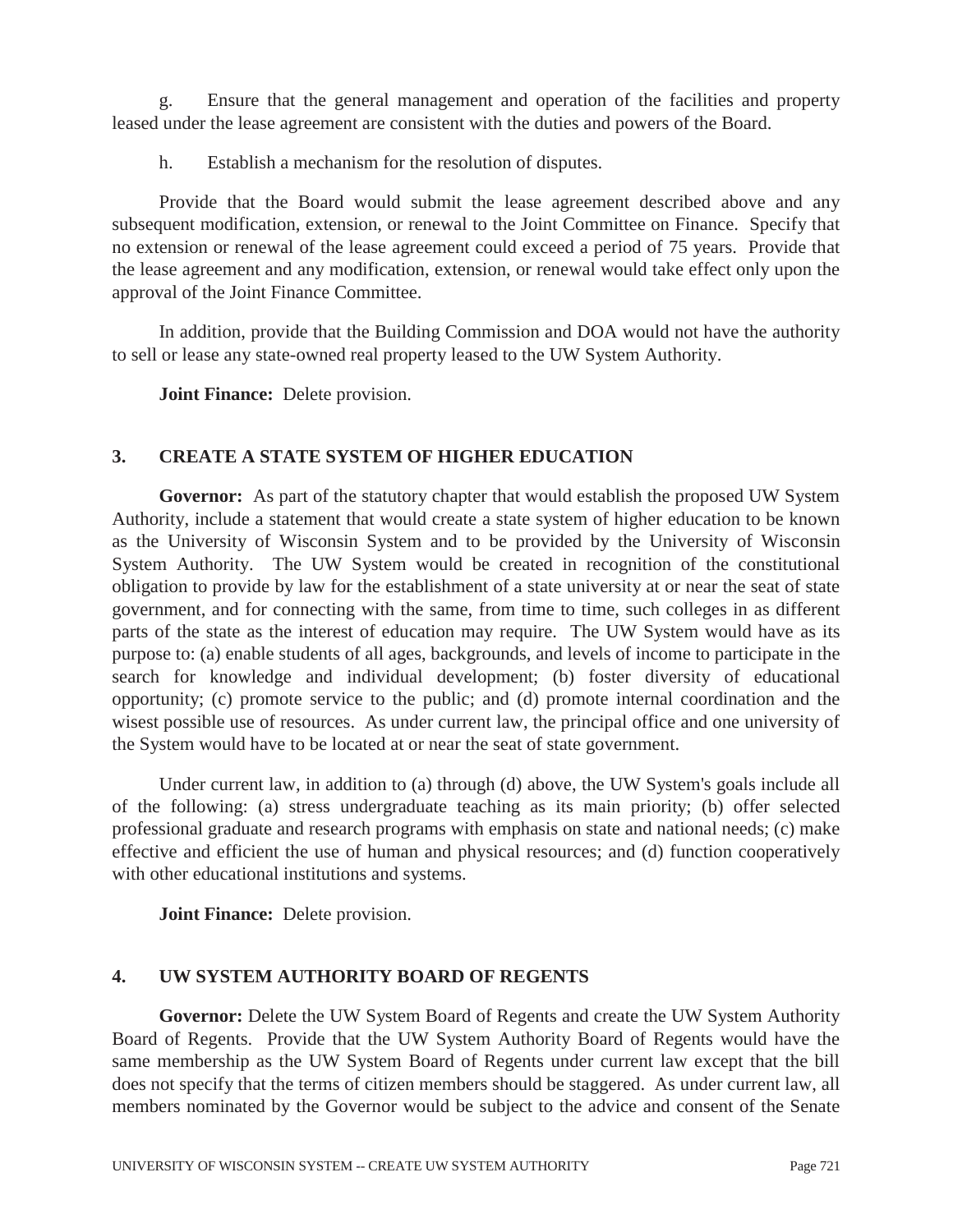and vacancies would be filled in the same manner as the original appointment for the remainder of the unexpired term. As under current law, Board members would not be compensated for their service but could be reimbursed for actual and necessary expenses related to their service.

 Require the Regents to elect a chairperson annually and permit the election of other officers as considered appropriate by the Board. Under current law, the Regents elect a president, vice president, and secretary annually. In addition, delete the requirement that the Board appoint a secretary to keep a faithful record of all its transactions.

 Provide that no cause of action may rise against, and no civil liability could be imposed upon, a Regent for any act or omission in the performance of his or her powers and duties under Chapter 36 (University of Wisconsin System Authority) of state statutes. This provision would not apply if the person asserting the liability proves that the act or omission constitutes willful misconduct.

 Delete the Board of Regents staff that is provided by the Department of Administration (DOA). Under current law, DOA is required to provide two unclassified full-time equivalent positions to staff the Board of Regents.

 In addition, modify a current law to require that the Board provide in its operating policies for access to the Board by the public, faculty, students, and employees, instead of by the public, faculty, students, and chancellors as under current law.

**Joint Finance:** Approve the Governor's recommendation to delete the requirement that the Department of Administration provide two unclassified full-time equivalent positions to staff the Board of Regents. Otherwise, delete the provision, which would maintain current law regarding the UW System Board of Regents.

## **5. GENERAL RESPONSIBILITIES OF THE BOARD OF REGENTS**

Governor: Provide that the responsibility for governance of the UW System be vested in the Board of Regents which would: (a) adopt policies and procedures for governing the UW System; (b) plan for the future needs of the state, including workforce needs, for university education; (c) ensure the diversity of quality undergraduate programs while preserving the strength of the state's graduate training and research centers; and (d) provide affordable access to high-quality postsecondary, graduate, and doctoral education. Provide that the Board would possess all powers necessary or convenient for the operation of the UW System and the implementation of Chapter 36 (University of Wisconsin System Authority), including the following powers in connection with its projects and program, in additional to all other powers granted by that Chapter: (1) the power to sue and be sued, to have a seal and to alter the seal at pleasure, to have perpetual existence, to make and execute contracts and other instruments necessary or convenient to the exercise of the powers of the Board, to contract for legal services, and to make, amend, and repeal bylaws; and (2) the power to accept gifts, loans, and other aid.

 This differs from current law in that: (a) the Regents would adopt policies and procedures for governing the UW System instead of enacting policies and promulgating rules for the same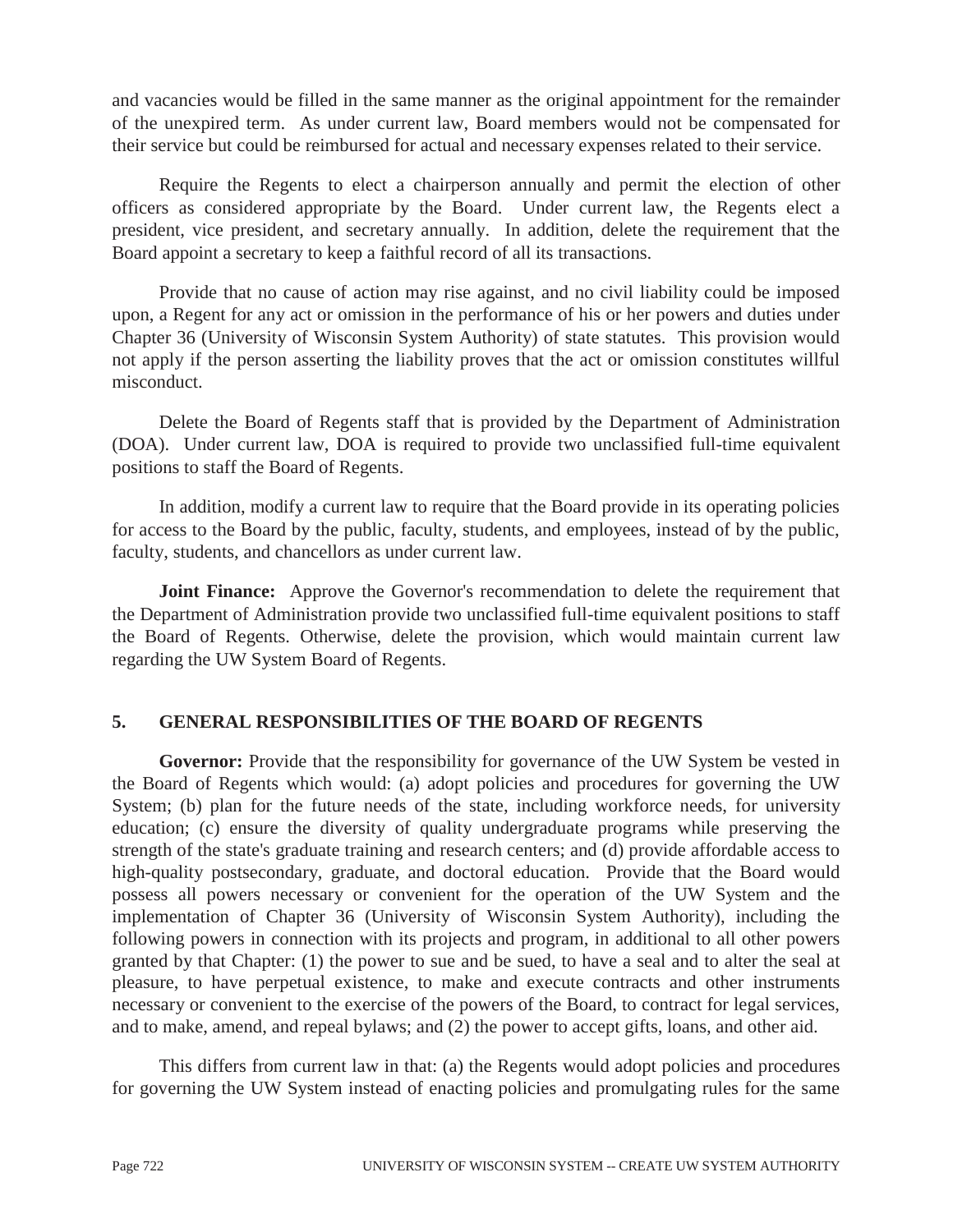purpose; (b) statutes would explicitly define "needs of the state" to include workforce needs; (c) language requiring the Regents to promote the widest degree of institutional autonomy within the controlling limits of systemwide policies and priorities established by the Board would be deleted; (d) language requiring the Board to provide affordable access to high-quality postsecondary, graduate, and doctoral education would be added; (e) cross-references to the authority of the State Building Commission and the Department of Administration to sell or lease state-owned property would be deleted; (f) the Board would have all powers necessary or convenient for the implementation of the chapter in addition to the operation of the UW System; and (g) the Board would be granted additional powers as specified in (1) and (2) above.

 With regard to the acceptance of gifts, delete all of the following: (a) language prohibiting the Board of Regents from accepting any gift, grant, or bequest of real property with a value of more than \$150,000 or any gift, grant, or bequest of a building or structure that is constructed for the benefit of the UW System or any UW institution without prior approval of the Building Commission; (b) language specifically allowing the Board of Regents to accept a gift of a motor vehicle; (c) language limiting the amount of income that may be accumulated related to a gift to the UW System to 20 times the amount of the original gift; (d) language prohibiting the Board from investing more than 85% of trust funds held by the Board in common stock; and (e) language specifying that gifts should not knowingly be invested in companies that discriminate on the basis of race, religion, color, creed, or sex.

 **Joint Finance:** Delete provision.

## **6. ESTABLISH UW SYSTEM MISSION**

**Governor:** Establish the UW System mission as being to develop human resources to meet the state's workforce needs; to discover and disseminate knowledge; and to develop in students heightened intellectual, cultural, and human sensitivities, scientific, professional, and technological expertise, and a sense of purpose.

 Under current law, the mission of the UW System is as follows: "to develop human resources, to discover and disseminate knowledge, to extend knowledge and its application beyond the boundaries of its campuses and to serve and stimulate society by developing in students heightened intellectual, cultural and humane sensitivities, scientific, professional and technological expertise and a sense of purpose. Inherent in this broad mission are methods of instruction, research, extended training and public service designed to educate people and improve the human condition. Basic to every purpose of the system is the search for truth."

 **Joint Finance:** Delete provision.

## **7. INSTITUTIONAL MISSIONS AND EDUCATIONAL PROGRAMS**

**Governor:** Provide that the Board may, after a public hearing at an institution, establish for the institution a mission statement delineating specific program responsibilities and types of degrees to be granted. Provide that the Board would determine the educational programs to be offered in the UW System and may discontinue educational programs as it deems necessary.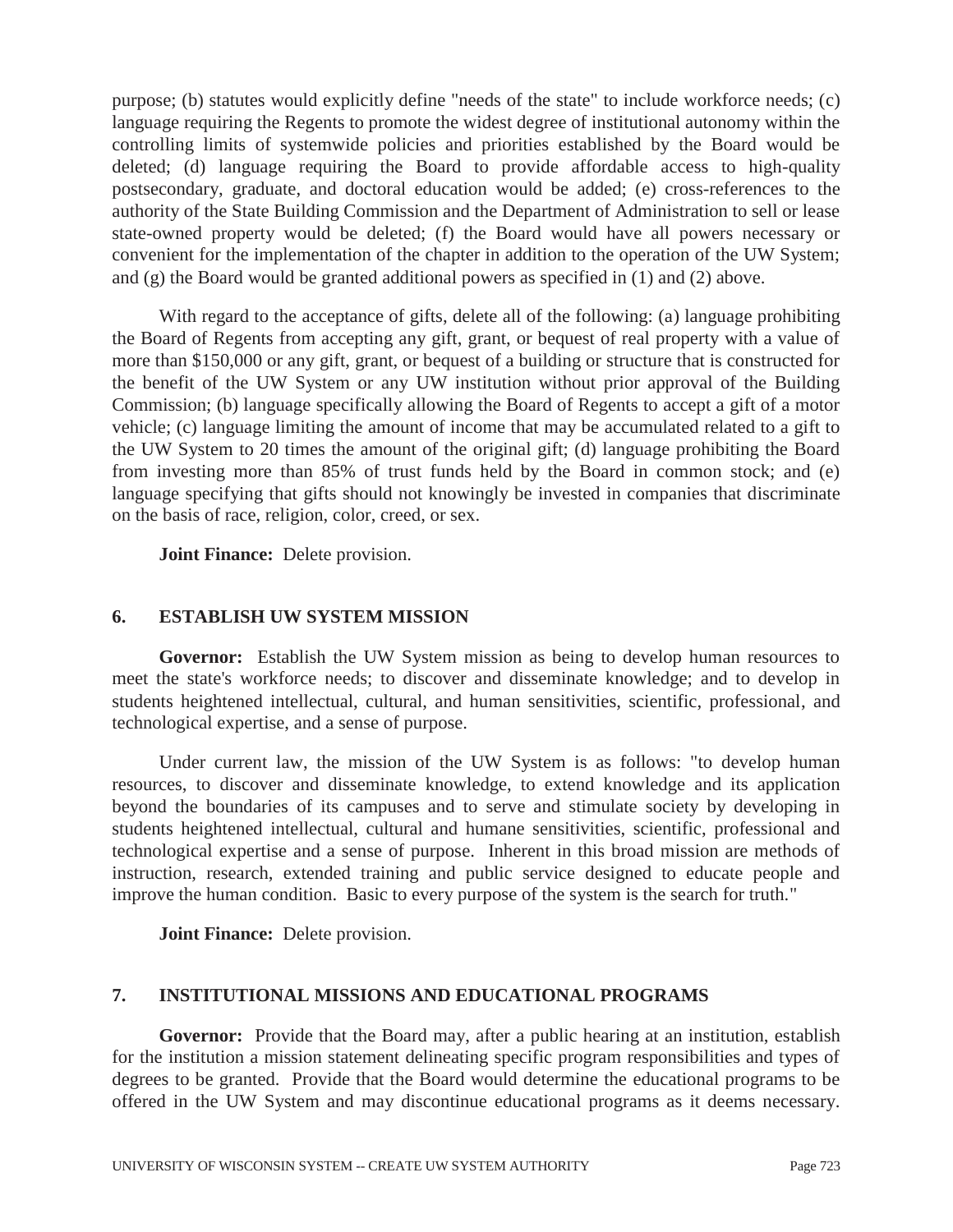Provide that the Board would establish policies to guide program activities to ensure that they are compatible with the mission of the institutions of the UW System.

 This differs from current law in that: (a) the establishment of institutional mission statements is made optional instead of being required; and (b) a requirement that the Board make all reasonable effort to provide night courses is deleted.

 **Joint Finance:** Delete provision.

#### **8. REPRESENTATION BY THE ATTORNEY GENERAL**

**Governor:** Provide that Department of Justice would provide the following services to the Board of Regents of the UW System Authority and to any official, employee, or agent of the Board of Regents: (a) appear and prosecute or defend all actions and proceedings, civil or criminal, in the Court of Appeals and the Supreme Court, in which the Board is a party or has an interest, and attend to and prosecute or defend all civil cases sent or remanded to any circuit court, in which the Board is a party; (b) as requested by the Governor or either house of the Legislature, appear for and represent the Board of Regents or any official, employee, or agent thereof, whether required to appear as a party or witness in any civil or criminal matter, and prosecute and defend in any court or before any officer, any cause or matter, civil or criminal in which the Board or the people of this state have an interest; (c) as requested by the Board of Regents or UW System chief executive officer, the Attorney General may appear for and defend the Board of Regents or any officer, employee, or agent thereof in any civil action or other matter brought before a court or an administrative agency which is brought against the Board, officer, employee, or agent for or on account of any act growing out of or committed in the lawful course of an officer's, employee's, or agent's duties; and (d) as requested by the Board of Regents or the UW System chief executive officer, the Attorney General may appear for and represent any Board official, employee, or agent who is required to appear as a witness in any administrative or civil matter. These provisions would not apply if the state and the Authority were adverse parties. These services would be the same as those provided to the UW System as a state agency under current law except that under the bill the Attorney General would not prosecute or defend the UW System Authority at the request of the Board of Regents or the UW System chief executive officer in actions stemming from breach of contract and would not have the authority to compromise and settle an action involving the UW System Authority described in (c) above as he or she determines to be in the best interest of the state.

 **Joint Finance:** Delete provision.

## **9. ADMINISTRATIVE RULES, POLICIES, AND PROCEDURES**

**Governor:** Authorize the UW System Authority Board of Regents to promulgate rules in the following areas in which the UW System Board of Regents is authorized to promulgate rules under current law: (a) to protect the lives, health, and safety of persons on property under the jurisdiction of the Board, to protect such property, and to prevent obstruction of the functions of the UW System; and (b) for the management of all property under its jurisdiction, for the care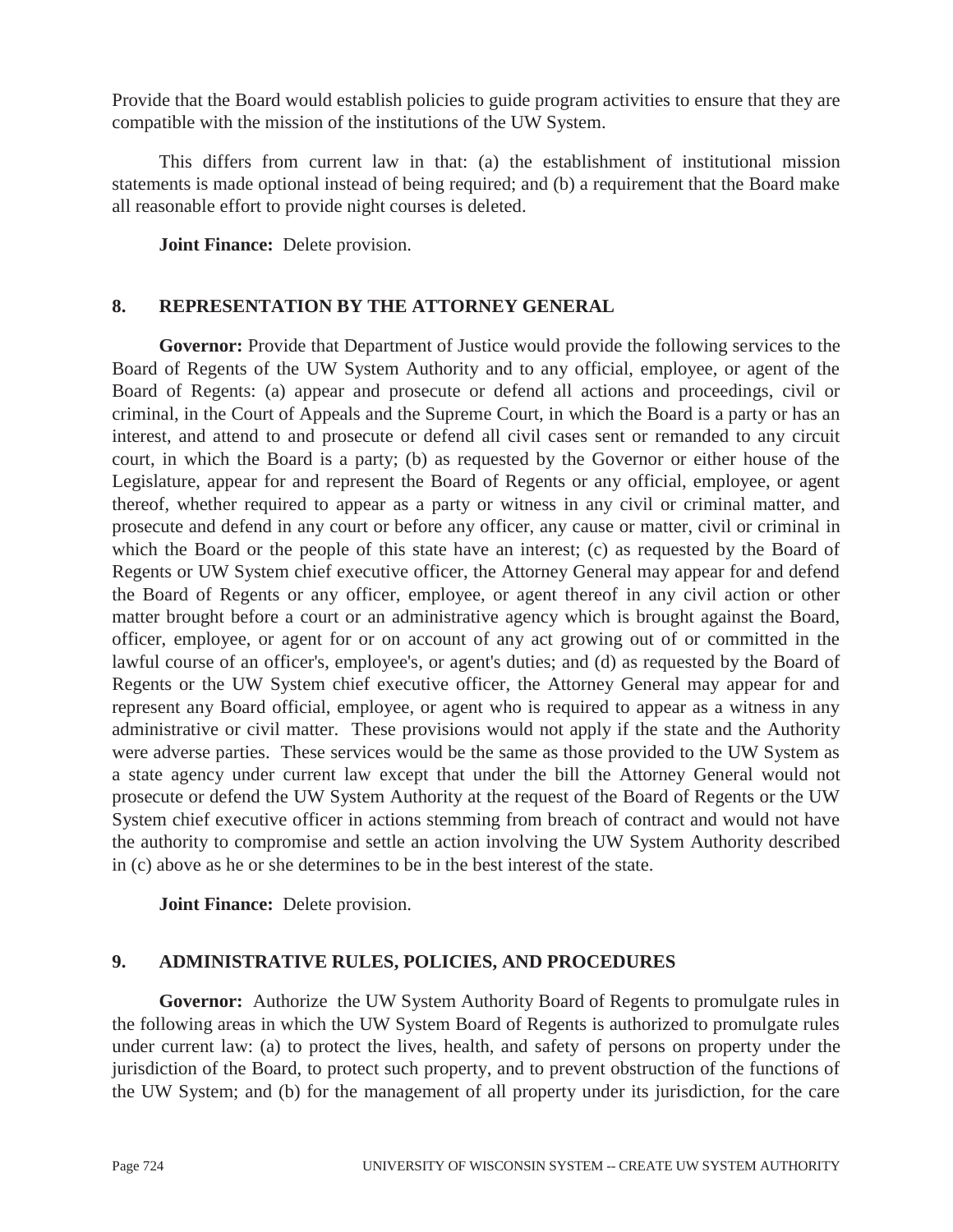and preservation thereof, and for the promotion and preservation of the orderly operation of the UW System in any or all of its authorized activities and in any or all of its institutions. Require the UW System Authority Board of Regents to promulgate rules governing the times, places, and manner in which political literature may be distributed and political campaigning may be conducted in state-owned residence halls as the UW System Board of Regents is required to do under current law. Provide that rules promulgated by the UW System Board of Regents in these areas that are in effect on July 1, 2016, would remain in effect until their specified expiration date or until amended or repealed by the UW System Authority Board of Regents.

 Provide that current law regarding administrative rules would apply to the UW System Authority and that rules promulgated by the UW System Authority Board of Regents would be included in the Wisconsin administrative register and be part of the Wisconsin Administrative Code. Provide that the exclusive means of judicial review of the validity of rules promulgated by the UW System Authority would be an action for declaratory judgment as to the validity of the rule brought in circuit court. Additional provisions regarding judicial review of administrative rules that apply to rules promulgated by state agencies would not apply to rules promulgated by the UW System Authority.

 Delete the current law provision allowing the Board of Regents to use statutory citation procedures to recover forfeitures resulting from a violation of rules promulgated by the Regents under (b) above.

 Provide that the UW System Authority Board of Regents would adopt policies and procedures, instead of promulgate rules as the UW System Board of Regents is required to do under current law, in the following areas: (a) the definition of continuation or termination of student status during periods between academic periods; (b) governance of the system, planning for the future needs of the state, including workforce needs, for university education, ensuring the diversity of quality undergraduate programs while preserving the strength of the state's graduate training and research centers, and providing affordable access to high-quality postsecondary, graduate, and doctoral education; (c) related to conflicts of interest; (d) paid sick leave; (e) student conduct and the administration of violations; (f) accommodation of religious beliefs with regard to examinations and other academic requirements; and (g) food services plans for elderly persons. Specify that policies and procedures related to sick leave would not be required to include a provision allowing employees to accumulate unused sick leave. In addition, provide that the Board may adopt policies and procedures, instead of promulgate rules as under current law, related to granting preference in housing to Wisconsin residents.

 Provide that policies or procedures adopted by the Board of Regents would not be subject to current law regarding the promulgation of administrative rules. Modify current law permitting the Board of Regents to obtain injunctive relief to enforce Chapter 36 of state statutes (University of Wisconsin System Authority) and any rules promulgated by the Board to also permit the Board to obtain injunctive relief to enforce policies and procedures adopted by the Board. In addition, delete references in a separate chapter to UW System rules and the promulgation of rules by the Board.

 **Joint Finance:** Delete provision.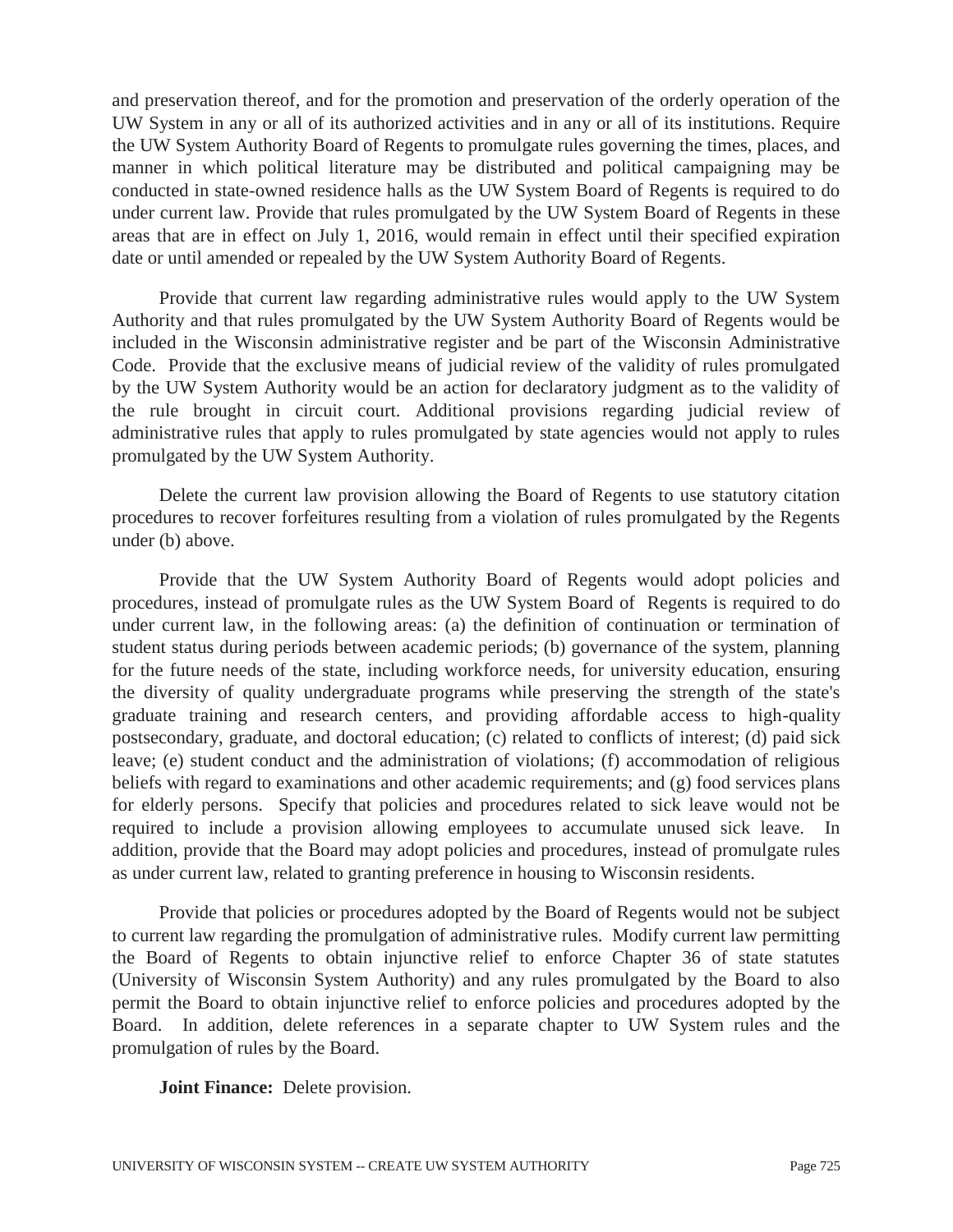#### **10. PARKING RULES, FEES, AND FINES**

**Governor:** Provide that the UW System Authority Board of Regents could promulgate rules regarding the removal and disposal of abandoned vehicles and could make general policies and authorize chancellors to adopt rules regulating the parking of motor vehicles on property under their jurisdiction, as under current law. Provide that any such rules adopted by the UW System Board of Regents or chancellors that are in effect on July 1, 2016, would remain in effect until their specified expiration date or until amended or repealed by the UW System Authority Board of Regents. Delete language specifying that parking fines imposed for violations of parking rules be used only for the purpose of developing and operating parking or other transportation facilities at the institution at which collected and for enforcing parking rules.

 Delete language requiring the Board of Regents to direct each institution to charge parking fees and the specification that these fees be sufficient to recover the costs of the construction and maintenance necessary for parking facilities.

 **Joint Finance:** Delete provision.

#### **11. LOBBYING**

**Governor:** Provide that the UW System Authority would be treated as a state agency for the purpose of state law regarding lobbying. Under current law, state agencies are not required to register with, or submit expense statements to, the Government Accountability Board (GAB). State agencies are required to annually submit by January 31 and July 31 a statement to the GAB identifying the officers and employees of that agency whose duties include attempting to influence legislative action. Agency officers and employees are not required to apply to the GAB for a lobbyist license. In addition, current law specifies that the following actions are not considered to be lobbying when taken by a state agency: (a) providing requested information to a legislator or legislative committee; (b) lobbying of an official of a different agency; and (c) requesting information from a person or providing requested information to a person.

 In addition, delete a current law provision permitting UW System officers and employees to accept items of pecuniary value from an association, corporation, limited liability company, partnership, or other entity that employs a lobbyist, for service as a member of the governing board of that association, corporation, limited liability company, partnership or entity. The current law provision specifies that the value of such items must not exceed the value of such items provided to other members of the governing body for the same service.

 **Joint Finance:** Delete provision.

#### **12. ESTABLISH ANNUAL BUDGETS**

**Governor:** Provide that the Board would establish the Authority's annual budget and monitor the fiscal management of the Authority. Provide that the Board would allocate funds and adopt budgets for the respective institutions. Specify that if the Board ceases or suspends operation of any institution or UW Colleges campus, any appropriation to the Board for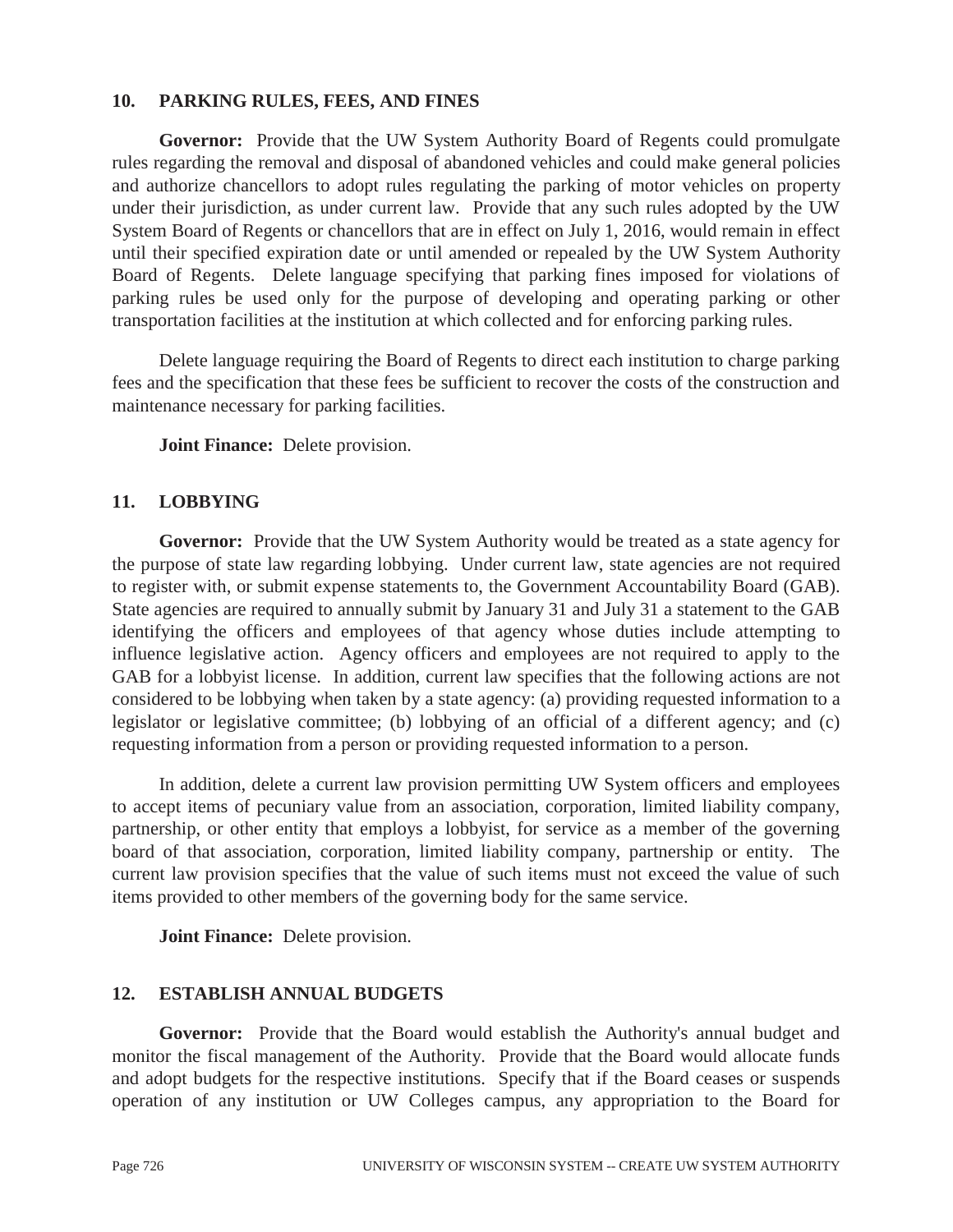operation of the institution or UW Colleges campus could be utilized by the Board for any other purpose authorized by the appropriation within the period for which it was made. Require the Board to provide the Secretary of the Department of Administration with such financial and statistical information as is required by the Secretary.

 This differs from current law in that: (a) the Board would be required to establish an annual budget and monitor the fiscal management of the Authority; (b) current law requiring the Board to give consideration to the principles of comparable budgetary support for similar programs and equitable compensation for faculty and academic staff with comparable training, experience, and responsibilities and recognizing competitive ability to recruit and retain qualified faculty and academic staff in adopting the budgets for respective institutions would be deleted; and (c) the requirement that the Board provide the DOA Secretary with the above information would be added.

 **Joint Finance:** Delete provision.

## **13. GPR FUNDS PROVIDED QUARTERLY**

**Governor:** Provide that beginning on July 1, 2016, the DOA Secretary would make quarterly payments to the UW System Authority in an amount equal to one-quarter of the UW System Authority's GPR appropriation for general program operations. Specify that the DOA Secretary would only make such payments if the UW System Authority had made the payments due under its lease agreement with the state, the payments due for municipal services, and any other payments for any obligation otherwise due to the state.

 In addition, provide that Joint Committee on Finance would have the authority to reduce the GPR general program operations appropriation for the UW System Authority as an emergency measure in the case of decreased state revenues. Under current law, this provision applies to the appropriations of all state boards, commissions, and departments, and to the UW System, with certain appropriations being exempt from any reduction.

 **Joint Finance:** Delete provision.

## **14. FUTURE GPR FUNDING LEVELS** [LFB Paper 680]

**Governor:** Provide that \$753,533,000 in general sales and use taxes would be used to fund the amount shown in the appropriations schedule for the UW System Authority's GPR general program operations appropriation in 2017-18. Provide that, beginning in 2018-19, the amount of general sales and use taxes used to fund the amount shown in the schedule for the UW System Authority's GPR general program operations appropriation would be the amount used for that purpose in the previous year adjusted to reflect any changes in the U.S. consumer price index for all urban consumers (CPI-U) for the 12 month period ending on the preceding December 31.

 It should be noted that while it appears that the Governor's intention is to provide \$753,533,000 GPR to the UW System Authority in 2017-18 and to provide that amount adjusted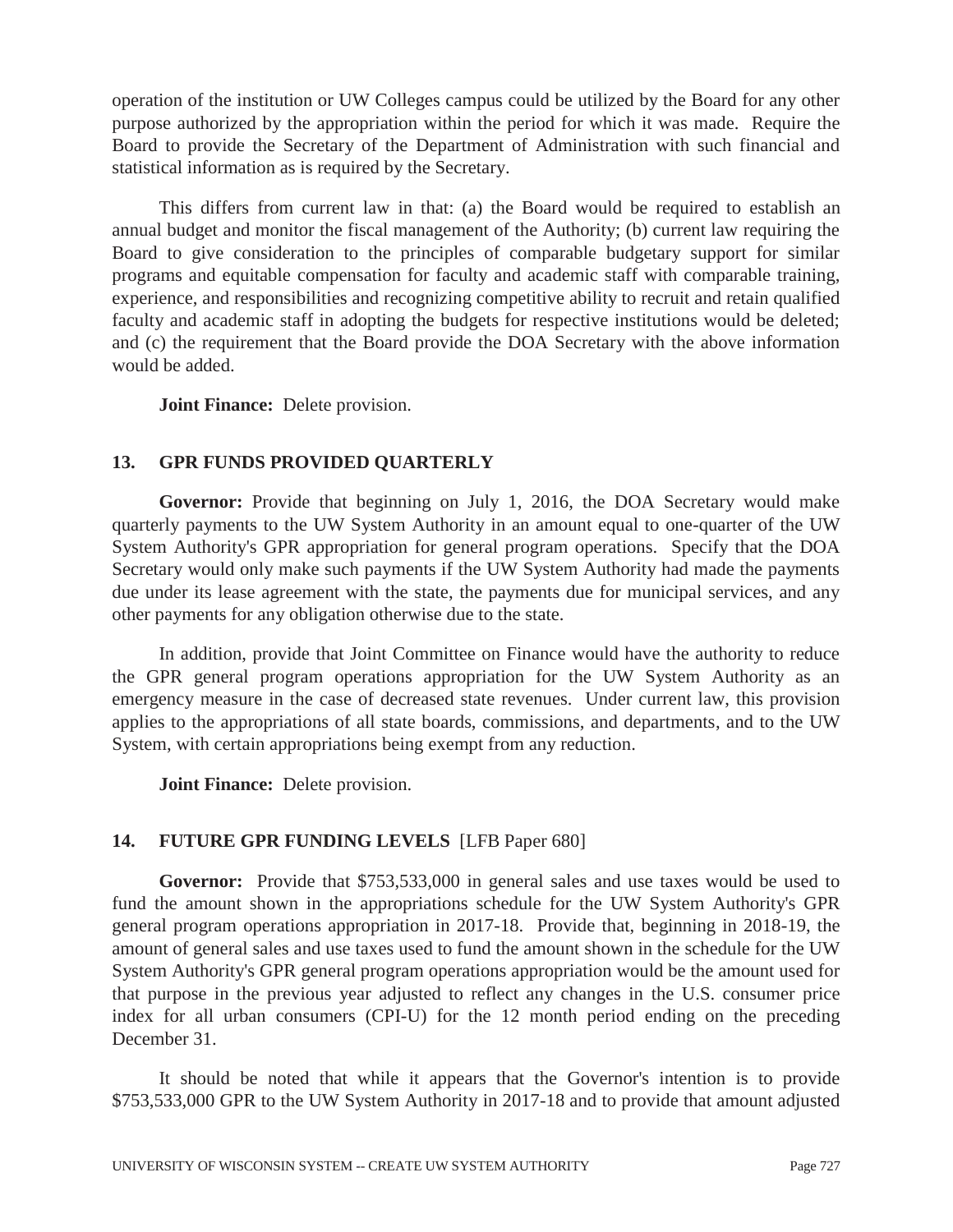by CPI-U in future years, under the bill the amount of GPR funding that the UW System Authority would receive would be the amount shown in the appropriation schedule. If the Legislature wishes to accomplish the Governor's intent, it should also modify the appropriation language under Chapter 20 of the statutes.

 In addition, the amount of general sales and use tax revenue that the Governor's budget would provide to the UW System Authority in 2017-18 would be \$21,313,500 less than the \$774,846,500 GPR that would be appropriated to Authority in 2016-17 under the bill. When combined with the \$128,686,500 proposed GPR base budget reduction in 2016-17, this would result in an ongoing GPR base budget reduction of \$150,000,000 for the UW System Authority.

 **Joint Finance:** Delete provision.

## **15. BIENNIAL BUDGET REQUESTS**

**Governor:** Require the UW System Authority to submit a budget request to the Department of Administration and the Legislative Fiscal Bureau by September 15 of each evennumbered year, as the UW System is required to do as a state agency under current law. Delete language requiring the Board to specify the anticipated completion date of all research and public service projects for which the Board requests state general purpose revenue in its biennial budget request.

**Joint Finance:** Delete the provision requiring the UW System Authority to submit a budget request. The UW System, as a state agency, would continue to be required to submit a budget request as under current law.

 Approve the Governor's recommendation to delete current law requiring the Board to specify the anticipated completion date for all research and public service projects for which the Board requests state general purpose revenue in its biennial budget request.

## **16. DEPOSIT OF CASH BALANCES IN THE LOCAL GOVERNMENT POOLED-INVESTMENT FUND** [LFB Paper 675]

**Governor:** Require the UW System Authority to transfer daily to the State Treasurer for deposit into the local government pooled-investment fund, which is invested in the state investment fund, the collected net cash balance from all sources except auxiliary enterprises, segregated fees accumulated for building projects, and gifts, grants, and donations. Under current law, UW System cash balances are deposited in a separate account in the state investment fund.

 In addition, delete a current law provision specifying that the State Treasurer acts as the treasurer of the Board of Regents.

**Joint Finance:** Delete the Governor's provision that would have required the UW System Authority to transfer daily to the State Treasurer for deposit into the local government pooledinvestment fund the collected net cash balance from all sources except auxiliary enterprises, seg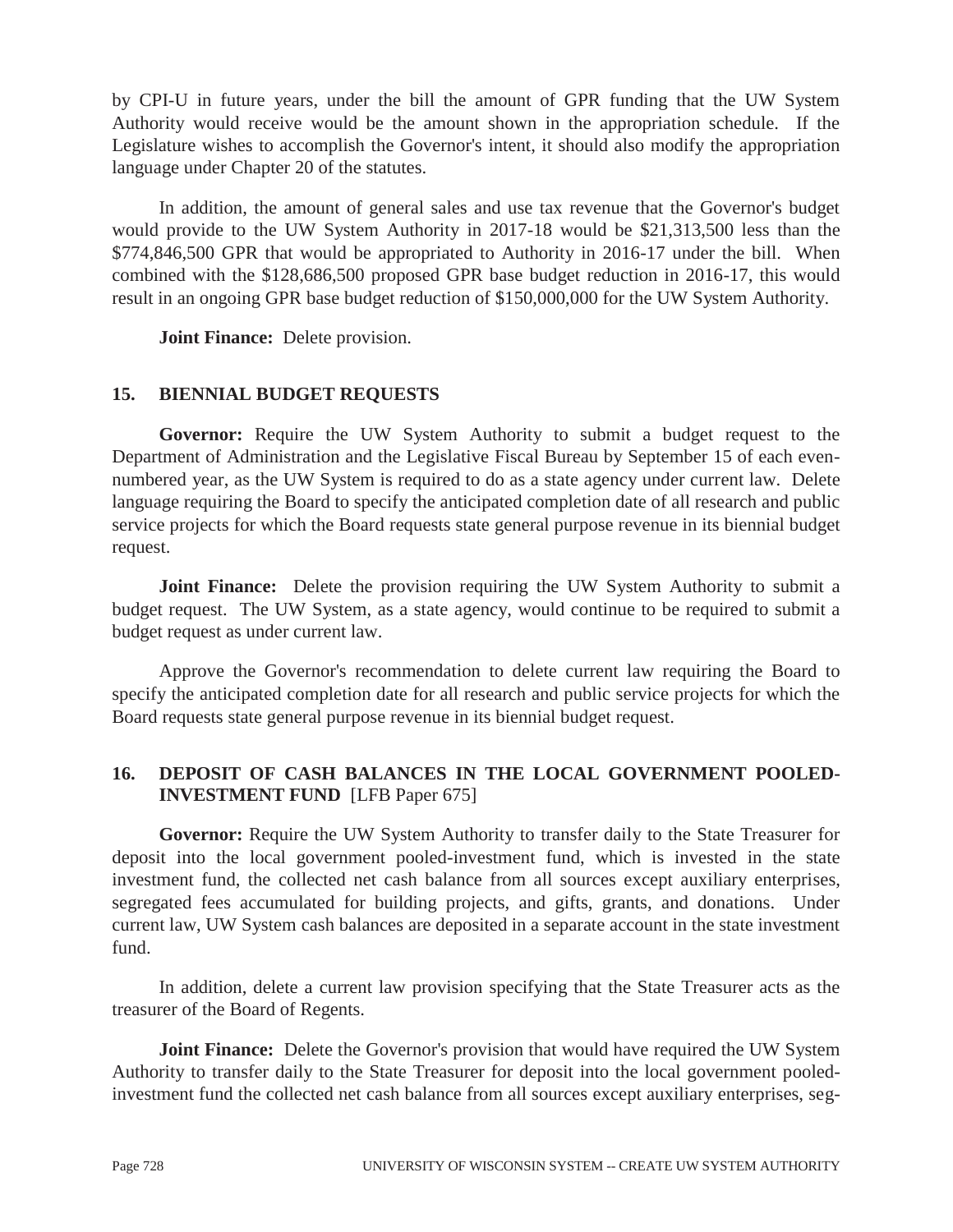regated fees accumulated for building projects, and gifts, grants, and donations.

 Approve the Governor's recommendation to delete current law specifying that the State Treasurer acts as the treasurer of the Board of Regents.

#### **17. APPLICATION FOR AND ACCEPTANCE OF FEDERAL FUNDS**

Governor: Delete the requirement that the Board of Regents report to the Governor and the Co-Chairpersons of the Joint Committee on Finance annually, by October 1, the date, amount, and purpose of any federal moneys accepted by the Board for instruction, extension, special projects, or emergency employment in the preceding fiscal year.

 Under current law, the Governor accepts federal funds on behalf of the state except that the Board of Regents is permitted to accept federal moneys on behalf of the state for the purposes listed above. Current law also exempts the UW System from a requirement that agencies submit plans, budgets, applications, and proposals required by federal agencies as a precondition to the receipt of federal funds to the Governor for approval prior submitting such materials to federal agencies. Under the bill, the Board of Regents would continue to have the authority to accept certain federal funds on behalf of the state and to submit plans, budgets, applications, and proposals to federal agencies without prior approval of the Governor.

 Provide that the UW System Authority would not be subject to the statewide indirect cost allocation plan developed by the Department of Administration (DOA) and would not be required to prepare an individual, specific, indirect cost allocation plan at the request of DOA. The UW System Authority would also not be required to use the procedures prescribed by DOA to allocate and charge central services costs to selected federal grants and contracts and would also not be limited in its use of indirect cost reimbursements. In addition, a current law provision requiring state agencies to notify the State Auditor prior to accepting a federal grant that may involve the provision of auditing services by the Legislative Audit Bureau would not apply to the UW System Authority.

 Provide that the UW System Authority would not be required to do the following: (a) notify DOA and the Joint Committee on Finance of federal disallowances of more than \$10,000; (b) submit quarterly reports to the DOA Secretary regarding such federal disallowances; and (c) submit for approval by the DOA Secretary a proposal to resolve such a disallowance. Under current law the UW System as a state agency is required to do all of the above with regard to federal disallowances except that the UW System can resolve federal disallowances of less than \$5,000 without prior approval by the DOA Secretary of a proposal to do so.

 **Joint Finance:** Delete provision.

## **18. EXEMPTION FROM PROPERTY, CORPORATE, AND SALES AND USE TAXES**

Governor: Exempt all property owned by the UW System Authority and all property leased to the UW System Authority by the state from property tax provided that the use of the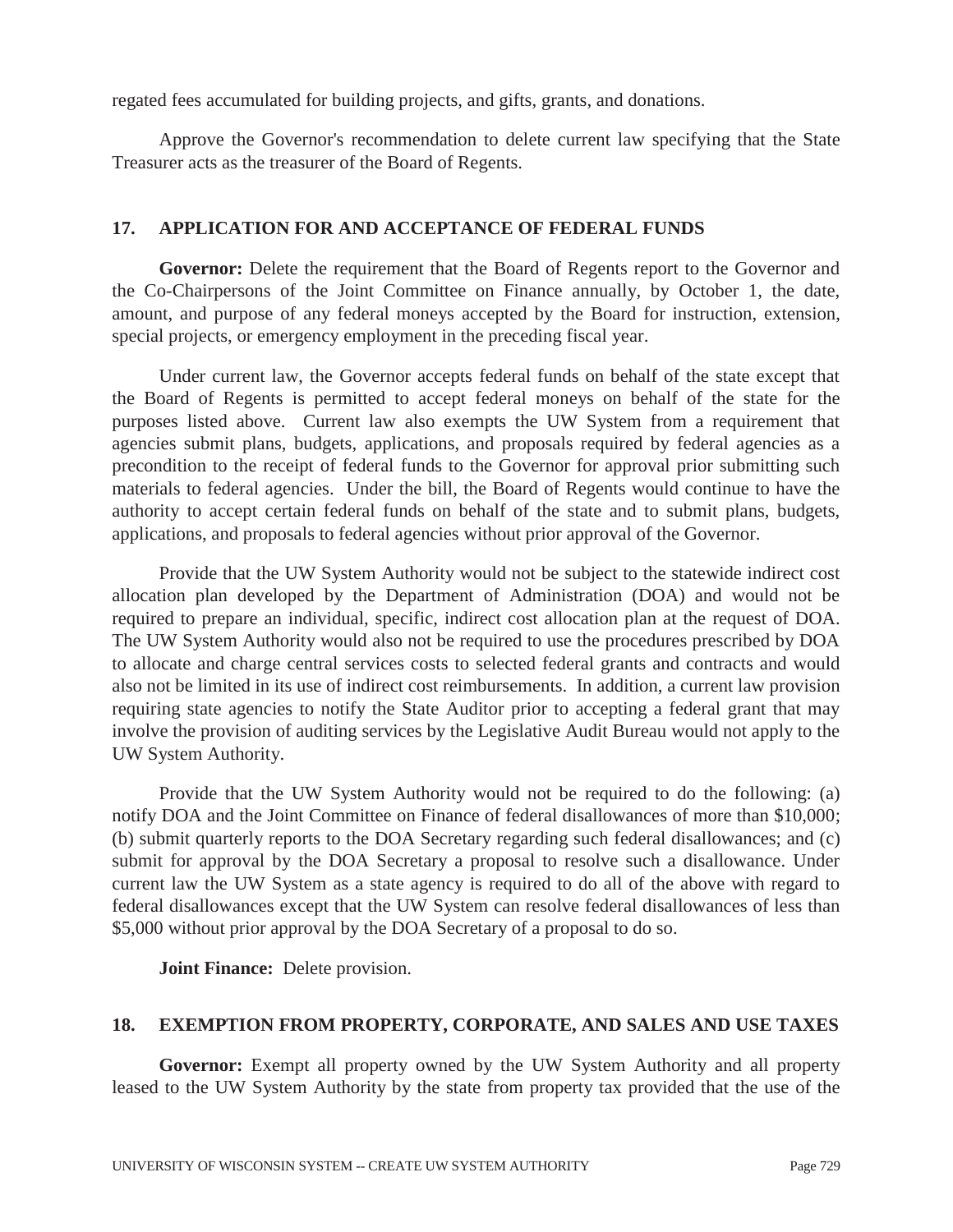property is primarily related to the purposes of the Authority. In addition, provide that the UW System Authority would be exempt from the state's corporate income tax and sales and use taxes.

 **Joint Finance:** Delete provision.

## **19. PAYMENT OF MUNICIPAL SERVICES**

**Governor:** Beginning July 1, 2016, require the UW System Authority to make payments for municipal services provided to facilities of the Authority that are exempt from property tax. Under current law, the Department of Administration makes payments for municipal services on behalf of the UW System from a GPR appropriation for that purpose. Delete language specifying that resident tuition revenue not be used for the payment of municipal services. In addition, require the UW System Authority to pay DOA its proportionate share of the negotiated payments for municipal services for municipal services provided to the UW System in the 2015- 16 fiscal year prior to July 1, 2017.

 As under current law, DOA, which has primary responsibility for the negotiation of municipal services payments, may delegate certain responsibilities for the negotiation of those payments to the UW System Authority. Municipalities would continue to be prohibited from withholding services to the UW System Authority during these negotiations.

 **Joint Finance:** Delete provision.

## **20. PAYMENT FOR EXTRAORDINARY POLICE SERVICES**

**Governor:** Provide that the UW System Authority would pay for extraordinary police services provided to facilities owned by the Authority or leased from the Authority by the state. Under current law, the state pays for extraordinary police services provided to UW facilities.

 **Joint Finance:** Delete provision.

## **21. EMPLOYMENT BY THE UW SYSTEM AUTHORITY BOARD**

Governor: Provide that the Board may employ any agent or employee that the Board finds necessary and shall appoint the state geologist, the director of the psychiatric institute, and the state cartographer. In addition, require the Board of Regents to appoint and fix the compensation of a chief executive officer of the UW System Authority who would serve at the pleasure of the Board.

 Under current law, the Board is required to appoint all of the following in addition to the four specific positions listed above: (a) a president of the system; (b) a chancellor of each institution; (c) a dean for each college campus; (d) the requisite number of officers, other than the vice presidents, associate vice presidents, and assistant vice presidents of the UW System; (e) faculty; (f) academic staff; and (g) other employees. The Board is also required to fix the term of office for each employee appointed and to fix the duties and the salaries, subject to statutory limitations, of all appointed employees and the vice presidents, associate vice presidents, and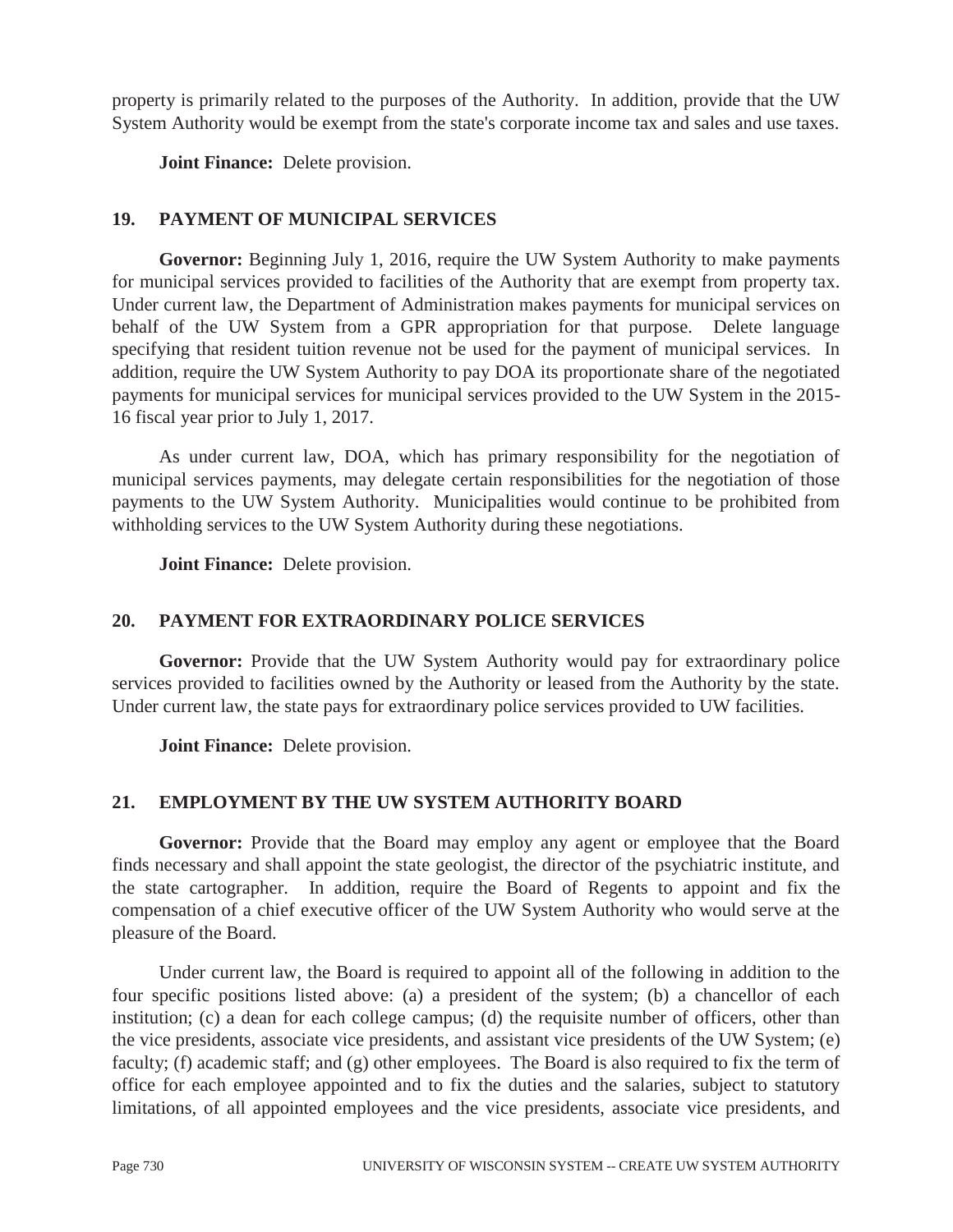assistant vice presidents of the UW System. (Under current law, UW System vice presidents, associate vice presidents, and assistant vice presidents are appointed by the UW System President, not the Board of Regents.)

 In addition, delete current law that would take effect on July 1, 2015, which would designate the UW System and the UW-Madison Chancellor as the appointing authority for positions.

 **Joint Finance:** Delete provision.

#### **22. PERSONNEL SYSTEMS**

**Governor:** Require the Board of Regents to develop and implement a personnel structure and other employment policies for all employees of the UW System Authority. Specify that the UW System Authority would not be subject to state law regarding employment relations or to oversight by the Director of the Office of State Employment Relations (the administrator of the Division of Personnel Management in the Department of Administration under the bill).

 Delete language authorizing the Board of Regents and the UW-Madison Chancellor to develop personnel systems for all UW System employees. Under current law these personnel systems are required to include the following: (a) salary ranges for the UW System President, UW System senior, associate, and assistant vice presidents, chancellors, vice chancellors, assistant chancellors, assistant and associate vice chancellors, and administrative directors and associate directors of physical plant, general operations and services, and auxiliary enterprises; and (b) a civil service system, a grievance procedure that addresses employee terminations, and provisions that address employee discipline and workforce safety.

**Joint Finance:** Delete provision. Instead, modify two current law references to persons who are assigned to university senior executive salary groups and delete one such reference to conform with other changes made under 2011 Act 32 related to the creation of the UW personnel systems.

#### **23. EMPLOYEE PARTICIPATION IN WRS AND GROUP HEALTH AND SALARY DEDUCTIONS**

**Governor:** Provide that the UW System Authority would be considered a state agency for the purpose of employee participation in the Wisconsin retirement system, group health insurance, and other benefit programs administered by the Department of Employee Trust Funds. Provide that the UW System Authority, and other state authorities, would be required to make payments to the state related to pension obligation bonds issued by the state, and that the Secretary of the Department of Administration (DOA) could require direct payments to the state by state agencies, including authorities, rather than lapses or transfers. Under current law, the DOA Secretary transfers amounts from the appropriations of the UW System and all state agencies to fund principal and interest payments related to pension obligation bonds. In addition, delete language requiring the Board of Regents to permit employees to accumulate unused sick leave.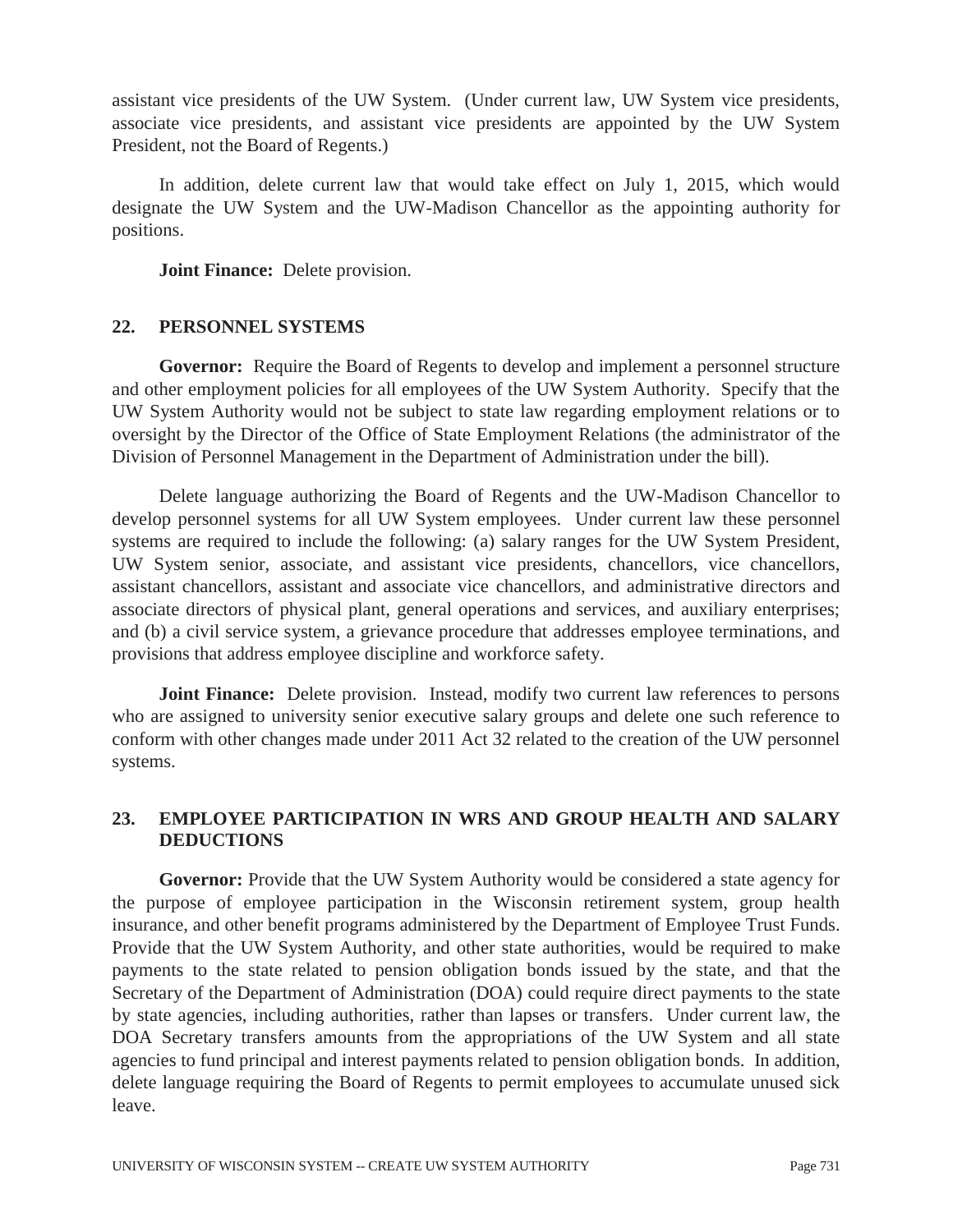Provide that any UW System Authority employee may request in writing to have part of his or her salary deducted and paid by the Authority to a designated payee for the following purposes: (a) purchase of savings bonds; (b) payment of amounts owed by the employee to the Authority, a state agency, or the UW Hospitals and Clinics Authority; (c) payment of child support, maintenance payments, or family support; (d) payment of premiums for group hospital and surgical-medical insurance or plan, group life insurance, and other group insurance where such insurance or plans are provided and approved by the group insurance board; (e) other group or charitable purposes approved by the Governor and DOA; (f) payment into an employeefunded reimbursement account maintained by an employee-funded reimbursement account provider; or (g) payment into a health savings account. In addition, an employee of the Authority may request in writing that a specified part of his or her salary be deferred under a deferred compensation plan. Provide that the UW System Authority would be responsible for making deductions from an employee's salary if a portion of that employee's income has been assigned to child support or maintenance payments. Under current law, the UW System may make deductions from an employee's salary for the purposes described above due to its status as a state agency.

 Delete current law that specifically permits the Board to make salary reductions related to deferred compensation programs and the purchase of annuities for employees and to deduct contributions from the salaries of football coaches for a pension plan. Delete current law permitting the Secretary of the Department of Administration to require the appropriate UW System payroll processing center to process forms, papers, deductions, checks, and drafts related to the garnishment of the earnings of UW employees.

 **Joint Finance:** Approve the Governor's recommendation to delete current law that permits the Board of Regents to deduct contributions from the salaries of football coaches who are eligible and wish to participate in the qualified pension plan for football coaches established as the American football coaches retirement trust. Otherwise maintain current law regarding UW employee participation in the Wisconsin retirement system (WRS), group health insurance, and other benefit programs administered by the Department of Employee Trust Funds, and salary deductions.

## **24. AUTHORITY TO SET EMPLOYEE SALARIES** [LFB Paper 681]

Governor: Delete current law requiring the Director of the Office of State Employment Relations (OSER) to submit pay plan recommendations for UW employees to the Joint Committee on Employment Relations (JCOER) and delete UW System pay plan supplemental appropriations. Under the bill, JCOER would not approve a compensation plan for UW employees and the UW System Authority would not receive pay plan supplements.

Delete current law prohibiting the Board of Regents from increasing salaries for UW employees other than as provided in the pay plan approved by JCOER or to correct salary inequities, fund job reclassifications or promotions, or recognize competitive factors. Delete the requirement that the Board report annually to the Joint Committee on Finance, the DOA Secretary, and the OSER Director regarding the amounts of salary increases granted to recognize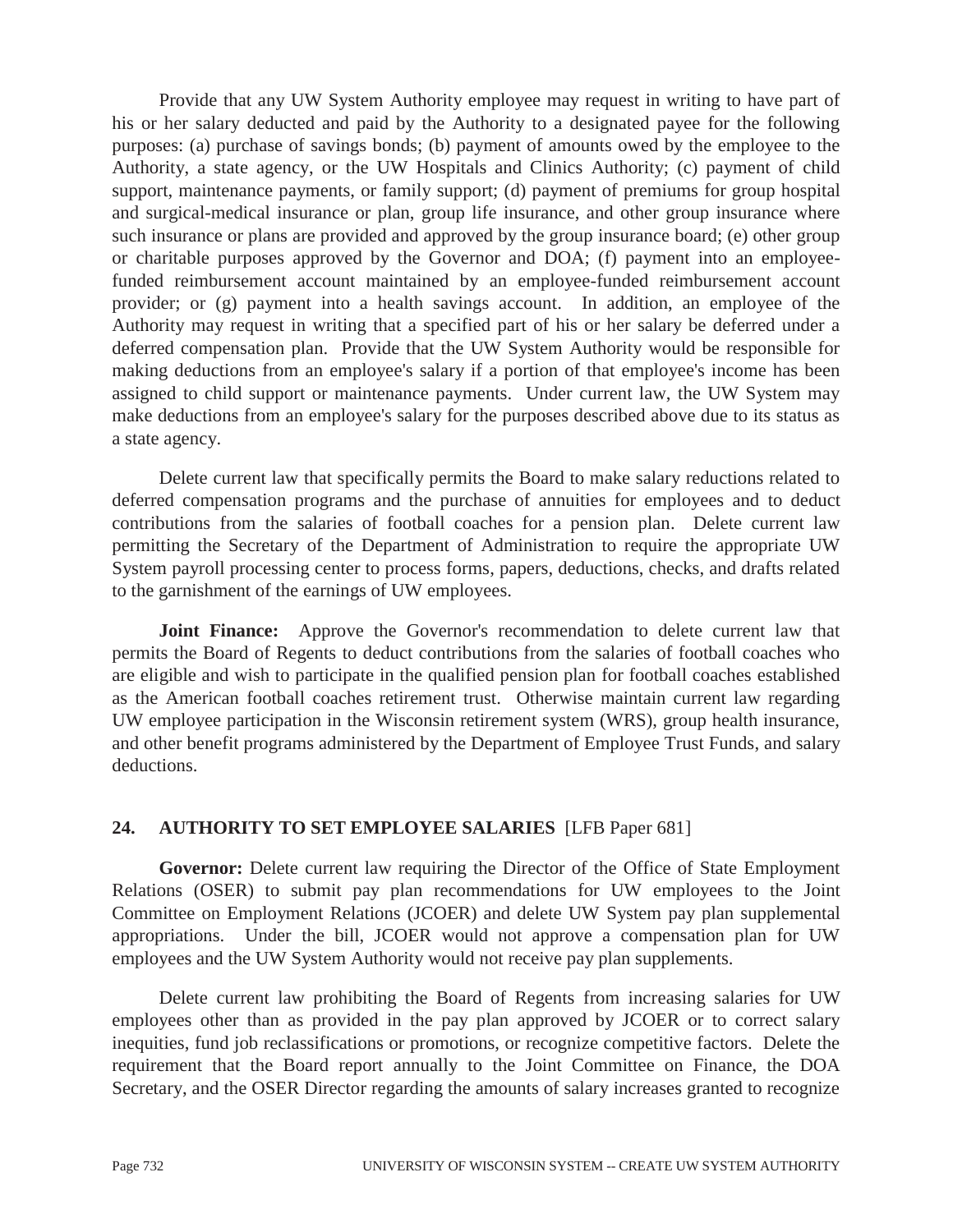competitive factors.

 In addition, delete the requirement that the Board of Regents establish salaries for UW employees, other than new appointments, prior to July 1 of each fiscal year.

**Joint Finance:** Maintain current law requiring the OSER Director to submit pay plan recommendations for UW employees to JCOER and restore UW System pay plan supplemental appropriations. In addition, specify that the Board of Regents may not certify any amount to supplement its budget to the Department of Administration to pay the cost of salary and other adjustments approved by JCOER for UW employees during the 2015-17 biennium. Under this provision, the UW System would not receive pay plan supplements from the compensation reserve during the 2015-17 biennium, but could receive pay plan supplements in future biennia. Under a separate budget provision, \$7,928,000 GPR in 2015-16 and \$13,385,500 GPR in 2016- 17 would be provided to fund the GPR portion of estimated increases in fringe benefit costs for UW employees during the 2015-17 biennium.

 Modify current law prohibiting the Board of Regents from increasing salaries for UW employees except under certain conditions to permit the Board to provide salary increases to recognize merit. Under this provision, the Board would be authorized to increase the salary of a UW employee as follows: (a) as provided in the pay plan approved by JCOER for such employees, which may authorize merit adjustments; (b) to correct salary inequities; (c) to fund job reclassifications or promotions; (d) to recognize competitive factors; and (e) to recognize merit. In addition, maintain the current law requirement that the Board report annually to the Joint Committee on Finance, the DOA Secretary, and the OSER Director regarding the amounts of salary increases granted to recognize competitive factors.

 Maintain the current law requirement that the Board of Regents establish salaries for UW employees, other than new appointments, prior to July 1 of each fiscal year.

## **25. GPR POSITION AUTHORITY AND REPORTING** [LFB Paper 681]

**Governor:** Delete current law restrictions on the ability of the UW System Board of Regents and the UW-Madison Chancellor to create or abolish positions funded from revenues appropriated under the UW System's GPR appropriation for general program operations. Under current law, the UW System Board of Regents and the UW-Madison Chancellor have the authority to create or abolish positions funded with revenues from any appropriation other than the UW System's GPR appropriation for general program operations. Under the bill, the Board of Regents would have the authority to employ any agent or employee that it finds necessary. The UW-Madison Chancellor would not have this authority.

 Delete statutory language stating that is the intent of the Legislature that the UW System provide position and other information to DOA and the Legislature to facilitate accountability for and trace each position over time.

**Joint Finance:** Delete provision. Instead, modify current law to require the Board of Regents to report annually by November 1, instead of quarterly, to DOA and the Co-Chairs of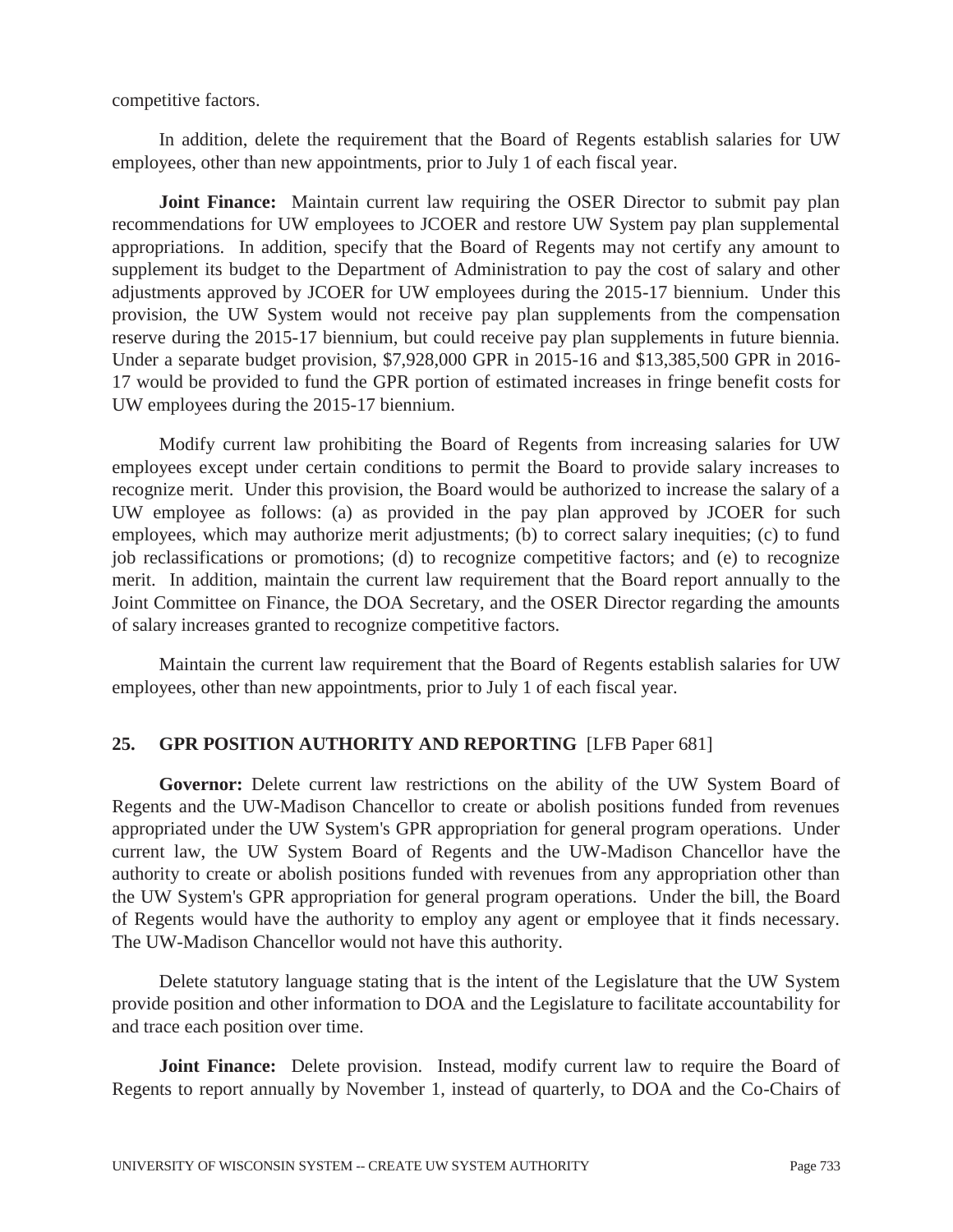the Joint Finance Committee regarding the number of full-time equivalent positions created or abolished by the Board in the previous 12 month period. Specify that these reports should be based on the October 1 payroll. In addition, delete current law specifying that positions authorized for the UW System not be included in any state position report beginning on July 1, 2015.

## **26. DELETE LANGUAGE RELATED TO FACULTY TENURE AND PROBATIONARY APPOINTMENTS**

**Governor/Joint Finance:** Delete the definition of a "tenure appointment" and language establishing the conditions under which the Board of Regents may grant a tenure appointment to a faculty member. Delete current law specifying that a person who has been granted tenure may be dismissed only for just cause and only after due notice and hearing.

 In addition, delete the definition of "probationary appointment" and provisions limiting the length of such an appointment to seven years.

## **27. DELETE PROCEDURAL GUARANTEES FOR FACULTY AND ACADEMIC STAFF**

**Governor:** Delete current law specifying that academic staff members may only be dismissed for just cause and only after due notice and hearing. Delete language establishing certain positions as limited appointments and providing that a person who has been granted tenure or who holds an academic staff appointment does not lose that appointment by accepting a limited appointment. Delete provisions allowing the Board of Regents to make fixed term appointments for student assistants and employees-in-training and specifying that persons in those positions do not have the same procedural guarantees as faculty and academic staff members.

 Delete language permitting the Board of Regents to terminate faculty and academic staff members in the case of a financial emergency. Delete language prohibiting the Board from employing a person within two years to perform reasonably comparable duties to those of a person whose appointment was terminated due to a financial emergency without first offering such person a reappointment.

**Joint Finance:** Delete provision. Instead, provide that, beginning on July 1, 2015, the Board of Regents could not appoint an academic staff member to a probationary or indefinite term academic staff appointment. Specify that an academic staff member who holds a probationary appointment on June 30, 2015, would hold a fixed term appointment effective July 1, 2015. Modify current law to specify that the policies for indefinite appointments made before July 1, 2015, would provide for permanent status and such other conditions of appointment as the Board establishes. Delete current law specifying that if in any institution all professional librarians with appropriate graduate degrees have formerly been ranked faculty, then all present and future appointments of professional librarians with appropriate graduate degrees should be ranked faculty except where the Chancellor and faculty designate that such appointments would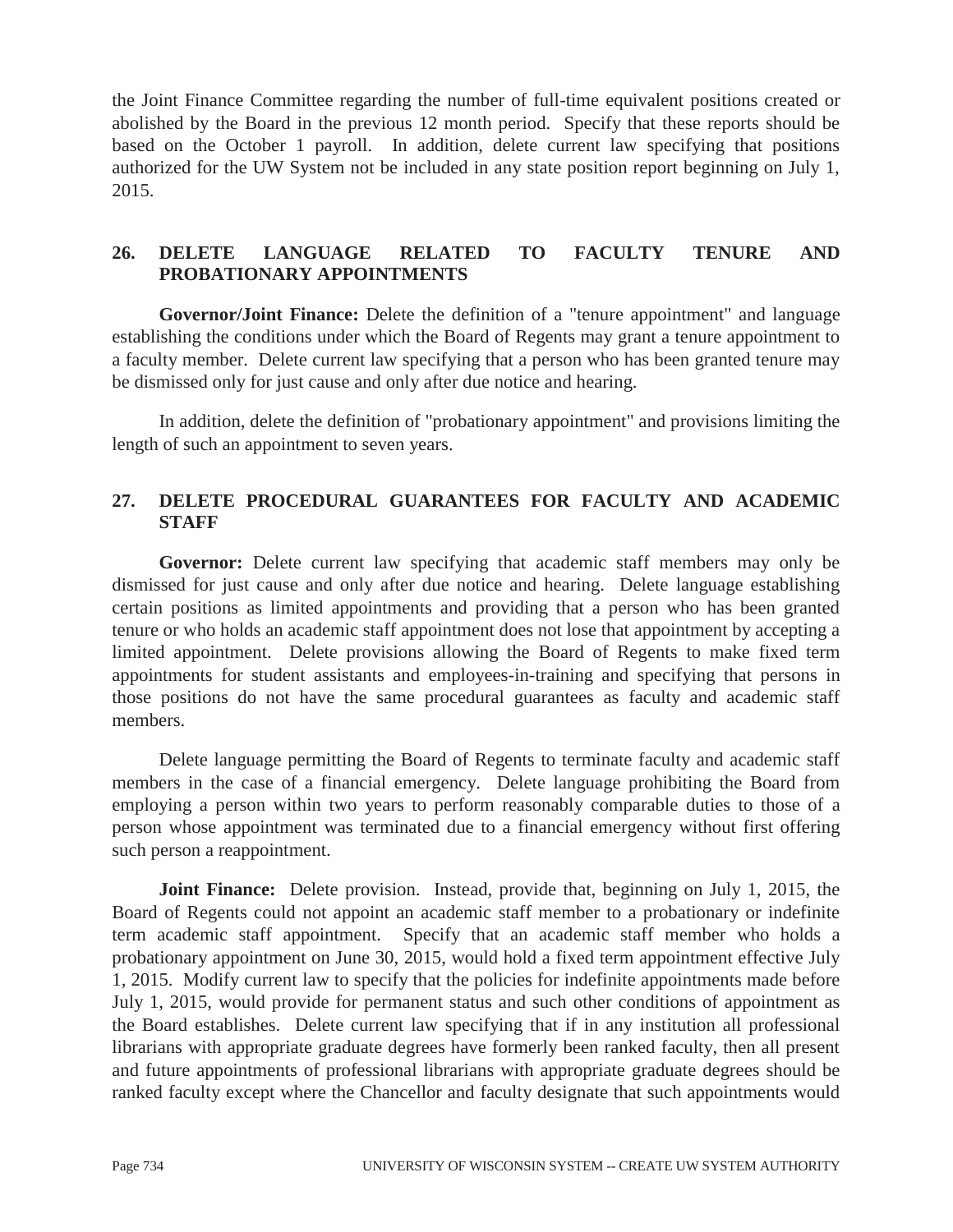be academic staff.

 In addition, modify current law to specify that the Board may, with appropriate notice, terminate any faculty or academic staff appointment when such an action is deemed necessary due to a budget or program decision requiring program discontinuance, curtailment, modification, or redirection, instead of when a financial emergency exists as under current law. Provide that the Board, after consultation with the faculty and Chancellor of each institution, adopt procedures to be followed in the event of termination of faculty and academic staff Specify that those procedures be consistent with the following provisions.

 Provide that the Board may, with appropriate notice, layoff or terminate any faculty member when such an action is deemed necessary due to a budget or program decision requiring program discontinuance, curtailment, modification, or redirection. Specify that such layoffs or terminations may be made only in accord with the following provisions and imply the retention of rights as indicated below. Specify that a nonrenewal, regardless of the reason, is not a layoff or termination for the purpose of the following provisions. Specify that "layoff" means an indefinite suspension or involuntary reduction in services and compensation of a faculty member's employment by the UW System. Specify that "termination" means the permanent elimination of a faculty member's employment by the UW System.

 Specify that in the case that faculty members terminated due to budget or a program decision regarding program discontinuance, curtailment, modification, or redirection, layoffs would follow seniority unless a clear and convincing case is made that program or budget needs dictate other considerations such as the need to maintain diversity of specializations within a department. Provide that the faculty of each institution would determine the form of seniority that is to be considered and that such a determination would be effective uniformly throughout the institution. Specify that seniority may be defined as follows or in other ways: (a) without regard to rank, with seniority established by total years of service in the institution; (b) by rank, and within rank according to total years of service in the institution; and (c) by rank, and within rank, according to length of service in the institution at that rank.

 Specify that each faculty member who is to be laid off would receive prompt written notification from the Chancellor. Specify that prior to issuing a layoff notification, the Chancellor would offer to consult with, and seek advice from, a faculty committee designated or created by the faculty of the institution. Specify that the notification include all of the following: (a) a summary of the reasons supporting the need for the layoff; (b) a statement of the basis on which the individual position was selected for elimination (if on the basis of seniority, the criterion used and data supporting the choice; if on another basis, the data and reasons supporting that choice); (c) a statement of the date on which the layoff is to be effective; and (d) a copy of the statutes regarding layoff of faculty due to a budget or program decision regarding program discontinuance, curtailment, modification, or redirection and such other information or procedural regulations as the Chancellor deems appropriate.

 Provide that, in the case of the layoff of faculty due to a budget or program decision regarding program discontinuance, curtailment, modification, or redirection, notification must be given at least 12 months in advance of the effective date. Specify that during this period, and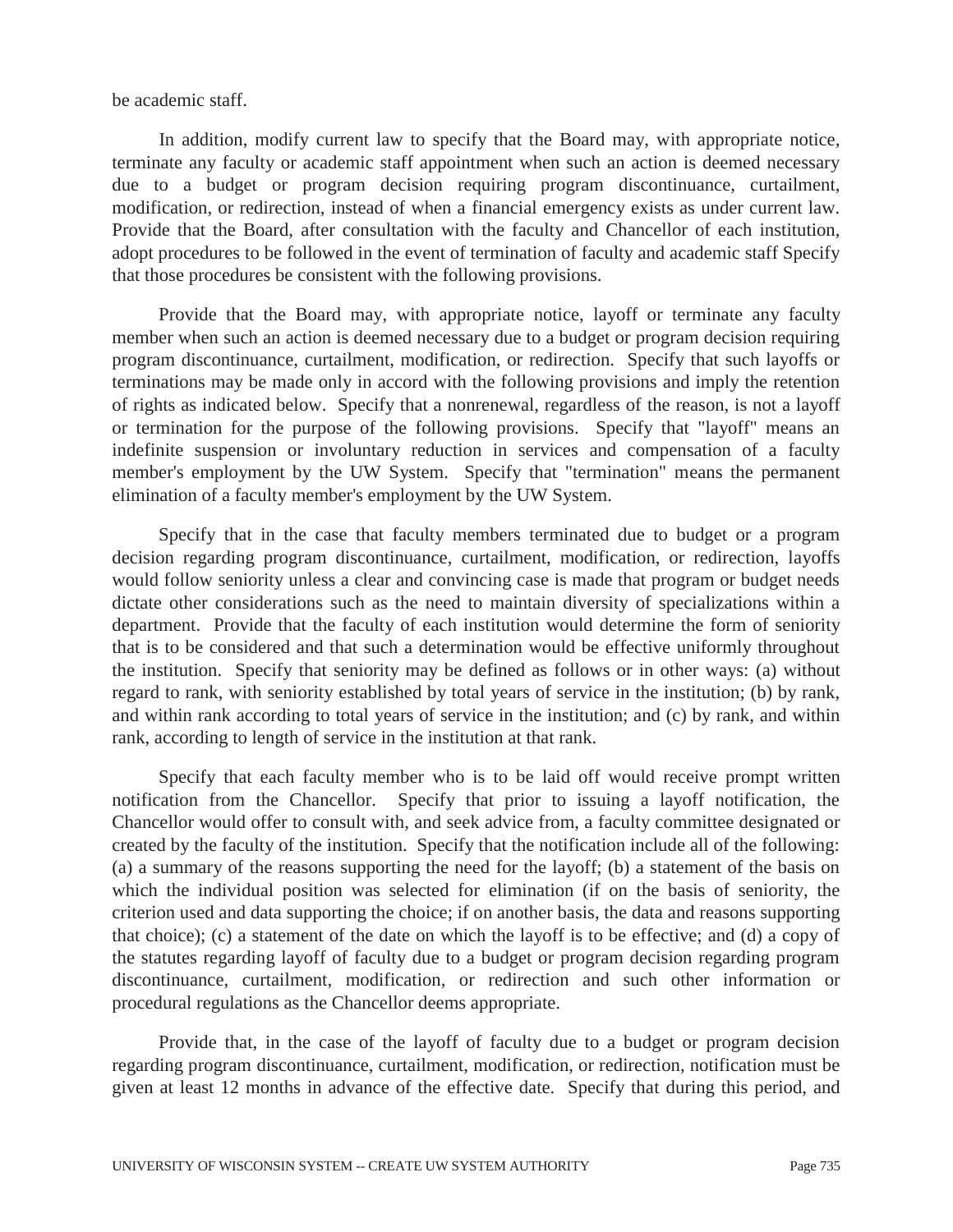prior to entering layoff status, the Chancellor may offer as appropriate, and the faculty member may accept: (a) terminal leave and early retirement; or (b) relocation leave accompanied by resignation. Specify that acceptance of either of these options would terminate the faculty member's association with the UW System at the end of the leave period.

 Provide that the faculty of each institution would establish a committee or designate an existing committee to serve as a hearing committee. Specify that the committee would consist of faculty members of the institution chosen by the faculty in a manner to be determined by the faculty. Provide that, if the faculty of an institution is given due notice but does not establish or designate a committee to serve as a hearing committee, the Chancellor may appoint a committee of faculty members to provide this function. Specify that this standing faculty committee would conduct the hearing, make a verbatim record of the hearing, prepare a summary of the evidence, and transmit the record and summary along with its recommended findings of law and decision to the Board of Regents.

 Provide that a faculty member who has been notified of layoff is entitled to a hearing before the faculty hearing committee as to the appropriateness of the decision to layoff that particular individual. Specify the budget or program decisions made to discontinue, curtail, modify, or redirect a program would not be subject to review in the hearing. Specify that the hearing must be requested within 20 days of the receipt by the faculty member of notification of layoff. Provide that the request would state with particularity the grounds to be relied upon in establishing the impropriety of the decision. Provide that relevant information supplementary to that contained in the notification statement may be requested.

 Specify that the question to be considered in the review is whether one or more of the following improper factors entered into the decision to lay off: (a) conduct, expressions, or beliefs on the faculty member's part that are constitutionally protected, or protected by the principles of academic freedom; (b) factors proscribed by applicable state or federal law regarding fair employment practices; or (c) improper selection of the individual to be laid off. Provide that "improper selection" has occurred if material prejudice resulted from any of the following: (a) the procedures required by the Board were not followed; (b) available data bearing materially on the role of the faculty member in the institution were not considered; (c) unfounded or arbitrary assumptions of fact were made; or (d) immaterial or improper factors other than those specified above entered into the decision. Specify that the committee would determine whether one or more of these improper factors entered significantly into and affected the layoff decision on the basis of the evidence presented. Provide that if the committee believes that one or more improper factors may have entered into the layoff decision but is convinced that the same decision would have been reached had the error or errors not occurred, the committee would find the decision to have been proper. Specify that the committee would report its findings and recommendations to the Chancellor and the faculty member.

 Provide that, if the faculty hearing committee requests, the Chancellor would provide legal counsel to the committee for a hearing to review a layoff decision. Specify that the hearing would be closed unless the faculty member who has been notified of layoff requests an open hearing, in which case the hearing would be open. Provide that the faculty hearing committee may, on motion of either party, disqualify any one of its members for cause by a majority vote.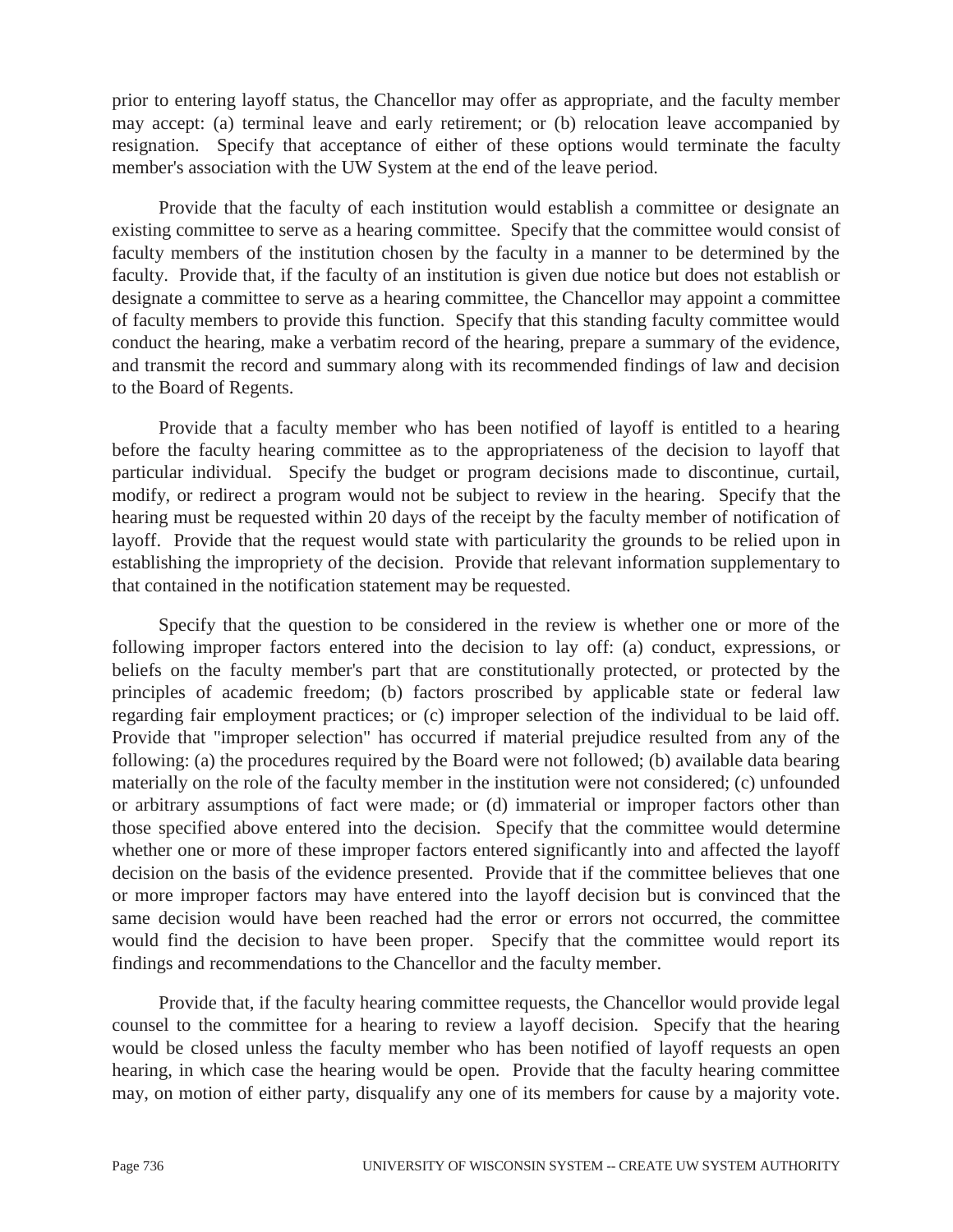Specify that if one or more of the faculty hearing committee members disqualifies him or herself or is disqualified, the remaining members of the committee could select a number of other members of the faculty equal to the number who have been disqualified to serve. Specify that alternative methods of replacing hearing committee members who have been disqualified may be specified in the rules and procedures adopted by the faculty in establishing the hearing committee. Provide that a faculty member who participated in the decision to layoff or who is a material witness could not sit in on the faculty hearing committee.

 Specify that the faculty member who has been notified of layoff would be given at least 10 days notice of the hearing. Provide that the hearing would not be held later than 20 days after the hearing is requested except that this time limit may be extended by mutual consent of the parties or by order of the faculty hearing committee. Provide that the faculty member would have access to the evidence on which the administration intends to rely to support the decision to layoff and would be guaranteed all of the following minimal safeguards at the hearing: (a) a right to be heard on his or her own behalf; (b) a right to counsel or other representatives or both, and to offer witnesses; (c) a right to confront and cross-examine adverse witnesses; (d) a verbatim record of the hearing, which may be a sound recording, provided at no cost; (e) written findings of fact and decision based on the hearing record; and (f) admissibility of evidence as described in s. 227.45 (1) to (4), Wisconsin Statutes. Provide that adjournments would be granted to enable either party to investigate evidence as to which a valid claim of surprise is made.

 Specify that the layoff decision of the Chancellor and the recommendations, if any, of the faculty hearing committee, would be transmitted to the UW System President and to the Board of Regents. Provide that, if the faculty member has not requested a hearing before the faculty hearing committee, the Chancellor's decision would be deemed proper and would be reported for information to the UW System President and the Board. Provide that, if the faculty member has requested a hearing and the faculty hearing committee has found the decision to be proper, the report of the faculty hearing committee would be forwarded to the UW System President and the Board of Regents by the Chancellor with a recommendation. Specify that the faculty member may request a review by the Board and that the Board review panel may at its option grant a review. Provide that, if the Board review panel does not grant the request for review, the recommended findings of fact and decision of the faculty committee would be the final decision of the Board.

 Provide that, if the faculty member has requested a hearing and the faculty hearing committee has found the decision to be improper, the Chancellor would review the matter and give careful consideration to the committee's finding. Specify that, if the Chancellor accepts the committee's findings, the Chancellor's decision would be final. Provide that, if the Chancellor contests the recommended findings that the decision was improper, the verbatim record, a summary of the evidence, and the recommended findings of law and decision would be forwarded to the Board review panel. Specify that the Chancellor and the faculty member would be furnished with copies of this material and would have a reasonable opportunity to file written exceptions to the summary and proposed findings and decision and to argue with respect to them orally and in writing before the Board review panel. Provide that the Board review panel would hear and decide the case and the decision of the Board review panel would be final.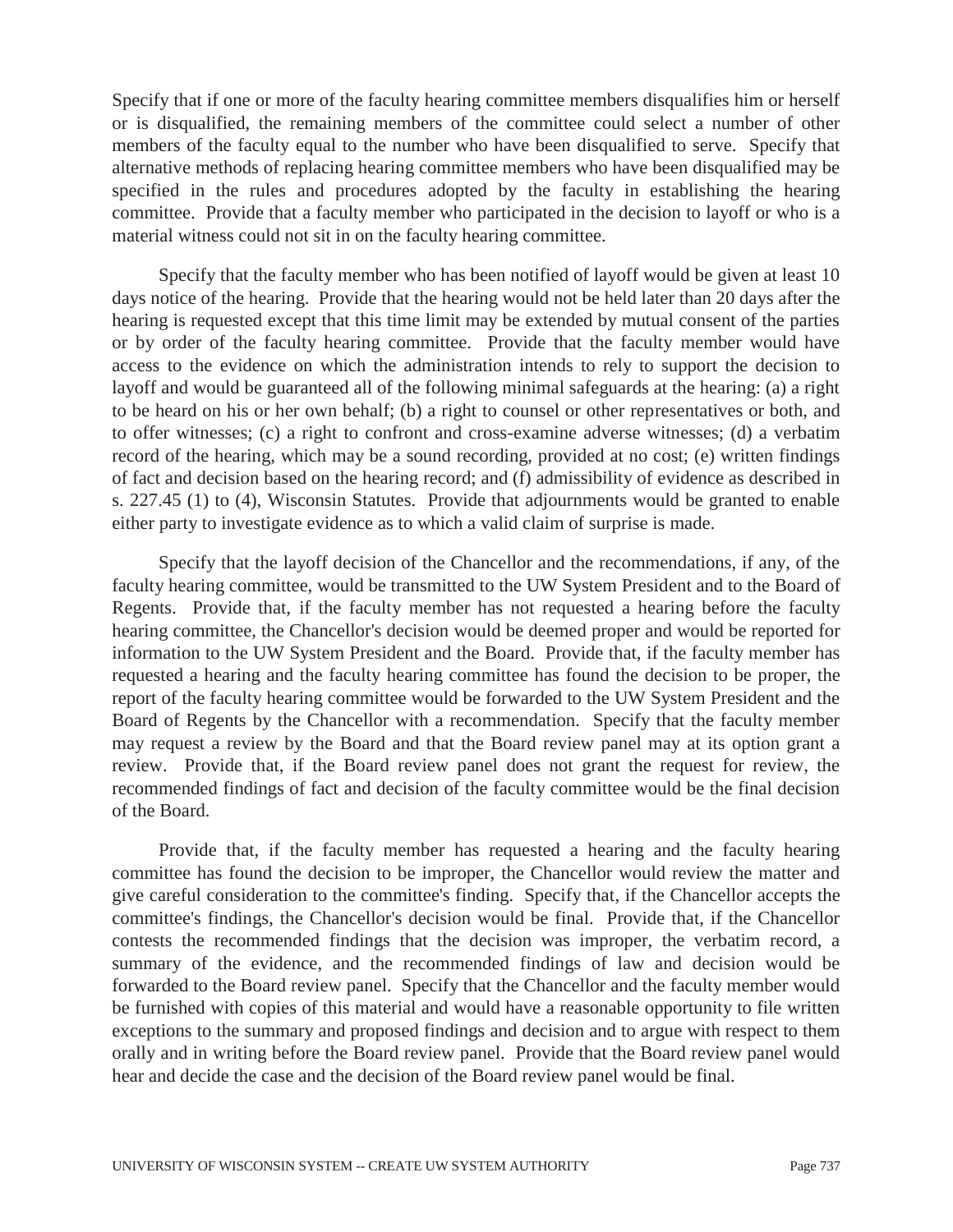Provide that the Board review panel would be appointed by the President of the Board of Regents and would include three members of the Board and two nonvoting staff members from the UW System Office of Academic Affairs. Specify that the panel would review the criteria and reasoning of the Chancellor and the findings and recommendations of the faculty hearing committee in each case forwarded for its review, and would reach a decision on the recommendation to be approved. Provide that the decision of the Board review panel would be final and binding upon the Chancellor and the faculty member affected. Specify that one or more of the members of the Board serving on the Board review panel could request that the decision be reviewed by the full Board in which case the record would be reviewed, and a decision would be reached, by the full Board.

 Provide that a faculty member who is laid off would retain the rights described in this and the following five paragraphs. Provide that a faculty member whose position has been eliminated or reduced in accordance with the above provisions would, at the end of the appropriate notice period, be placed on layoff status, unless the layoff notice were to be rescinded prior to that time. Specify that a faculty member who is placed on layoff status would remain on layoff status until any of the following occurs: (a) the period of the faculty member's appointment expires under its own terms; (b) the faculty member is reappointed to the position from which he or she was laid off; (c) the faculty member accepts an alternative continuing position in the UW System; (d) the faculty member resigns; or (e) the faculty member fails to notify the Chancellor by December 1 of each year that the faculty member is on layoff as to his or her location, employment status, and desire to remain on layoff status. Specify that failure to accept a reappointment under (b) or failure to provide notice of the desire to remain on layoff status under (e) would terminate the faculty member's association with the UW System. Specify that failure to accept an alternative appointment under (c) would not terminate the faculty member's association with the UW System.

 Provide that each institution would devote its best efforts to securing alternative appointments within the institution in positions for which the faculty laid off under the above provisions are qualified under existing criteria. Specify that the UW System would provide financial assistance for one year for faculty who are designated for layoff to readapt within the department or within another department of the institution, where readaptation is feasible. In addition, specify that the UW System would devote its best efforts to ensure that faculty members laid off or terminated at any institution are made aware of openings within the UW System.

 Provide that a faculty member who is terminated would retain the rights described in the following two paragraphs. Provide that each institution would establish administrative procedures and policies regarding the employment of persons to perform reasonably comparable duties to those of a faculty member who has been laid off or terminated under the above provisions within three years of the layoff or termination. Specify that, if the institution were to employ a person to perform such duties, these policies and procedures would require the institution to first offer the laid off or terminated faculty member reappointment without loss of seniority or other rights. Specify that the three-year period would be computed from the effective date of layoff as specified in the original notice.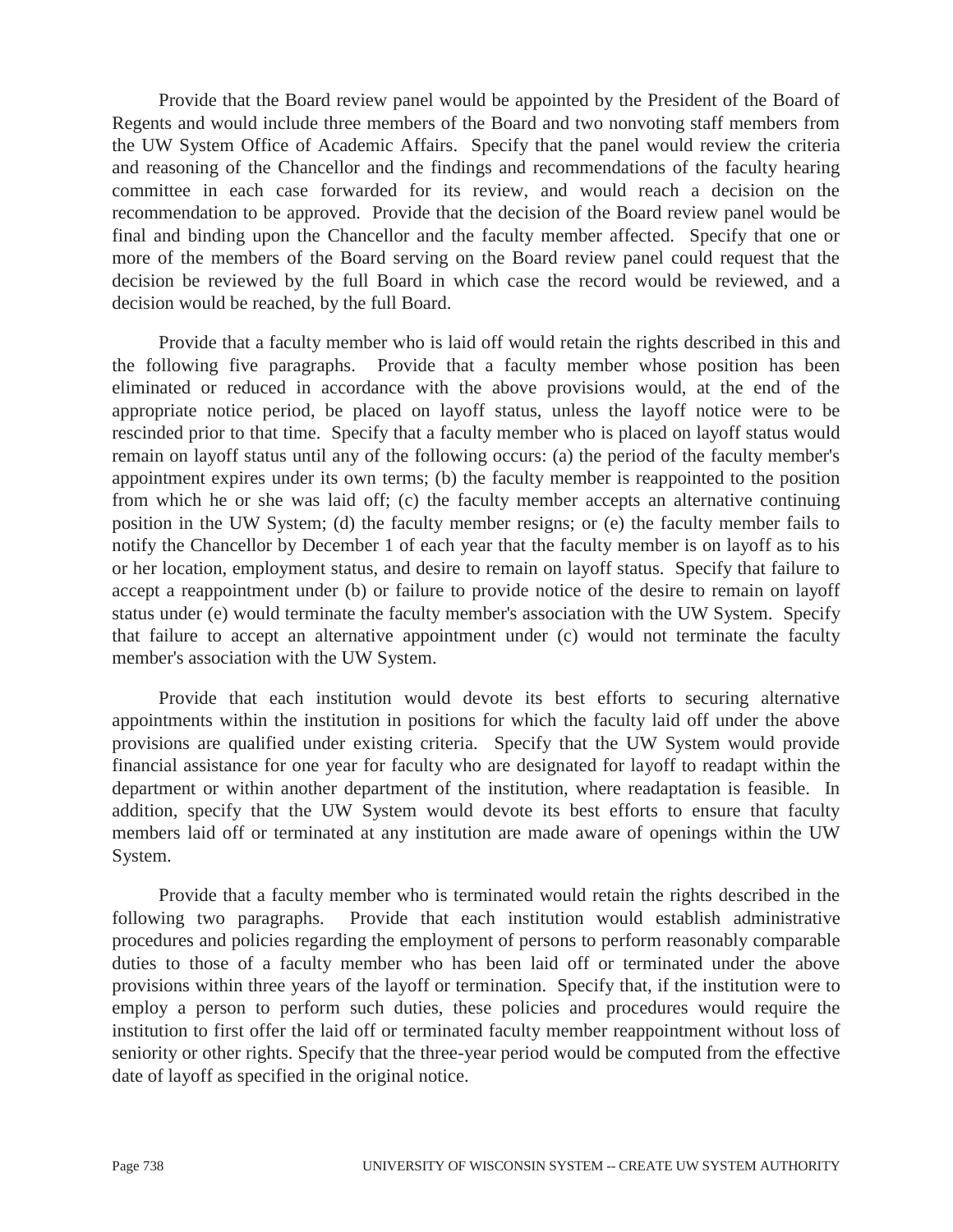Provide that any faculty member who is reappointed within three years after layoff or termination would be reappointed with a rank and salary at least equivalent to the rank and salary of the faculty member when the faculty member was laid off or terminated. Specify that such a faculty member would be reappointed with such other rights and privileges that may have accrued at that time. Provide that any faculty member who is relocated within an institution or within the UW System would not have either his or her rank or salary adversely affected except by consent at the time of relocation.

 Provide that, in addition to rights related to reappointment described above, a faculty member on layoff status under the above provisions would have all of the following minimal rights: (a) the right to participate in fringe benefit programs as is allowed by state statutes and rules governing rights of laid off state employees; (b) the right of continued use of campus facilities as is allowed by policies and procedures established by the department and institution; and (c) the right to participate in departmental and institutional activities as is allowed by guidelines established by the department and institution.

 Provide that the commitment to systemwide tenure within UW institutions that were formerly state universities would be honored by those institutions for faculty members who held tenure appointments at the time of the merger of the University of Wisconsin and the Wisconsin State Universities and for faculty members who held probationary appointments at the time of the merger and were subsequently granted tenure.

## **28. COLLECTIVE BARGAINING FOR CERTAIN EMPLOYEES**

**Governor:** Provide that the UW System Authority would be subject to the municipal employment relations law, instead of the state employment labor relations law as under current law, and delete all references to the UW System and UW System and UW-Madison employees under the state employment labor relations law. Provide that the Board of Regents would be required to adopt a resolution if the UW System Authority wishes to increase the total base wages of UW employees who are part of a collective bargaining unit by a percentage amount that exceeds the percentage increase in the consumer price index. Provide that this resolution would not take effect unless it is approved in a referendum.

 Specify that the rights of municipal employees would not extend to academic staff, faculty, and police officers employed by the UW System Authority. These rights include the right to self-organization; to form, join, or assist labor organizations; to bargain collectively through representatives of their own choosing; and to engage in lawful, concerted activities for the purpose of collectively bargaining or other mutual aid or protection. Under current law, UW System faculty and academic staff do not have the right to collectively bargain.

**Joint Finance:** Delete provision. UW employees would continue to be subject to state employment labor relations law.

 In addition, provide that the Board of Regents establish and maintain consistent employment relations policies and practices for all UW System employees except UW System employees assigned to UW-Madison. Provide that the UW-Madison Chancellor establish and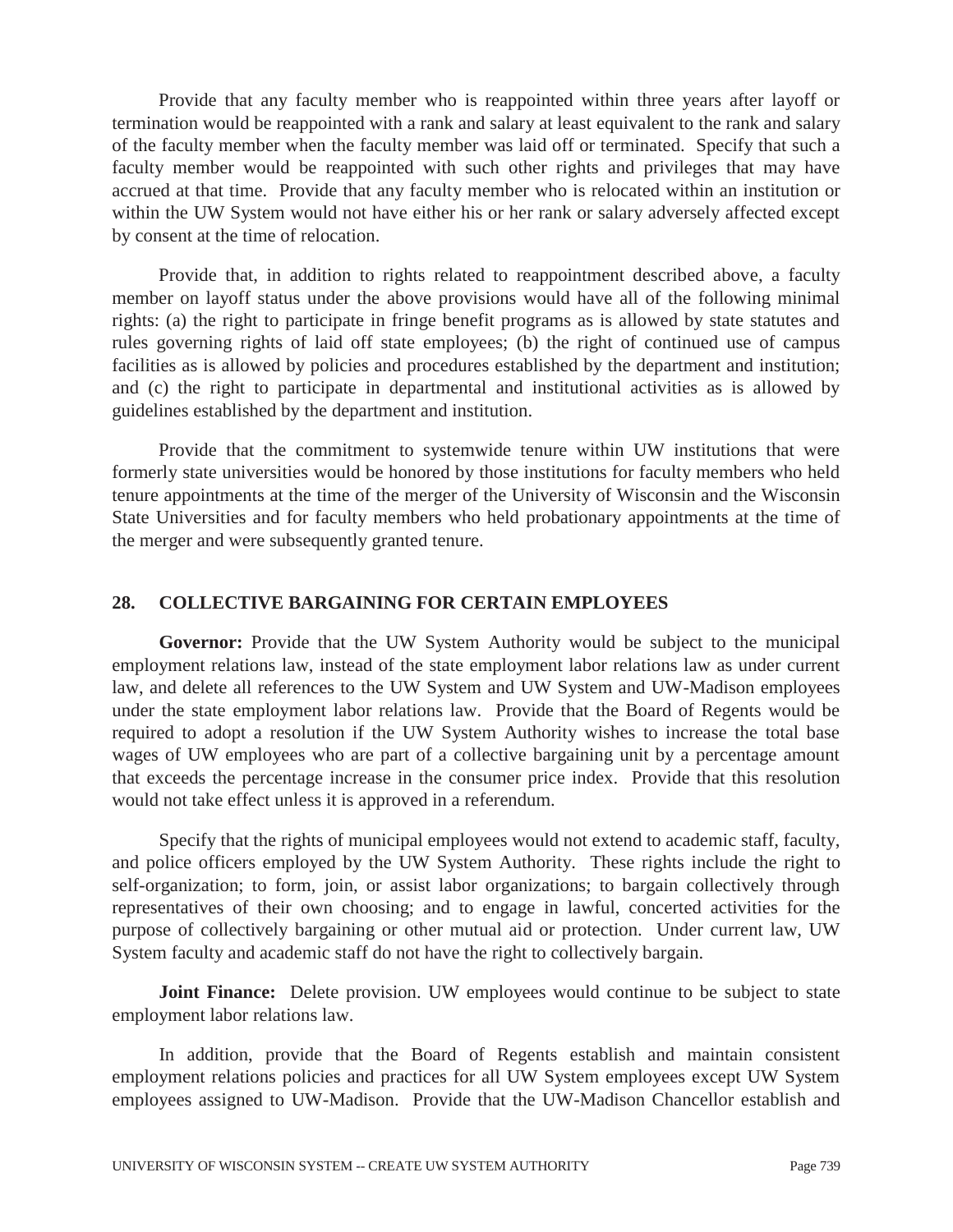maintain consistent employment relations policies and practices for all UW System employees assigned to UW-Madison. Modify current law to specify that the administrator of the Division of Personnel Management in the Department of Administration establish and maintain, wherever practicable, consistent employment relations policies and practices throughout the state service except with respect to UW System employees.

## **29. CODE OF ETHICS**

**Governor:** Provide that the president and members of the Board of Regents, the UW System president, vice presidents, associate and assistant vice presidents, and the chancellors and vice chancellors of all UW System institutions would continue to be required to file statements of economic interests with the Government Accountability Board as under current law. Individuals holding these positions would also continue to be required to conform to the standards of conduct for public officials.

 In addition, provide that the Board of Regents would be required to establish a code of ethics for UW System personnel other than those listed above, as under current law. In contrast to current law, UW System personnel who are not considered public officials would be exempt from potential fines and imprisonment for intentionally violating the code of ethics adopted by the Board of Regents under the bill.

 **Joint Finance:** Delete provision.

## **30. CIVIL LIABILITY OF UW EMPLOYEES**

Governor: Limit the amount recoverable by any person or entity for any damages, injuries, or death in any civil action or civil proceedings against an officer or employee of the UW System Authority to \$250,000. Specify that no punitive damages may be allowed or recoverable in any such action.

 Provide that the UW System Authority would pay the amount of any judgment or costs against an officer or employee of the UW System Authority in excess of any applicable insurance. This provision would apply if the following conditions are met: (a) the defendant in any action or special proceeding is an officer or employee of the UW System Authority; (b) the defendant is proceeded against in an official capacity or due to acts committed while carrying out duties as an officer or employee of the UW System Authority; and (c) the jury or court finds that the defendant was acting within the scope of employment. Specify that these provisions, except the \$250,000 limit, would not apply to an action or proceeding by the state against an officer or employee of the UW System Authority.

 In addition, provide that the UW System Authority would not be treated as a political corporation for the purpose of current law regarding claims against governmental bodies, officers, and employees.

 **Joint Finance:** Delete provision.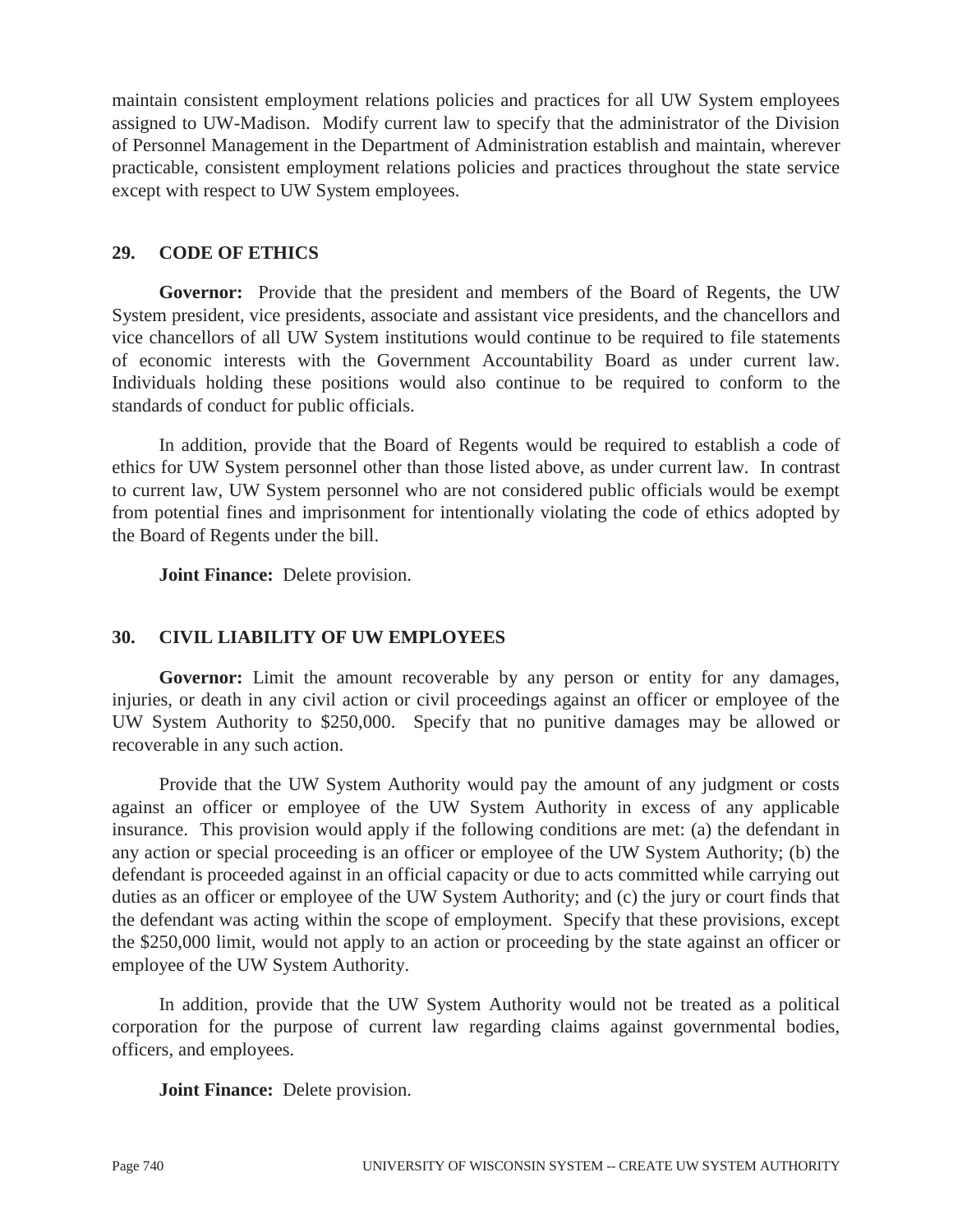### **31. SABBATICAL LEAVE**

**Governor:** Delete provisions authorizing the Board of Regents to grant sabbatical leave to instructional faculty. Under current law, the Board may grant sabbatical leave of up to one year to faculty members who have completed six or more years of full-time instructional service. Current law limits sabbatical leave to one leave for each six years of full-time instructional service.

 Provide that the Board of Regents would determine which members of the faculty are on sabbatical for the purpose of contributions to the Wisconsin Retirement System.

 **Joint Finance:** Delete provision.

### **32. LIMITS ON DUAL EMPLOYMENT**

**Governor:** Provide that the UW System Authority would be subject to current law limits regarding dual employment. Under current law, an individual who is employed in a full-time position is prohibited from holding any other position with a state agency or authority created by state law for which the individual receives more than \$12,000 in compensation in a year. This provision does not apply to additional compensation received by UW System employees from the UW System for work performed in addition to their regular duties.

 **Joint Finance:** Delete provision.

## **33. UW EMPLOYEES NOT COVERED BY STATE WHISTLEBLOWER LAW**

Governor: Provide that UW System Authority employees would not be covered by a current law provision allowing a state employee to bring an action in circuit court against his or her employer if the employer retaliates against the employee for lawfully disclosing information that demonstrates one of the following: (a) a violation of any state or federal law, rule, or regulation; and (b) mismanagement or abuse of authority in state government, a substantial waste of public funds, or a danger to public health and safety.

 **Joint Finance:** Delete provision.

### **34. SERVICE BY EMPLOYEES AS ELECTION OFFICIALS**

Governor: Require the UW System Authority to permit each of its employees to serve as an election official without loss of fringe benefits or seniority privileges earned for scheduled working hours during election days, without loss of pay for scheduled working hours during election days, and without any other penalty. Provide that any amount of compensation an employee receives for serving as an election official while on such paid leave should be deducted from his or her salary and authorize the UW System Authority to make such deductions. Under current law these provisions apply to all state agencies including the UW System.

 **Joint Finance:** Delete provision.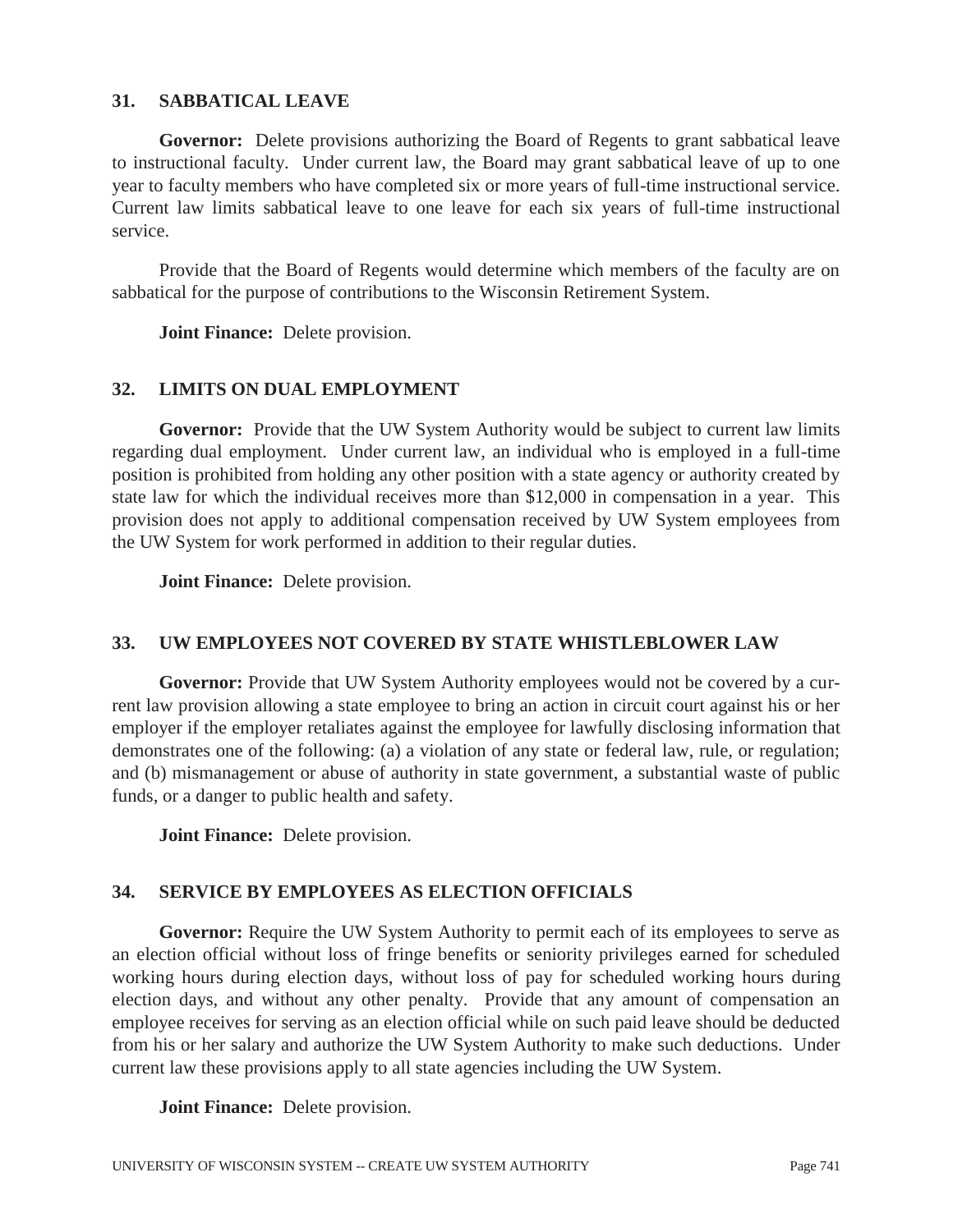### **35. FREQUENCY OF PAYMENT OF EMPLOYEES**

**Governor:** Specify that a current law provision requiring that employers pay every employee at least monthly would not apply to UW System Authority employees. Under current law this provision does not apply to UW System unclassified employees.

 **Joint Finance:** Delete provision.

### **36. ABILITY TO HOLD, SELL, AND LEASE PROPERTY**

**Governor:** Provide that, subject to its lease agreement with the state, the Board may purchase, have custody of, hold, control, possess, lease, grant easements and enjoy any lands, buildings, books, records, and all other property of any nature which may be necessary and required for the purposes, objects, and uses of the UW System authorized by law. Provide that the Board may sell or dispose of any property owned by the UW System Authority when in its judgment it is for the best interest of the UW System and the state.

 Delete current law requiring the Board to deposit a sufficient amount of the proceeds from the sale of property in the bond and security redemption fund to repay the outstanding principal and interest related to the property sold if there is outstanding debt related to that property. Delete provisions specifying that the net proceeds of the sale of property other than property received as a gift, financed with gifts, or financed with federal revenues, be deposited in the UW System's program revenue appropriation for general program operations. This appropriation would be deleted under the bill.

 **Joint Finance:** Delete provision.

### **37. AUTHORITY TO ISSUE BONDS**

**Governor:** Provide that the UW System Authority could issue bonds for any corporate purpose. Specify that all bonds would be negotiable for all purposes, notwithstanding their payment from a limited source. Specify that all bonds issued by the Authority would be payable solely from the funds pledged for their payment in accordance with the bond resolution authorizing their issuance or in any trust indenture or mortgage or deed of trust executed as security for the bonds.

 Specify that bonds issued by the Authority would not be debt of the state and that the state would not be liable for such bonds. Require that all bonds issued by the Authority would contain a statement to this effect on their face. Provide that a bond issue would not obligate the state or a political subdivision to levy a tax or make any appropriation to pay the bonds. Specify that nothing in these disclaimers would prevent the Authority from pledging its full faith and credit to the payment of these bonds.

 Provide that the state would pledge not to limit or alter the rights vested in the Authority before the Authority has fully met and discharged the bonds, and any interest due on the bonds, and has fully performed its contracts, unless adequate provision is made by law for the protection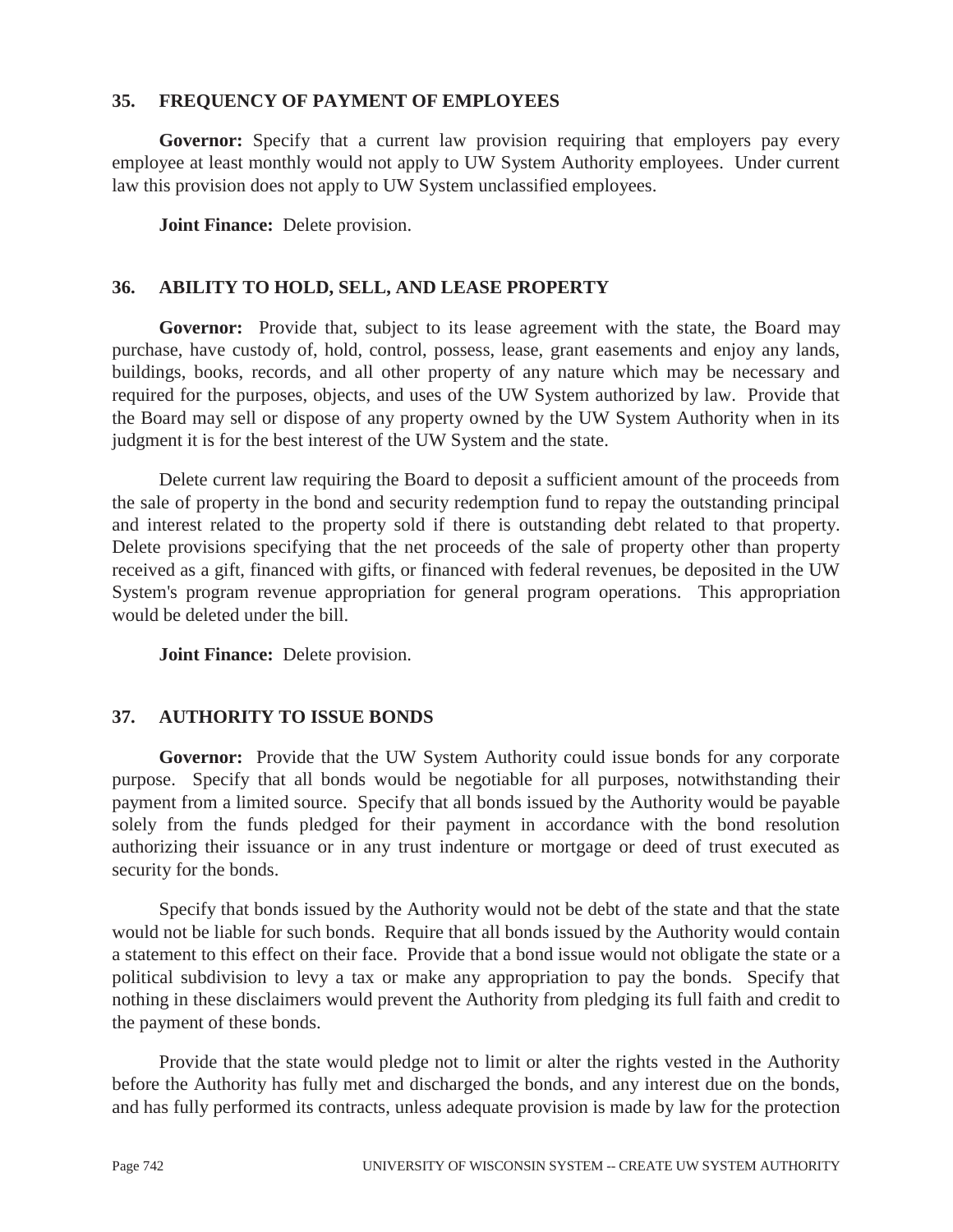of the bondholders or those entering into contracts with the Authority.

 Provide that the following entities may invest in bonds issued by the UW System Authority: counties, cities, villages, town school districts, drainage districts, technical college districts, or other governing boards; the Board of Commissioners of Public Lands; the State of Wisconsin Investment Board; banks, trust companies, savings banks or institutions, savings and loan associations, credit unions or investment companies, or personal representatives, guardians, trustees, or other fiduciaries.

 **Joint Finance:** Delete provision.

### **38. OVERSIGHT BY THE STATE BUILDING COMMISSION** [LFB Paper 682]

**Governor:** Provide that only UW System Authority building projects that are financed with general purpose revenues would require prior approval by the Building Commission. Provide that the Building Commission's biennial recommendations regarding the long-range state building program would include building projects proposed by the UW System Authority. Delete the requirement that the Board establish a process for the submission of building projects to the Building Commission for approval and delete language prohibiting the Board from submitting projects to the Building Commission for approval unless those projects have been developed and approved by the Board using that process.

 Provide that the sale or lease of state-owned residence halls for the purpose of alternate use to another state agency or nonstate, nonprofit agency by the Board of Regents would require the approval of the Building Commission as under current law.

 Delete current law prohibiting the Board of Regents from accepting any gift, grant, or bequest of real property with a value of more than \$150,000, or any gift, grant, or bequest of a building or structure that is constructed for the benefit of the UW System or any UW institution, without prior approval by the Building Commission. Delete provisions specifying that all purchases of real property by the Board of Regents are subject to approval by the Building Commission.

 Delete language prohibiting the Board from permitting a facility that would be privately owned or operated to be constructed on state-owned land without prior approval of the Building Commission. Under the terms of the lease between the state and the UW System Authority, the Board of Regents would be required to obtain approval from the Building Commission for any construction or renovation project involving a state-owned facility or occurring on state-owned land if the cost of the project is at least \$760,000 regardless of fund source.

 Delete current law prohibiting the Board of Regents from designating any part of a state building project that requires approval by the Building Commission as a separate building project.

**Joint Finance:** Approve the Governor's recommendation to delete the current law requirement that the Board establish a process for the submission of building projects to the Building Commission for approval and to delete current law prohibiting the Board from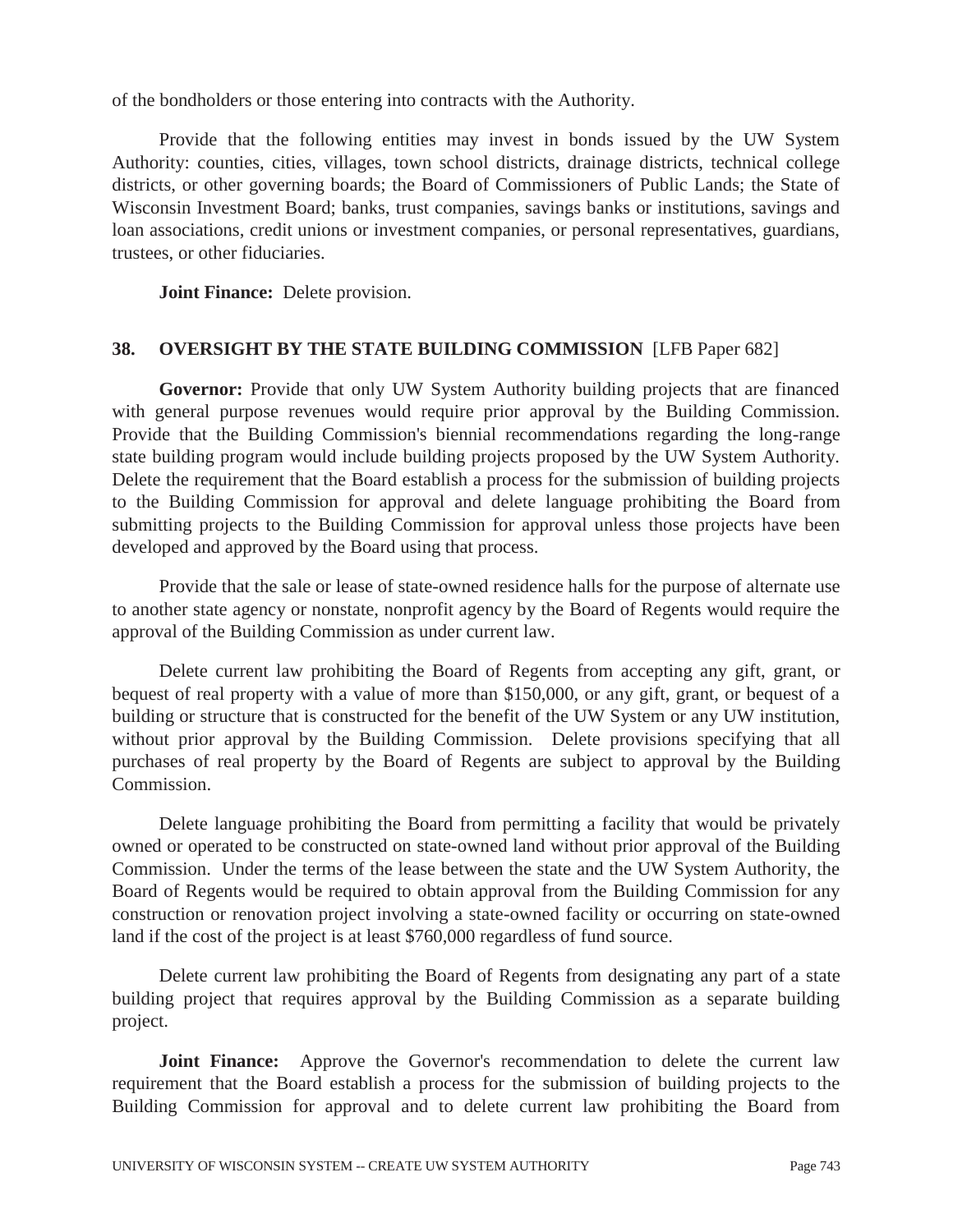submitting projects to the Building Commission for approval unless those projects have been developed and approved by the Board using that process.

 Otherwise, maintain current law regarding oversight of the UW System by the State Building Commission, except as provided in items in the previous section regarding gift and grant funded building projects and energy conservation projects funded through the state's master lease program.

## **39. DOA INVOLVEMENT IN UW SYSTEM AUTHORITY BUILDING PROJECTS AND LEASES** [LFB Paper 682]

**Governor:** Provide that the Department of Administration (DOA) would do all of the following but only with regard to UW System Authority building projects that are financed, in whole or in part, with state GPR: (a) review and approve plans and specifications; (b) periodically review progress; and (c) take charge of and supervise all engineering and architectural services. DOA would not do (a) through (c) for UW System Authority building projects that are financed entirely with funds other than state GPR. In addition, DOA would not approve the appointment of a principal engineer or architect for any UW System Authority projects, including those funded with state GPR, and would not furnish engineering, architectural, project management, and other building construction services to UW System Authority projects.

 Provide that DOA would conduct the bidding process for UW System Authority building projects if the cost of the project is more than \$760,000 and the project is not funded entirely with gifts and grants. Specify that if DOA conducts the bidding process for a UW System Authority project, it would do so at no cost to the Authority.

 Delete language requiring the Board to prescribe bidding procedures to be used for building projects for which DOA does not conduct the bidding process. Under current law, the Board is required to submit its proposed bidding procedures to the Building Commission and the Joint Committee on Finance for review and approval and both the Building Commission and the Joint Finance Committee have approved the Board's bidding procedures.

 Delete language making the DOA responsible for UW System leases and delete the exemption from DOA bidding for construction work performed by UW System students that is part of a curriculum and where the work is course-related for the students involved.

**Joint Finance:** Delete the provisions related to DOA involvement in, and bidding of, UW System Authority building projects. DOA would continue have all of the duties related to UW System building projects as it does under current law, except as provided in the items in the previous section regarding gift and grant funded building projects and energy conservation projects funded through the state's master lease program.

 Approve the Governor's recommendation to delete current law requiring the Board to prescribe bidding procedures to be used for building projects for which DOA does not conduct the bidding process. In addition, modify current law to specify that the Department of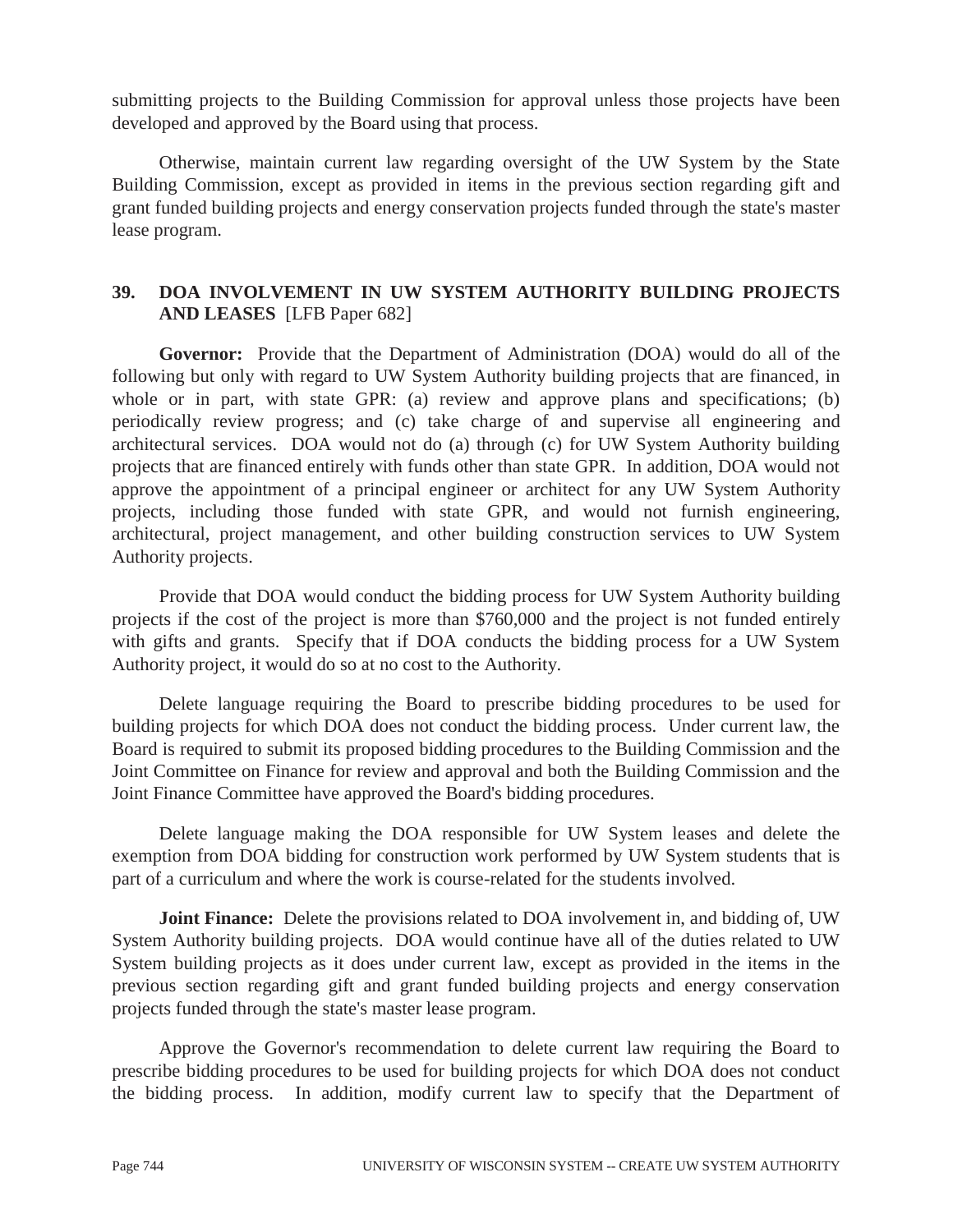Administration would have responsibility for leases of real property to be occupied by the Board only with regard to property to be used as student housing. Specify that leases of property used as student housing that are in effect on the effective date of the bill would be the responsibility of the Board regardless of any subsequent extension, modification, or renewal. Provide that all leases of real property to be occupied by the Board for use other than for student housing would be the responsibility of the Board. Restore the current law exemption from DOA bidding for construction work performed by UW System students that is part of a curriculum and where the work is course-related for the students involved.

 In addition, provide that DOA would assess the UW System for services provided related to a building project that is funded entirely by program revenues or program revenue supported borrowing on a fee-for-service basis. Specify that the total amount of fees assessed by DOA related to such a project could not exceed four percent of the total cost of the project. Specify that these modifications relating to DOA fees would first apply to services provided on the bill's effective date.

## **40. DELETE ELIGIBILITY FOR DOA ENERGY CONSERVATION PROJECTS**

**Governor:** Provide that the UW System Authority would not be eligible to receive funding for energy conservation projects from the Department of Administration. Under current law, the UW System may receive funding for such projects due to its status as a state agency.

 **Joint Finance:** Delete provision.

## **41. AGREEMENTS WITH UW HOSPITALS AND CLINICS AUTHORITY**

**Governor:** Require that the Board of Regents carry out its obligations under the lease and affiliation agreements with the UW Hospitals and Clinics Authority that are currently in effect. Specify that, except for the lease between the UW System Authority and the state, any lease by the Board would be subject to the powers of the UW Hospitals and Clinics Authority under current law to construct and improve facilities on state-owned land and the rights of the UW Hospital and Clinics Authority under the lease agreement with the Board. Specify that any modification, extension, or renewal of the lease or affiliation agreement would require approval of the Joint Committee on Finance, as under current law. In the case that JFC does not approve an extension or renewal of either of the agreements, the on-campus facilities and any improvements, modifications, or other facilities would transfer to the Board of Regents, as under current law.

 **Joint Finance:** Delete provision.

## **42. COMPLIANCE OF BUILDING PROJECTS WITH STATE CODE, EXEMPTION FROM MUNICIPAL ORDINANCES AND REGULATIONS**

Governor: Require that every building, structure, or facility constructed for the benefit or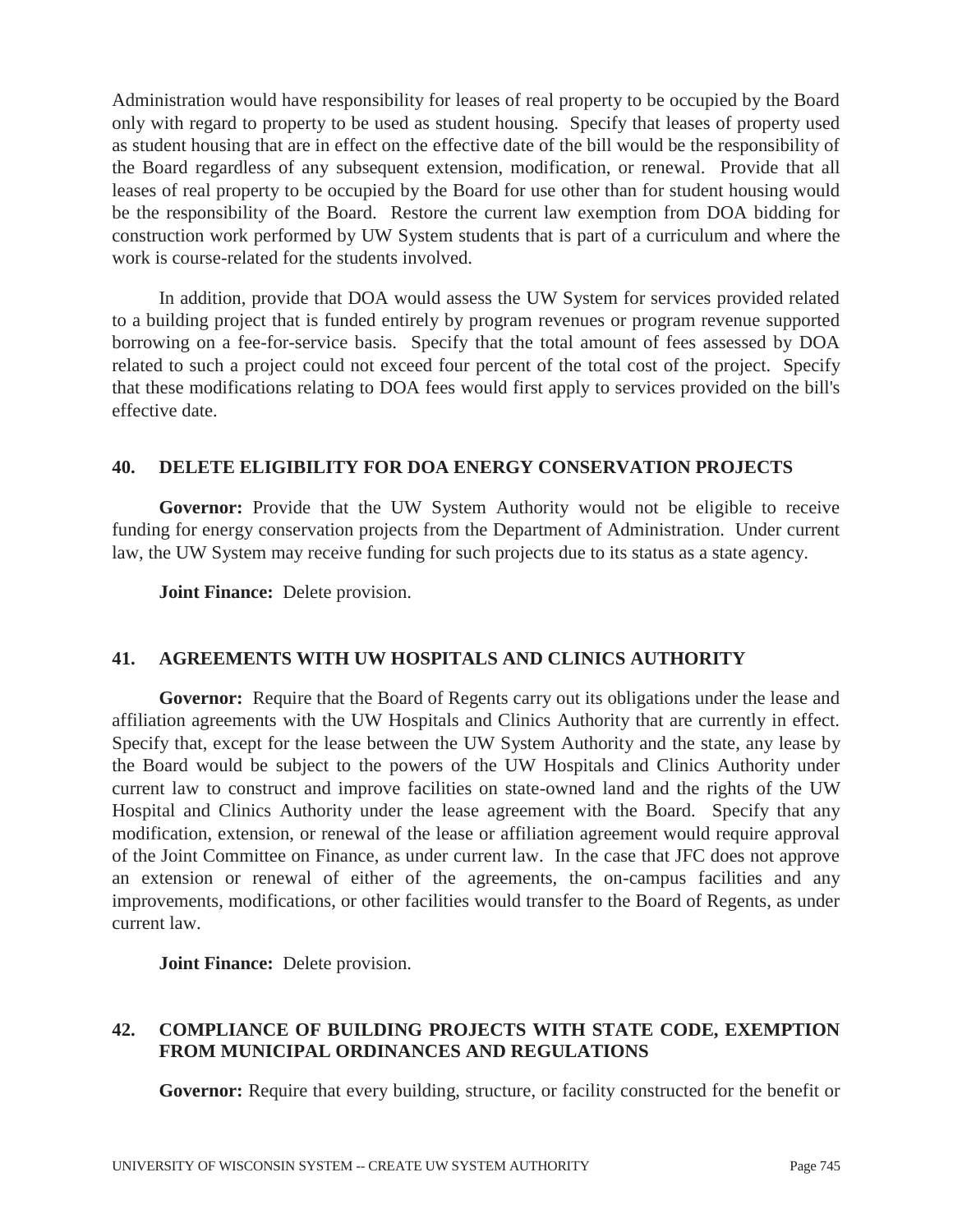use of the UW System Authority be in compliance with all applicable state laws, rules, codes, and regulations. Specify that such construction would be exempt from the ordinances or regulations of the municipality in which it takes place except zoning. As a state agency, the UW System is subject to this requirement and exemption under current law.

 **Joint Finance:** Delete provision.

# **43. INVENTORY OF REAL PROPERTY**

**Governor:** Require the UW System Authority to submit to DOA by January 1 of each even-numbered year an inventory of all real property under its jurisdiction and to specifically identify any underutilized assets in the inventory as all state agencies, including the UW System, are required to do under current law. Consistent with current law, the UW System Authority would not be required to submit an estimated fair market value for each property.

 **Joint Finance:** Delete provision.

# **44. PROCUREMENT AUTHORITY** [LFB Paper 683]

**Governor:** Provide that, for the purpose of procurement, the UW System Authority would be treated as a municipality instead of as a state agency as under current law. As a municipality, the UW System Authority would not be subject to state law regarding procurement by state agencies. Under the bill, DOA would be able to enter into cooperative purchasing agreements with the UW System Authority and the UW System Authority would be able to enter into purchasing agreements with other municipalities. DOA would also have the authority to assess the UW System Authority for any procurement services provided to the Authority.

 Provide that the UW System Authority would also be exempt from the following provisions which apply to authorities other than the UW Hospitals and Clinics Authority and the Lower Fox River Remediation Authority under current law: (a) incorporate in purchasing specifications requirements for the purchase of products made from recycled or recovered materials if their use is technically and economically feasible; (b) incorporate in purchasing specifications requirements related to recyclability and ultimate disposition of products and, wherever possible, write the specifications so as to minimize the amount of solid waste generated; (c) award orders and contracts for materials, supplies, or equipment on the basis of life cycle costs estimates; (d) make purchasing selections to maximize the purchase of materials utilizing recycled and recovered materials; and (e) ensure that the average recycled or recovered content of all paper purchased, as a proportion, by weight, is not less than 40% of all purchased paper.

 Provide that, as an authority, the UW System Authority would be required to do the following: (a) purchase energy consuming equipment costing more than \$5,000 per unit and of a type for which DOA has prescribed applicable standards only if the specifications meet the applicable standards or, if such equipment is not reasonably available, ensure that the equipment purchased maximizes energy efficiency to the extent technically and economically feasible; and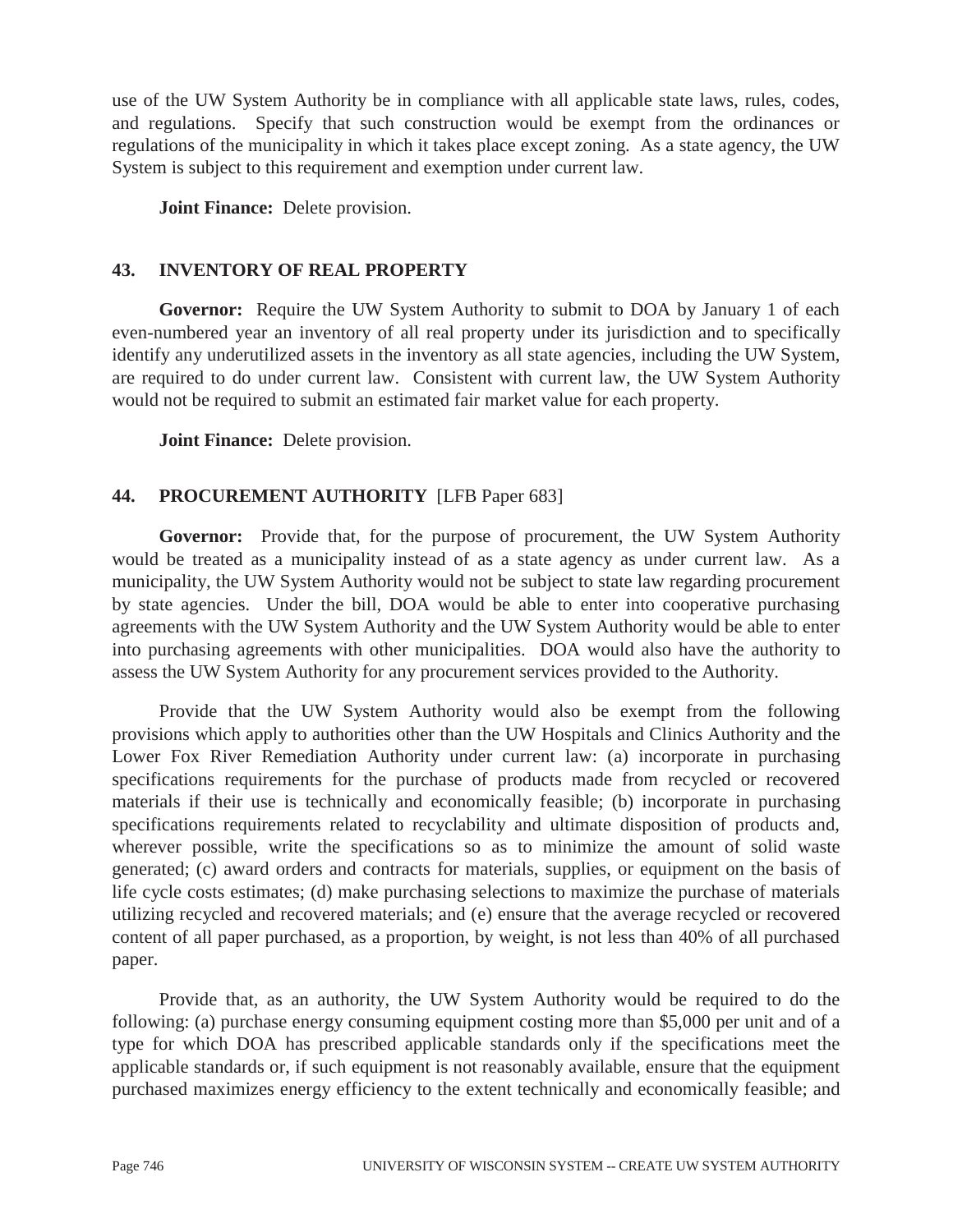(b) not enter into any contract or order for the purchase of materials, supplies, equipment, or contractual services with a person who the Secretary of the Department of Revenue certifies as not collecting and remitting sales and use taxes.

 Provide that all contracts executed by the UW System Authority would include a provision obligating the contractor not to discriminate against any employee or applicant for employment because of age, race, religion, color, handicap, sex, physical condition, developmental disability, sexual orientation, or national origin and, except with respect to sexual orientation, obligating the contractor to take affirmative action to ensure equal employment opportunities. Provide that the UW System Authority would be primarily responsible for obtaining compliance by contractors with the nondiscrimination and affirmative action provisions required by law and that DOA may delegate to the UW System Authority the responsibility to investigate alleged violations of these provisions. If the UW System Authority determines that there has been a violation of the nondiscrimination and affirmative action provisions, the UW System Authority would do all of the following: (a) immediately inform the violating party of the violation; (b) direct the violating party to take action necessary to halt the violation; (c) direct the violating party to take action necessary to correct, if possible, any injustice to any person adversely affected by the violation; and (d) direct the violating party to take immediate steps to prevent further violations and to report its corrective actions.

 Under current law, contracting agencies, the UW Hospitals and Clinics Authority, the Fox River Navigational System Authority, the Wisconsin Aerospace Authority, the Lower Fox River Remediation Authority, the Wisconsin Economic Development Corporation, and the Bradley Center Sports and Entertainment Corporation are required to include nondiscrimination and affirmative action provisions as described above in all contracts, are primarily responsible for obtaining compliance by contractors with those provisions, and, in the case of the violation of those provisions, are required to do (a) through (d) as described above.

**Joint Finance:** Delete provision. Instead, provide that the Board would develop polices related to procurement and specify that these policies would not be promulgated as rules. Provide that the Board of Regents would submit its procurement policies to the Joint Finance Committee and that the Joint Finance Committee would submit its approval of the policies to the Legislative Reference Bureau (LRB). Provide that, upon receipt of the approval, LRB would publish a notice in the Wisconsin Administrative Register that states the date on which the approval was submitted. Beginning on that date, current law related to purchasing by state agencies would not apply to the UW System and the Board of Regents would be authorized to purchase all necessary materials, supplies, equipment, all other permanent personal property and miscellaneous capital, and contractual services for the UW System. Provide that on that date DOA or its agents could enter into an agreement with the UW System under which either of the parties may agree to participate in, administer, or conduct purchasing transactions under a contract for the purchase of materials, supplies, equipment, permanent personal property, miscellaneous capital, or contractual services.

### **45. TRAVEL POLICIES**

**Governor:** Delete a current law provision exempting UW officers and employees from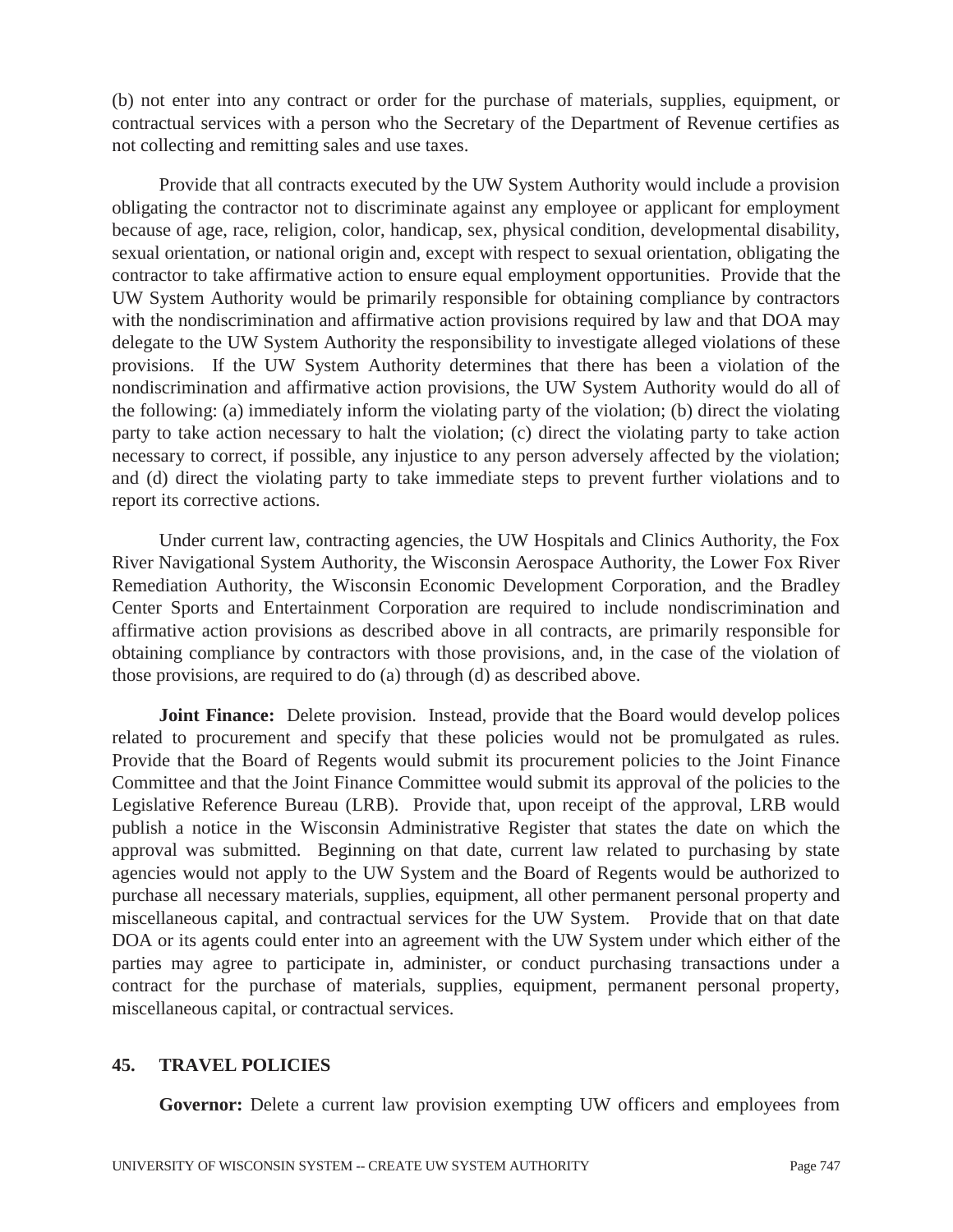DOA travel policies. As an authority, the UW System Authority would not be subject to DOA travel policies.

 **Joint Finance:** Delete provision.

## **46. PARTICIPATION IN RISK MANAGEMENT PROGRAMS**

**Governor:** Provide that UW System Authority could participate in the risk management programs coordinated by DOA, except that DOA would not be required to arrange for worker's compensation insurance for the UW System Authority. Specify that if the UW System Authority would elect not to participate in the risk management programs coordinated by DOA in any fiscal year, it would have to provide written notification to DOA by July 1 of the preceding fiscal year and that nonelection would have to be approved by DOA. If approved, the UW System would not participate in the risk management programs coordinated by DOA in subsequent years unless it provides written notice to DOA by July 1 of the preceding fiscal year that it elects to participate in those programs and DOA approves that election. Authorize the Board to procure insurance against loss in connection with the Authority's property and other assets and add "agents" to the list of persons for whom the Board of Regents may procure liability insurance coverage.

 Delete a current law provision prohibiting the Board of Regents from using GPR to pay for insurance to cover injuries sustained by students as a result of their participation in intercollegiate athletics.

**Joint Finance:** Delete the provision related to participation by the UW System Authority in the risk management programs coordinated by DOA. The UW System, as a state agency, would continue to participate in these programs.

 Approve the Governor's recommendation to delete a current law provision that prohibits the Board of Regents from using GPR to pay for insurance to cover injuries sustained by students as a result of their participation in intercollegiate athletics. In addition, approve the Governor's recommendation to add "agents" to the list of persons for whom the Board of Regents may procure liability insurance.

## **47. EXEMPT UW SYSTEM AUTHORITY FROM STATE PRINTING LAW**

Governor: Provide that the UW System Authority would not be subject to state law related to state printing contracts. Under current law, the Department of Administration is, in general, responsible for printing UW System materials except for printing published by UW System students that is funded solely from student fees or student organization income and printing jobs costing less than \$50.

**Joint Finance:** Modify the Governor's recommendation to exempt the UW System as a state agency, rather than as a public authority, from state law related to printing contracts.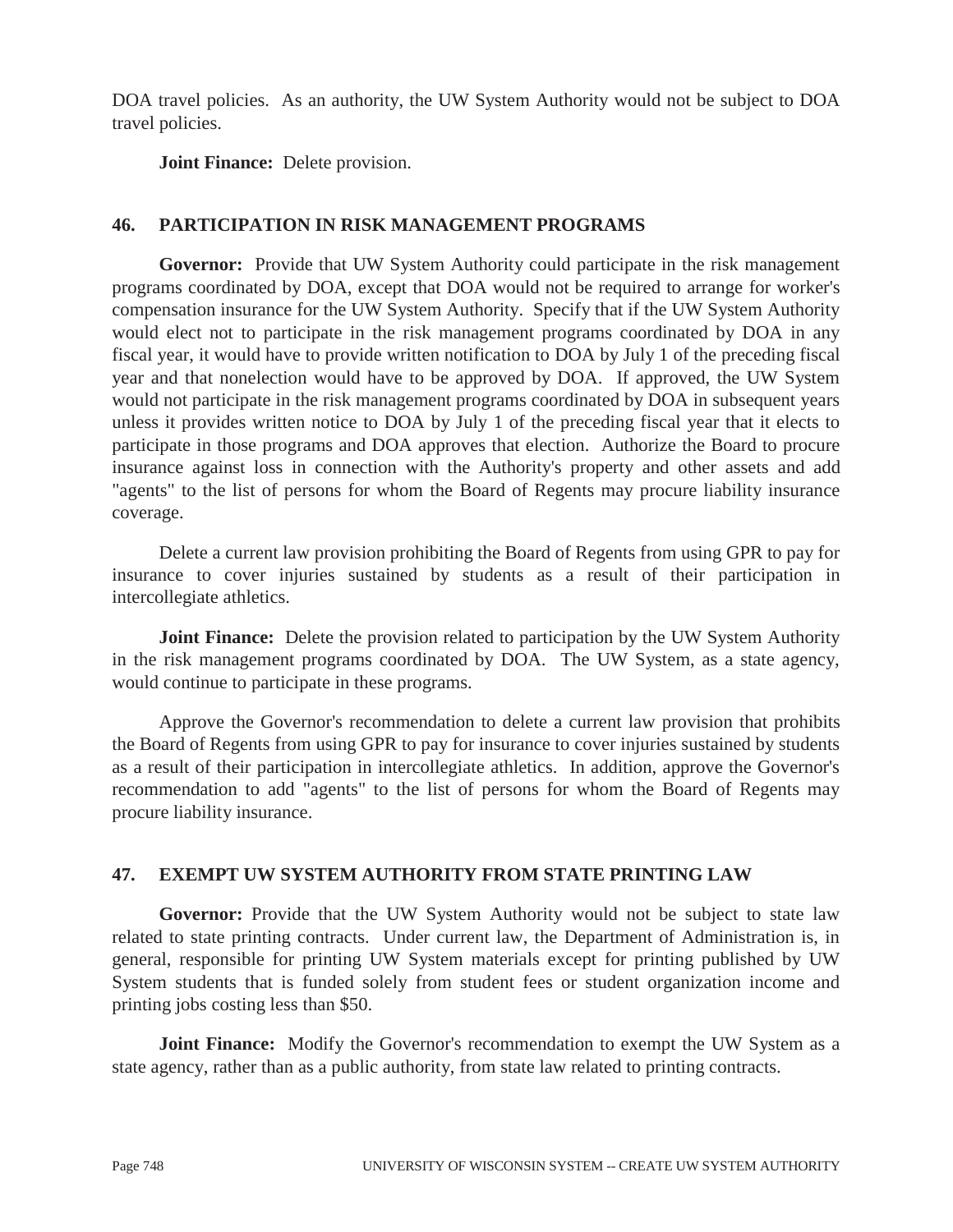### **48. OVERSIGHT OF INFORMATION TECHNOLOGY (IT) PROJECTS**

**Governor:** Modify the current law requirement that the Board of Regents submit a report regarding IT projects within the UW System to the Joint Committee on Information Policy and Technology (JCIPT) annually by March 1 and September 1 to specify that the report should only include information regarding IT projects that are funded, in whole or in part, with GPR and that have actual or projected costs of greater than \$1,000,000. Under current law the Regents are required to report on all IT projects that have actual or projects costs of greater than \$1,000,000 or that have been identified by the Board as being large, high-risk IT projects regardless of the source of funds for the project.

 Delete the authority of JCIPT to review UW System IT projects identified in the report described above to determine whether the project should be continued or implemented and delete the authority of JCIPT to forward recommendations regarding such projects to the Governor and Legislature. In addition, delete the authority of JCIPT to direct the Board of Regents to prepare and submit additional reports to that committee.

 Delete the requirement that the UW System, each UW institution, and each UW Colleges campus submit annually to the Board of Regents a strategic plan for the utilization of information technology. Delete the requirement that the Board of Regents consult with the JCIPT in providing guidance for planning by the UW System, UW institutions, and UW Colleges campuses. Delete the requirement that the Board of Regents develop and adopt written policies for IT development projects that either exceed \$1,000,000 or that are vital to the functions of the UW System, UW institutions, and UW Colleges campuses.

 Delete the requirement that the Board of Regents submit an annual report to the Governor and JCIPT documenting the use by the UW System, each UW institution, and each UW Colleges campus of master leases to fund IT projects in the previous fiscal year.

 Delete the requirement that the Board of Regents, the UW System, each UW institution, and each UW Colleges campus include in each contract with an IT vendor that involves a large, high-risk IT project or that has a projected cost of greater than \$1,000,000 a stipulation requiring the vendor to submit to the Board for approval any order or amendment that would change the scope of the contract and have the effect of increasing the contract price.

 Delete the requirement that the UW System, each UW institution, and each UW Colleges campus that has entered into an open-ended contract for the development of IT to submit to the Board quarterly reports documenting the amount expended on the IT development project. Delete the requirement that these quarterly reports be compiled and submitted annually to JCIPT.

 Delete the requirement that the Board of Regents promulgate all of the following: (a) a definition of and methodology for identifying large, high-risk information technology projects; (b) standardized, quantifiable project performance measures for evaluating large, high-risk information technology projects; (c) policies and procedures for routine monitoring of large, high-risk IT projects; (d) a formal process for modifying IT project specifications when necessary to address changes in program requirements; (e) requirements for reporting changes in estimates of cost or completion date to the Board of Regents and JCIPT; (f) methods for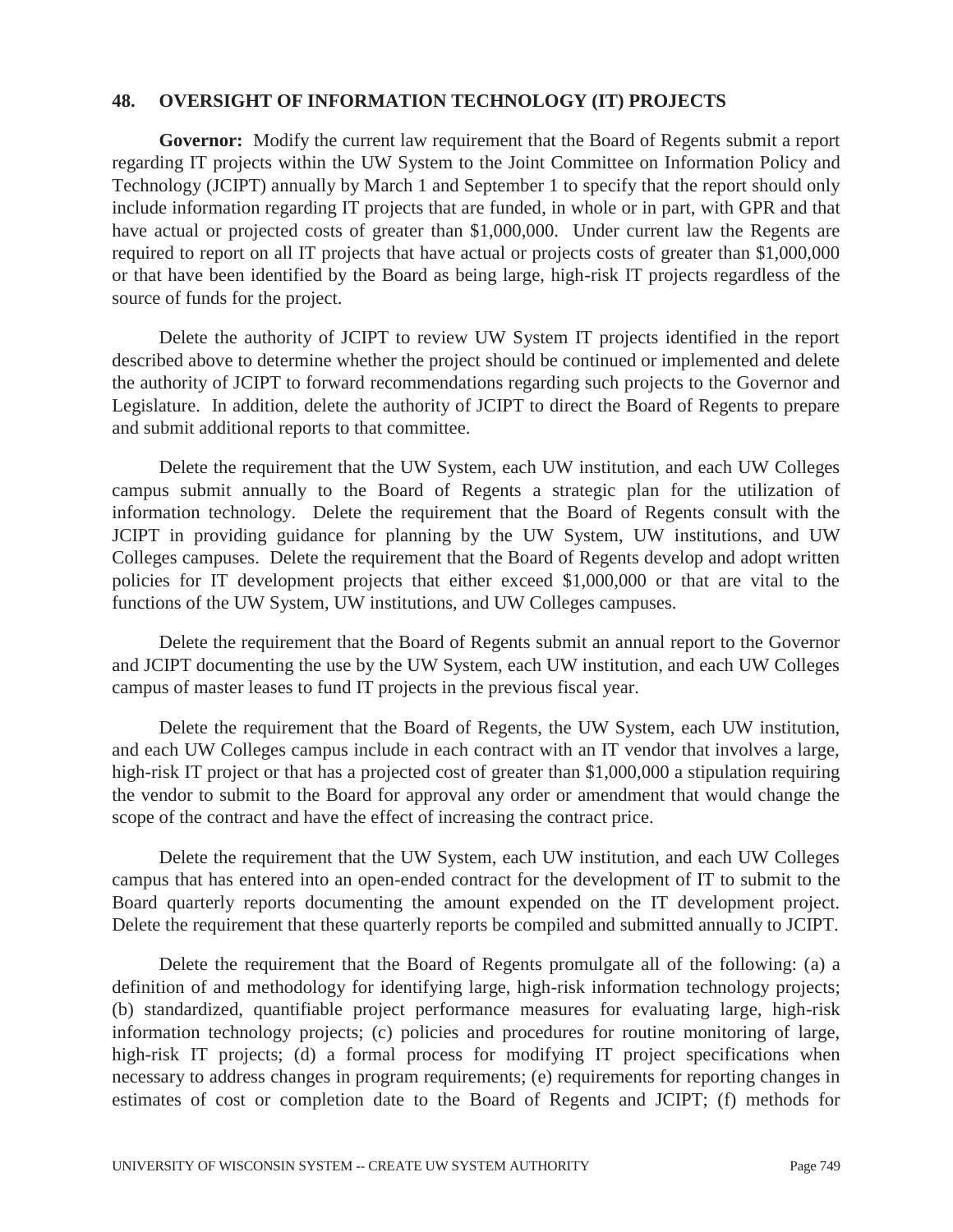discontinuing projects and modifying projects that are failing to meet performance measures in such a way to correct performance problems; (g) policies and procedures for the use of master leases to finance new, large, high-risk IT system costs and maintain current large, high-risk IT system; (h) a standardized progress point in the execution of large, high-risk IT projects at which time the estimated costs and date of completion of the project is reported to the Board and JCIPT; (i) a requirement that the UW System, each UW institution, and each UW Colleges campus review commercially available IT products prior to initiating work on a customized IT development project to determine whether any commercially available product could meet the IT needs of the UW System, UW institution, or UW Colleges campus; (j) procedures and criteria to determine when a commercially available IT product must be used and when the UW System, UW institution, or UW Colleges campus may consider the modification or create of a customized IT product; and (k) a requirement that the UW System, each UW institution, and each UW Colleges campus submit for approval by the Board prior to initiating work on a customized IT product a justification for the modification or creation by the UW System, UW institution, or UW Colleges campus of a customized IT product.

 Delete language excluding the Board of Regents from DOA oversight of IT and telecommunications and assessments for these services. As an authority, the UW System would continue to be exempt from DOA oversight and assessments in these areas.

 In addition, delete the requirement that the Board of Regents collect and maintain data necessary to calculate numerical measures of the efficiency and effectiveness of the mainframe computer services provided by the Board at UW-Madison.

 **Joint Finance:** Delete provision.

### **49. ACCESS BY THE LEGISLATIVE FISCAL BUREAU**

**Governor:** Provide that the Legislative Fiscal Bureau would have access to the UW System Authority at all times, with or without notice, and to any books, records, or other documents related to expenditures, revenues, operations, and structure maintained by the UW System Authority. Under current law the Fiscal Bureau has this access to the UW System due to its status as a state agency.

**Joint Finance:** Delete provision. The Legislative Fiscal Bureau would continue to have access to the UW System due to its status as a state agency.

## **50. ACCESS AND AUDITS BY THE LEGISLATIVE AUDIT BUREAU**

**Governor:** Provide that the UW System Authority would be considered a state department for the purpose of access and audits by the Legislative Audit Bureau. Under current law, the Audit Bureau has access to the UW System due to its status as a state agency. Specify that the Audit Bureau may review the procedures by which the UW System makes decisions and sets priorities or the manner in which such decisions and priorities are implemented within the UW System to the extent that such review is not inconsistent with the powers and duties of the UW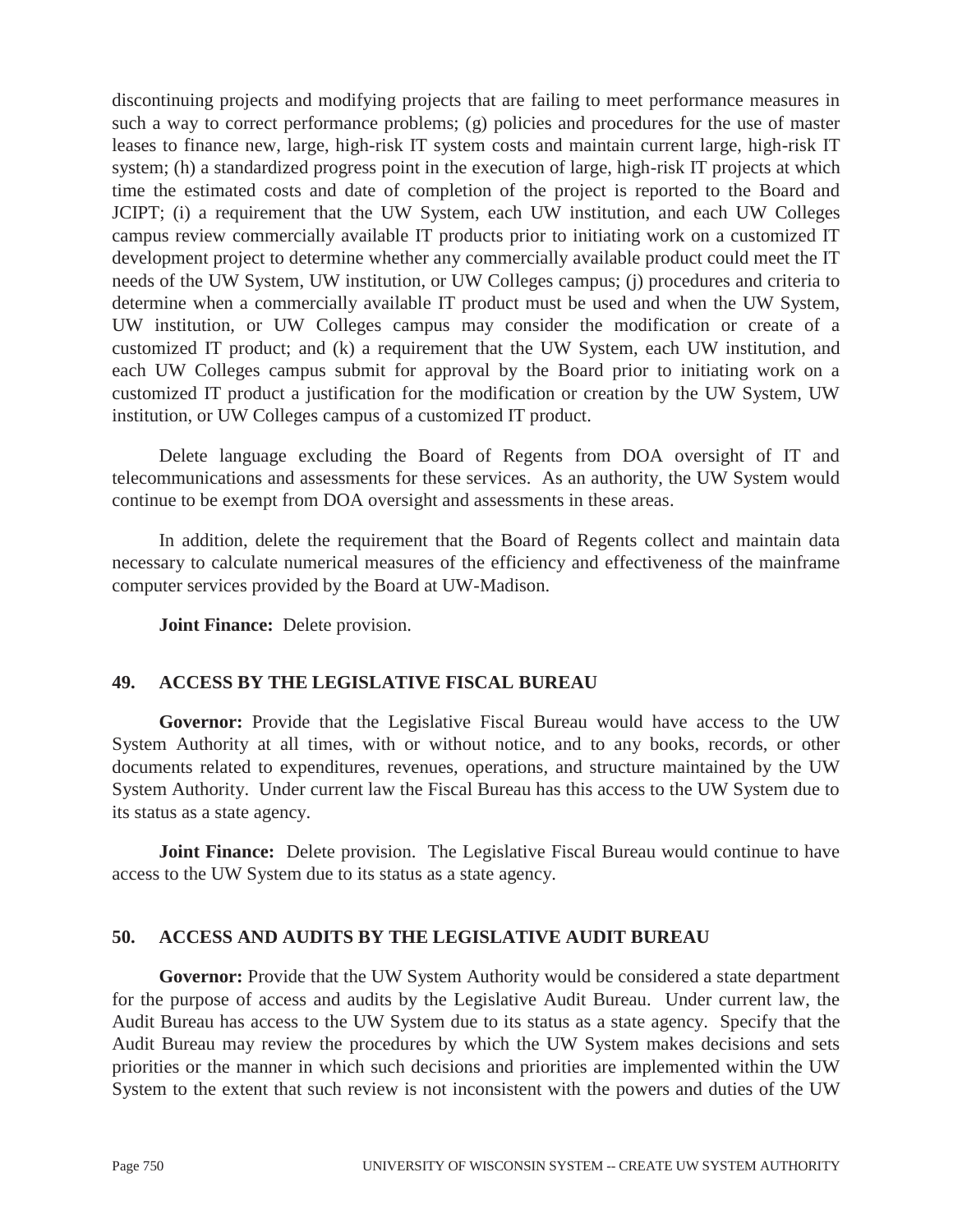System Authority Board of Regents. Under the bill, the Legislative Audit Bureau would continue to conduct the annual financial audit of the UW System Authority that it conducts under current law.

 **Joint Finance:** Delete provision. The Legislative Audit Bureau would continue to have access to the UW System due to its status as a state agency.

 Specify that the Legislative Audit Bureau would not conduct a financial audit of the UW System for the 2015-16 and 2016-17 fiscal years as would otherwise be required under current law. Instead, provide that the Board of Regents would contract with an independent accounting firm licensed by the accounting examining board for the purposes of conducting an annual financial audit of the UW System for fiscal years 2015-16 and 2016-17. Specify that the accounting firm would report to the Board of Regents and would provide all of the following to the Board of Regents, the Governor, the Joint Legislative Audit Committee, and the Joint Finance Committee: (a) the audited financial statements; (b) performance improvement observations; and (c) a management letter complete with internal control deficiencies and audit differences. Provide that the independent accounting firm with which the Board of Regents contracts may use the Legislative Audit Bureau to assist in conducting the audit to the extent the work relied upon does not modify the audit opinion with the exception of accepting the prior year's unqualified opinion.

## **51. DOA ACCESS TO UW SYSTEM AUTHORITY FINANCIAL INFORMATION**

**Governor:** Provide that the Secretary of the Department of Administration (DOA) and DOA employees as designated by the DOA Secretary would have the authority to do the following: (a) enter the offices of the UW System Authority; (b) examine the books and accounts of the UW System Authority and any other matter that in the DOA Secretary's judgment should be examined; and (c) interrogate UW System Authority employees publicly or privately regarding the books, accounts, and matters examined. Provide that the UW System Authority would be required to cooperate with the DOA Secretary and comply with every request of the DOA Secretary related to his or her functions.

 Require the UW System Authority to provide to the DOA Secretary all information relating to its financial transactions requested by the DOA Secretary and to render such assistance in connection with the preparation of the state budget report, the budget bill, and in auditing accounts as required by the DOA Secretary or Governor. Provide that the DOA Secretary and his or her employees would have free access to all financial accounts of the UW System Authority and that the UW System Authority would be required to assist the DOA Secretary in preparing estimates of receipts and expenditures for inclusion in the state budget report. Require the UW System Authority to furnish information concerning anticipated revenues and expenditures as required by the DOA Secretary for effective control of state finances.

 Under current law, the DOA Secretary has all of the authorities listed above and the UW System has all of the duties listed above due to the UW System's status as a state agency.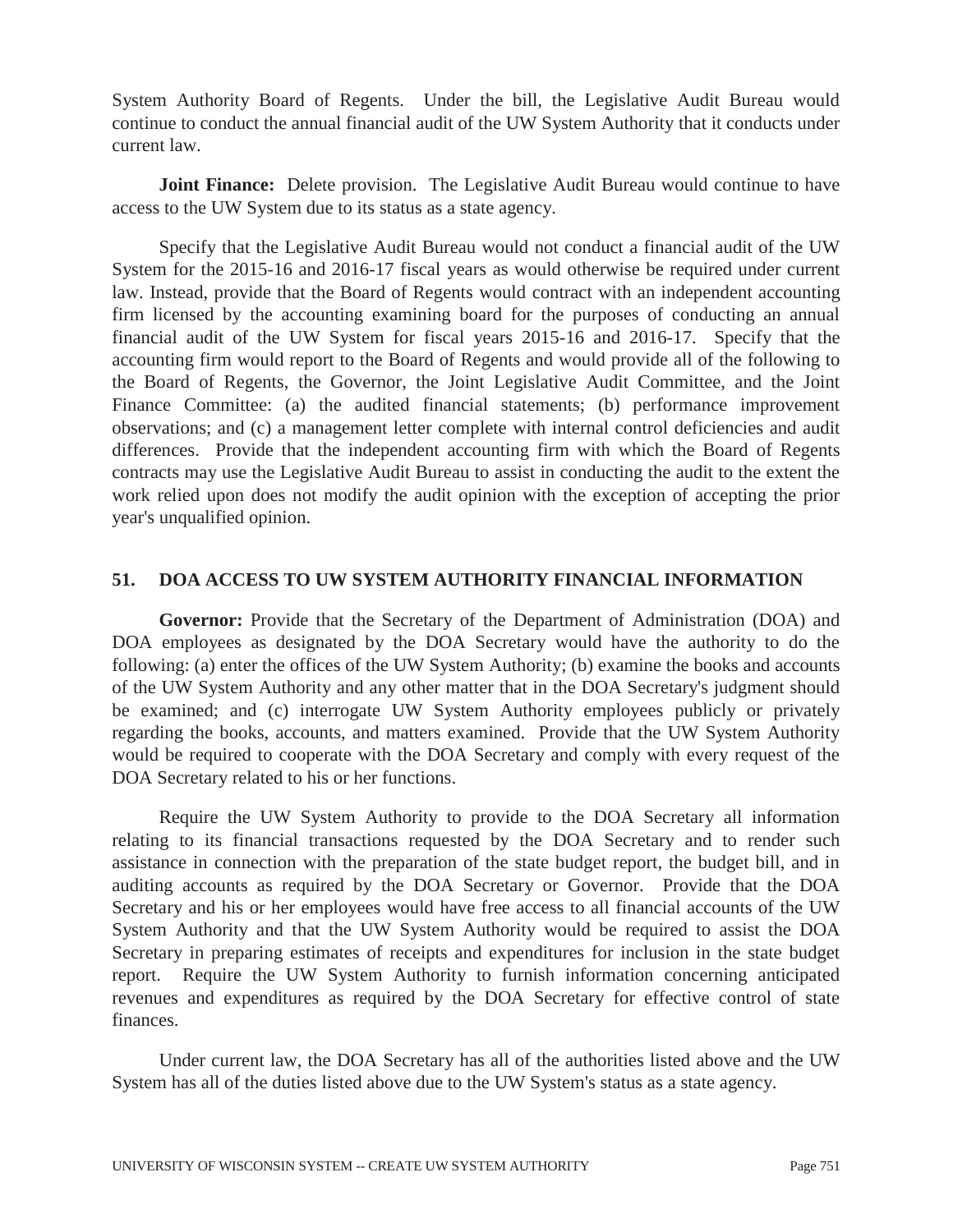**Joint Finance:** Delete provision.

### **52. EXEMPT RESEARCH AND STUDIES FROM PUBLIC INSPECTION**

**Governor:** Provide that any authority may withhold from public inspection information in a record that is produced or collected by or for the faculty or staff employed by the UW System Authority in the conduct of, or as the result of, study or research on a commercial, scientific, or technical subject, until that information is publicly disseminated or patented. This provision would apply whether the research was sponsored by the UW System Authority alone or in conjunction with an authority or a private person.

Under current law this information is subject to the state public records law.

**Joint Finance:** Delete provision as non-fiscal policy.

## **53. TREATMENT OF THE AUTHORITY AS A STATE AGENCY IN CERTAIN AREAS**

**Governor:** Provide that current law in the following areas that apply to the UW System due to its status as a state agency would also apply to the UW System Authority under the bill: (a) prohibition of political solicitation of UW officers or employees or in UW buildings; (b) cooperation with the Women's Council; (c) rules regarding the retention and maintenance of records; (d) oversight by the DOA's records management service and access to storage facilities operated by that service; (e) DOA title to historically significant furnishings; (f) public use of facilities; (g) prohibition of the use of funds for the performance of abortion or to fund certain pregnancy programs; (h) state trail planning, coordination, and construction by the Department of Natural Resources; (i) applicability of the state storm water management plans and related local zoning ordinances; (i) release of ozone-depleting refrigerant; (k) prevailing wage rates and hours of labor; and (L) prohibition of well contamination or abandonment claims.

 **Joint Finance:** Delete provision.

## **54. EXEMPT UW SYSTEM AUTHORITY FROM CERTAIN LAWS, RULES, AND PROCEDURES**

Governor: Provide that the following laws, rules, and procedures that apply to the UW System as a state agency would not apply to the UW System Authority: (a) current law regarding the payment of interest by state agencies when an agency does not pay the amount due on an order or contract within a certain period of time; (b) current law requiring agencies to notify the sender of an improperly completed invoice of the reason it was improperly completed within 10 working days; (c) rules promulgated by the DOA regarding the surveillance of employees by state agencies; and (d) procedures prescribed by the DOA Secretary for the operation and maintenance of petty cash accounts and the character of expenditures therein. Delete the current law provision specifying that certification by the proper officers of the UW System Board of Regents be in all cases evidence of the correctness of an account for the purpose of audits by the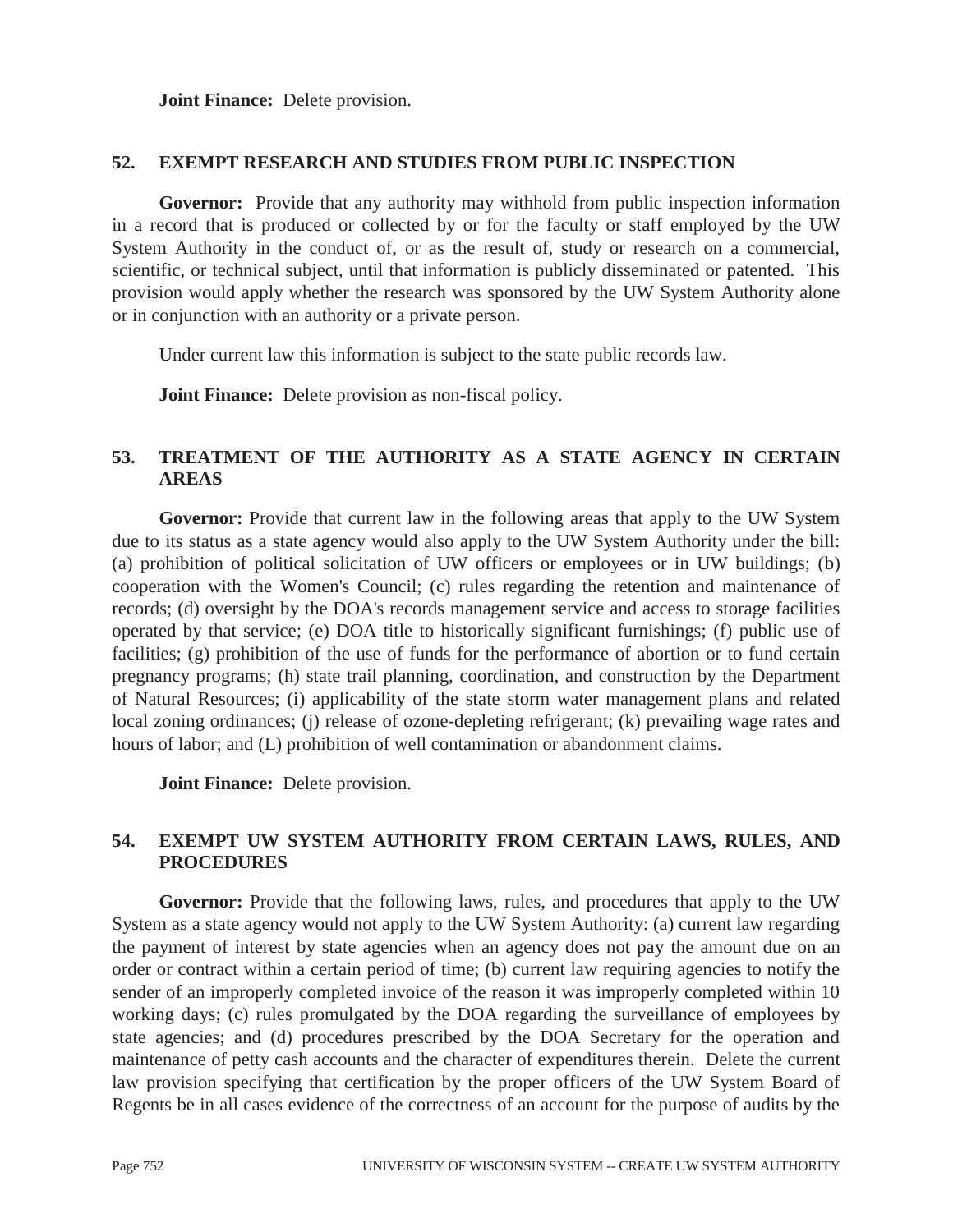DOA Secretary of claims against the state. Under the bill, the UW System Authority would not be considered part of the state and therefore would not be subject to audits by the DOA Secretary.

 In addition, specify that the UW System Authority would not be required to participate in DOA's resource recovery and recycling program and that DOA would not be required, as under current law, to encourage the UW System Authority to do the following: (a) store gasohol and alternative fuel in facilities maintained by the Authority for the storage of fuel and the refueling of vehicles; and (b) reduce the usage of petroleum-based gasoline and diesel in vehicles by certain percentages set by law. Under current law, state agencies and certain authorities are required to participate in DOA's resource and recycling program and DOA encourages state agencies to do (a) and (b) above.

 **Joint Finance:** Delete provision.

## **55. EXEMPTION OF CERTAIN UW DOCUMENTS FROM STATE DOCUMENT DISTRIBUTION REQUIREMENTS**

**Governor:** Delete the exemption for state documents published exclusively for public sale by presses established by the UW System or the state historical society and state documents sold primarily on a subscription basis from the state document depository library distribution requirements. Under current law agencies must deliver three copies of each state document that is exempt from the state document depository library distribution to the Department of Public Instruction's Division for Libraries and Technology. These copies include one copy each for the State Historical Society and the Legislative Reference Bureau. The definition of state document includes publications that are supported wholly or partly by funds appropriated by the state but does not include any publication of a state agency intended to be used solely for internal purposes or only between state agencies. Because the proposed UW System Authority would only be appropriated GPR funding from the state, documents published by UW System presses and other documents published by the UW System and sold primarily on a subscription basis that are funded with revenues other than state GPR would not be state documents and would not be subject to the state document depository library distribution requirements.

**Joint Finance:** Modify current law to exempt all UW documents from the state document distribution requirements. In addition, restore the exemption for state documents published exclusively for public sale by presses established by the state historical society from the state document depository library distribution requirements.

### **56. RELATIONSHIP WITH SWIB**

**Governor:** Provide that the State of Wisconsin Investment Board (SWIB) would not have control of the investment of moneys held in UW trust funds as under current law. Delete language authorizing SWIB to give advice and assistance as requested by the UW System Board of Regents related to the investment of UW trust funds; to assign, sell, convey, and deed to the Regents any investments made by SWIB as may be mutually agreeable; and to charge the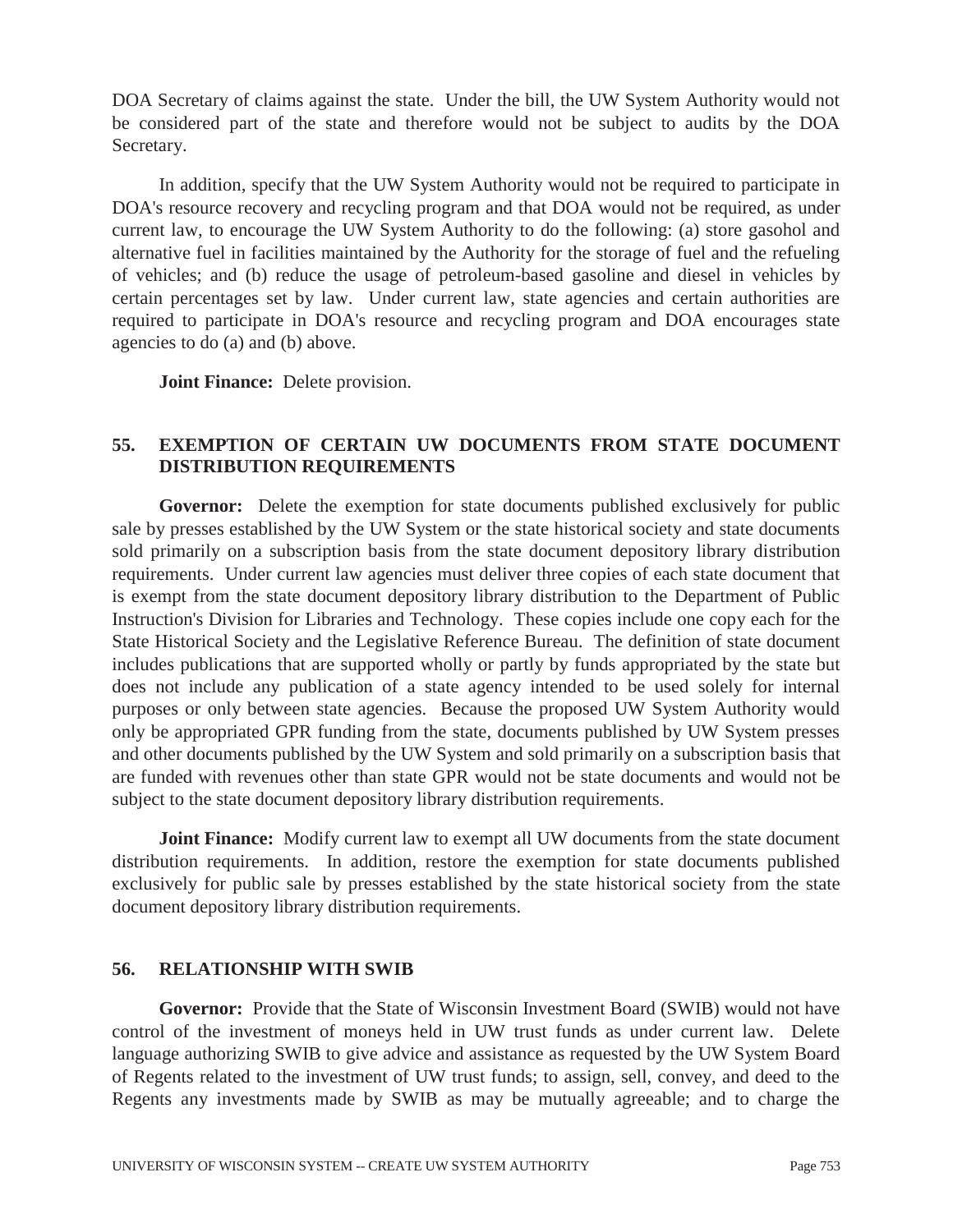Regents for the cost of any services provided.

 **Joint Finance:** Delete provision.

## **57. BOARD OF REGENTS APPROVAL OF COUNTY EXTENSION PROGRAMS**

**Governor:** Provide that the establishment and maintenance of county extension programs by county boards and the provision of programming by county extension programs would be subject to the approval of the Board of Regents. Under current law, a county board may establish and maintain educational programs in cooperation with the University of Wisconsin without the approval of the Board of Regents. Similarly, the county committee on agriculture and extension education is responsible for formulating and executing the university extension program in cooperation with UW-Extension, but without the requirement for approval by the Board of Regents, under current law.

 **Joint Finance:** Delete provision.

## **58. PSYCHIATRIC INSTITUTE**

**Governor:** Transfer all property used by the Wisconsin Psychiatric Institute, except real property used by the institution and property of the UW Hospitals and Clinics, from the Board of Regents to the state. Specify that the Board of Regents would hold such property on behalf of the state for the use of the psychiatric research institute.

 Under current law, all such property was transferred to the Board of Regents which holds it for use by the psychiatric research institute.

 **Joint Finance:** Delete provision.

## **59. RENEWABLE ENERGY GOAL WOULD NOT APPLY**

Governor: Provide that renewable energy goals would not apply to the UW System Authority. Under current law, these goals apply to DOA, the Department of Corrections, the Department of Health Services, the Department of Public Instruction, the Department of Veterans Affairs, and the UW System. The most recent year for which a renewable energy goal was set was 2011.

 **Joint Finance:** Delete provision.

## **60. REVIEW OF RESEARCH CONTRACTS FOR CONFLICT OF INTEREST**

**Governor:** Delete current law under Chapter 36 (University of Wisconsin System Authority) of the statutes that requires the Board of Regents to review research contracts submitted by the UW System to determine whether entering into the contract would constitute a violation of the state conflict of interest law. Current law requiring the Board to review such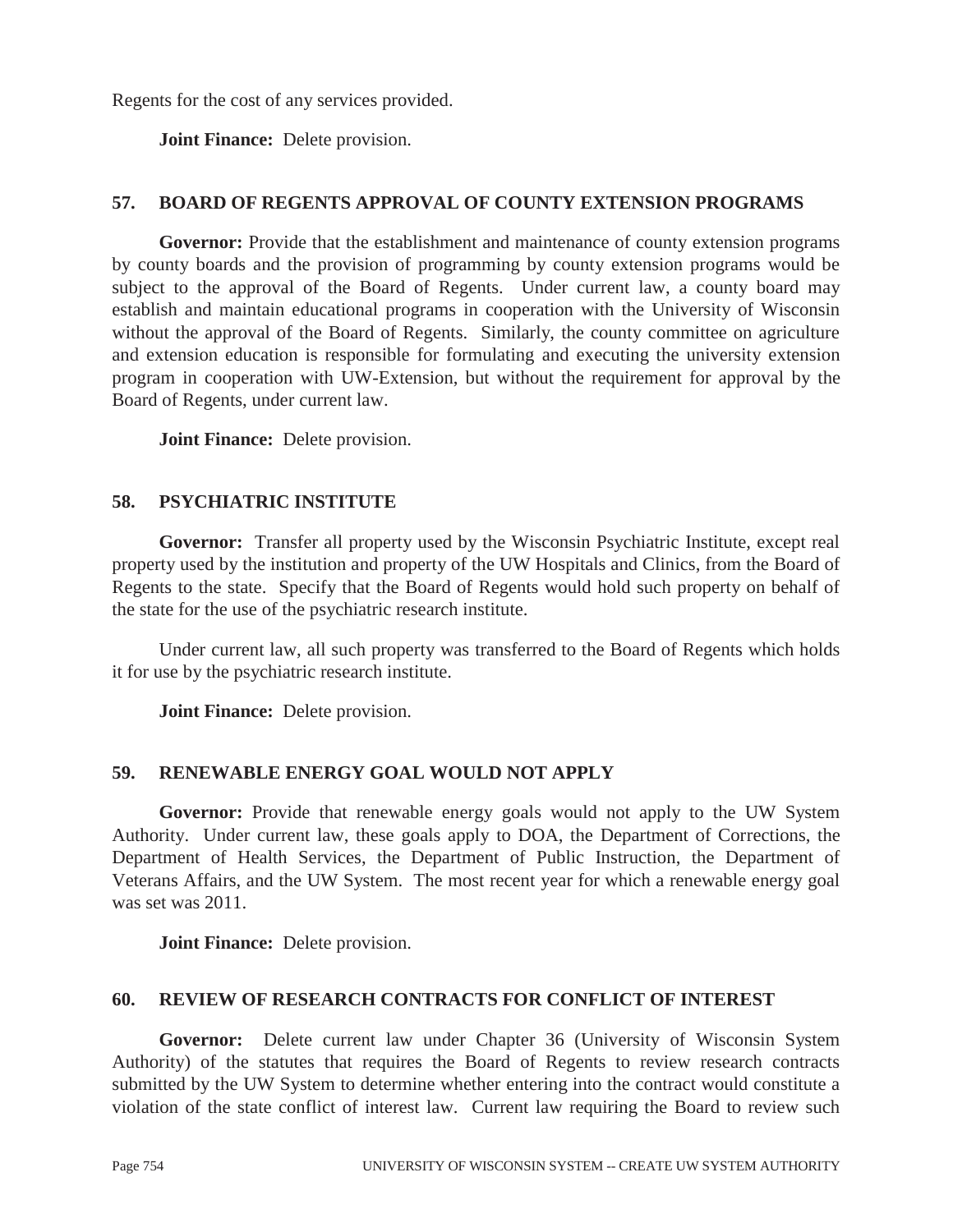contracts for conflict of interest in another chapter of the statutes would be maintained except that the language would be modified to specify that a UW System employee or office responsible for evaluating and managing potential conflicts of interest would submit contracts for review by the Regents instead of the UW System as under current law.

 **Joint Finance:** Delete provision.

## **61. DEFINITIONS OF ACADEMIC STAFF, FACULTY, AND CHANCELLOR**

**Governor:** Modify the current law definitions of academic staff, faculty, and chancellor. Specify that the definition of academic staff would no longer exclude faculty as under current law. Provide that the definition of faculty members would include academic staff members designated by the Board of Regents, instead of by the chancellor and faculty of the institution as under current law. Specify that the definition of chancellor would be the chief executive of an institution, as under current law, or a similar position designated by the Board.

In addition, delete the definitions of classified staff and instructional academic staff.

 **Joint Finance:** Delete provision.

# **62. APPOINTMENT TO THE PROFESSIONAL STANDARDS COUNCIL FOR TEACHERS**

**Governor:** Provide that the Board of Regents, instead of the UW System President as under current law, would appoint a faculty member of a department or school of education in the UW System to serve on the Professional Standards Council for Teachers under the Department of Public Instruction.

 **Joint Finance:** Delete provision.

## **63. DELETE THE REQUIREMENT THAT THE REGENTS SUBMIT A LIST OF UNCLASSIFIED APPOINTMENTS TO THE SECRETARY OF STATE**

**Governor:** Delete the requirement that the Board of Regents submit annually to the Secretary of State a list of all positions outside the classified service and above the clerical level which are filled by appointment. Under current law, this list includes the name of the incumbent, the date of his or her appointment, and the term of the appointment, if there is one, and excludes members of the faculty.

 **Joint Finance:** Delete provision.

# **64. CLARIFY LANGUAGE REGARDING STUDENTS CALLED INTO ACTIVE MILITARY DUTY**

**Governor:** Adopt language included in 2005 Act 470 regarding the treatment of students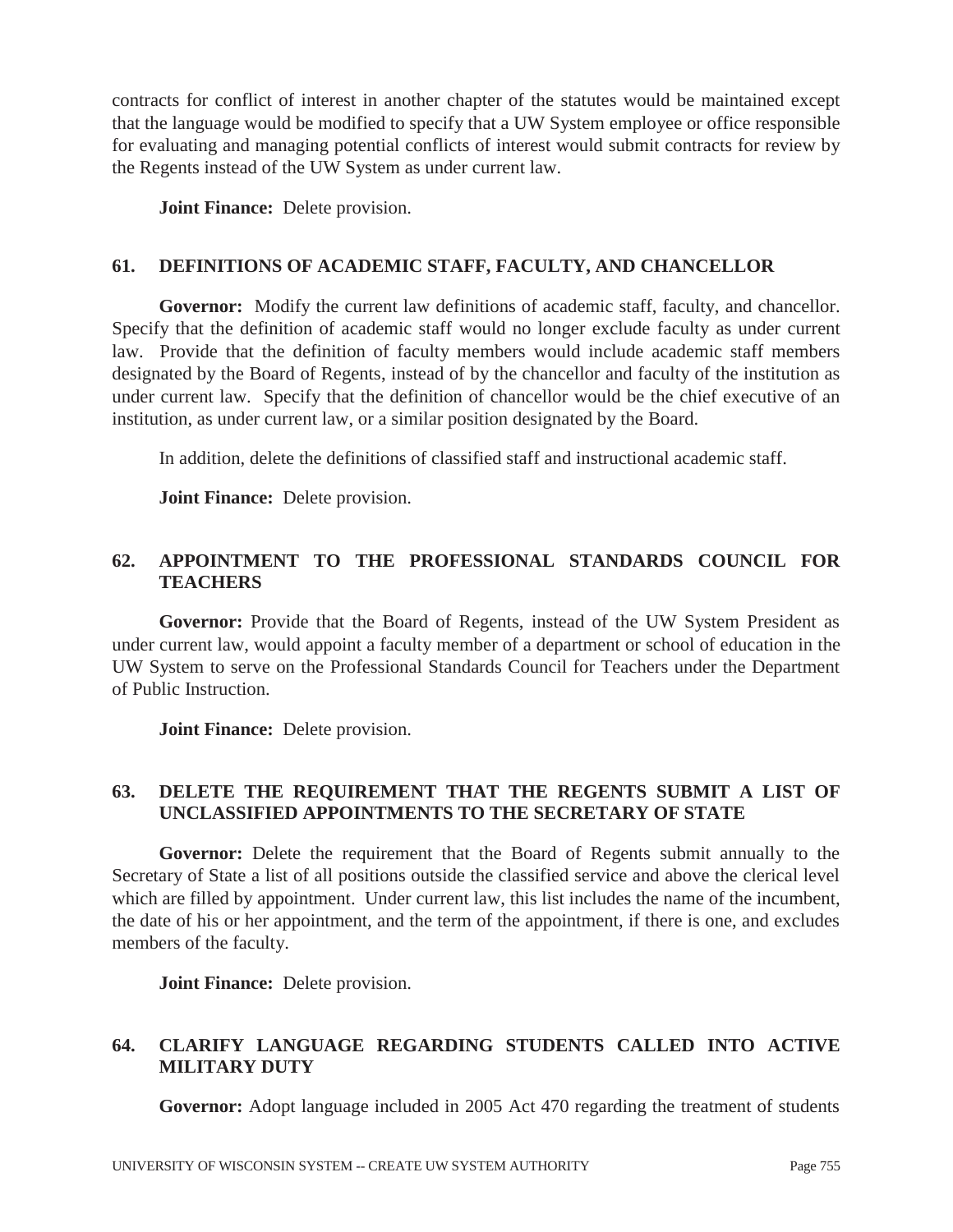who withdraw from school because they are called into state active duty or active service with the U.S. Armed Services. That language was also affected by 2005 Act 324 and the language contained in the two acts is inconsistent. Under 2005 Act 470, the Board of Regents is required to reenroll students who withdraw from school because they are called in state active duty or active service with the U.S. Armed Services beginning in the semester in which the student is discharged, demobilized, or deactivated from active duty or the next succeeding semester, whichever the student prefers, and is required to give the student the same priority in registering for courses that the student would have had if he or she had registered for courses at the beginning of the registration period. Under 2005 Act 324, the Board of Regents is required to reenroll such students in the semester following the student's discharge from active duty or the next succeeding semester, whichever the student prefers. Act 324 does not specify that such students be given the same priority in registering for courses that the student would have had if he or she had registered for courses at the beginning of the registration period.

 **Joint Finance:** Delete provision.

## **65. APPLICATION FOR ADMISSION OF HEARING OR VISUALLY IMPAIRED STUDENTS BY STATE SUPERINTENDENT**

**Governor:** Provide that the State Superintendent of Public Instruction could apply to the UW System Authority for admission to the UW System Authority of any pupil at the school for the Deaf and Hard of Hearing or the school for the Blind and Visually Impaired. Specify that the application shall be accompanied by the report of a physician appointed by the director of the Wisconsin Educational Service Program for the Deaf and Hard of Hearing or the director of the Wisconsin Center for the Blind and Visually Impaired and should be in the same form as reports of other physicians for admission of patients to such hospital.

 Under current law, the State Superintendent of Public Instruction can apply to the UW Hospitals and Clinics Authority for admission to the UW Hospitals and Clinics Authority of any pupil at the school for the Deaf and Hard of Hearing or the school for the Blind and Visually Impaired. Such an application must be accompanied by the report of a physician appointed by the director of the Wisconsin Educational Service Program for the Deaf and Hard of Hearing or the director of the Wisconsin Center for the Blind and Visually Impaired and should be in the same form as reports of other physicians for admission of patients to such hospital.

 **Joint Finance:** Delete provision.

### **66. ACQUISITION AND SALE OF HOSPITALS**

**Governor:** Provide that no person may engage in the acquisition of a hospital or system of hospitals owned by the UW System Authority unless the person has first received review and approval of an application concerning the acquisition from the Attorney General, the Office of the Commissioner of Insurance, and the Department of Health Services. Provide that, to be approved by the Attorney General, an application regarding the acquisition of a hospital or system of hospitals owned by the UW System Authority would have to include a provision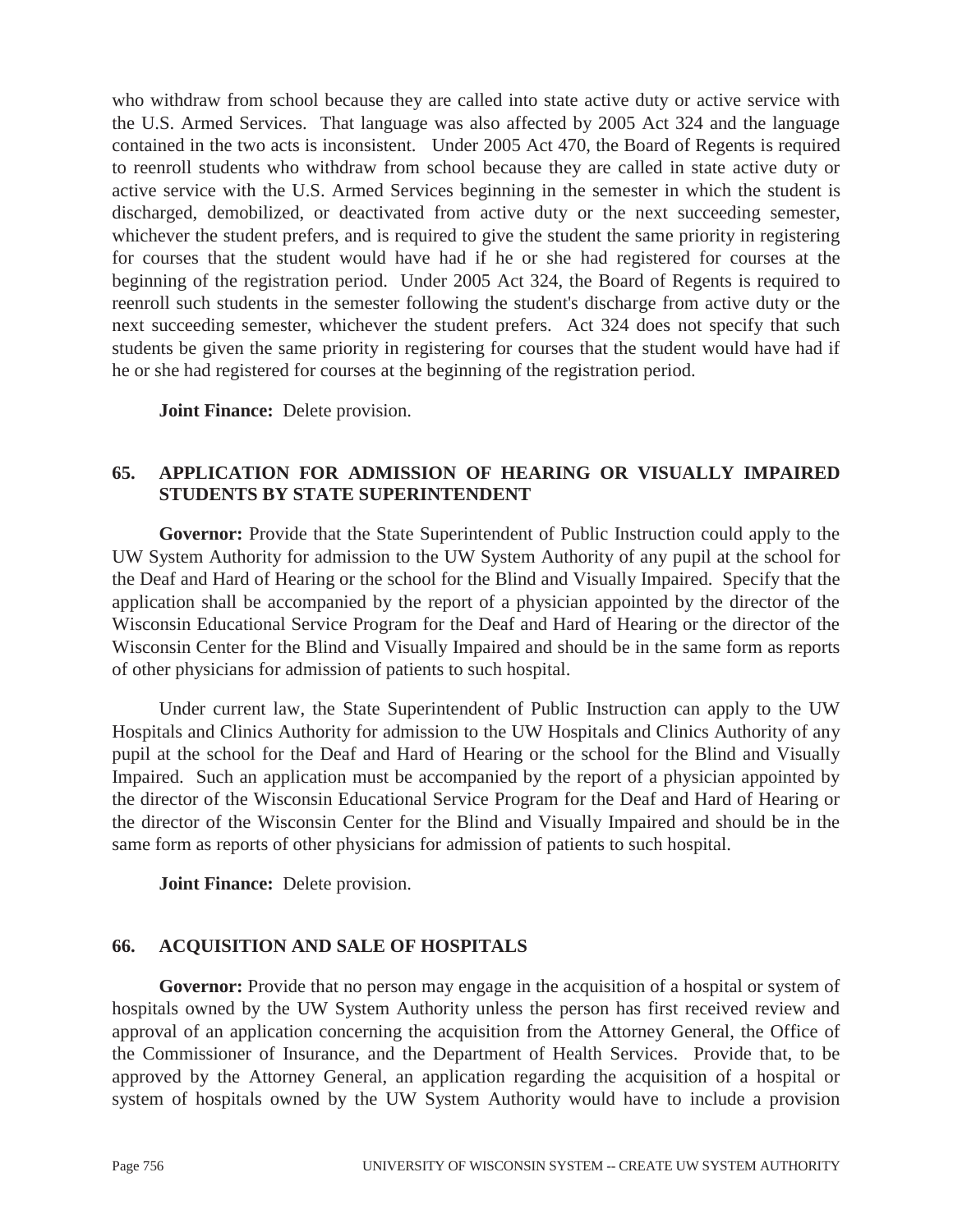allowing the UW System Authority to retain the right of first refusal to repurchase the assets if the hospital is subsequently sold to, acquired by, or merged with another entity. Provide that the acquisition by the UW System Authority of a hospital or system of hospitals owned by a nonprofit corporation would be exempt from review and approval by the Attorney General, the Office of the Commissioner of Insurance, and the Department of Health Services.

 **Joint Finance:** Delete provision.

## **67. TRANSFER OF INFORMATION TO INSURERS**

**Governor:** Provide that UW System Authority facilities would be treated as medical care institutions for the purpose of statutes governing the transfer of personal medical information to insurers.

 **Joint Finance:** Delete provision.

# **Delete Current Law Related to the UW System**

 The Governor's bill would have deleted a number of current law provisions that require or permit the Board of Regents to take a specific action or specific actions. These proposed deletions are described in the following section. When the Joint Committee on Finance took action on the portion of the Governor's budget that relates to the UW System, the Committee deleted the Governor's proposal to convert the UW System to a public authority and most of the provisions described. As a result, the Committee restored current law related to the UW System in most areas. Areas in which the Committee approved the deletions proposed by the Governor or otherwise modified current law are identified below.

## **1. SHARED GOVERNANCE**

**Governor:** Delete language establishing the responsibilities of the UW System President, the chancellors, faculty, academic staff, and students, and the roles of the faculty, academic staff, and students in the governance of each institution.

**Joint Finance:** Delete the Governor's provision and, instead, modify current law to specify that the faculty of each institution would have the primary responsibility for advising the Chancellor regarding academic and educational activities and faculty personnel matters subject to the responsibilities and powers of the Board, President, and Chancellor. In addition, modify current law to require that the faculty of each institution ensure that faculty in academic disciplines related to science, technology, engineering, and mathematics are adequately represented in the faculty organizational structure.

 Modify current law to specify that the academic staff of each institution would have the primary responsibility for advising the Chancellor regarding the formulation and review, and would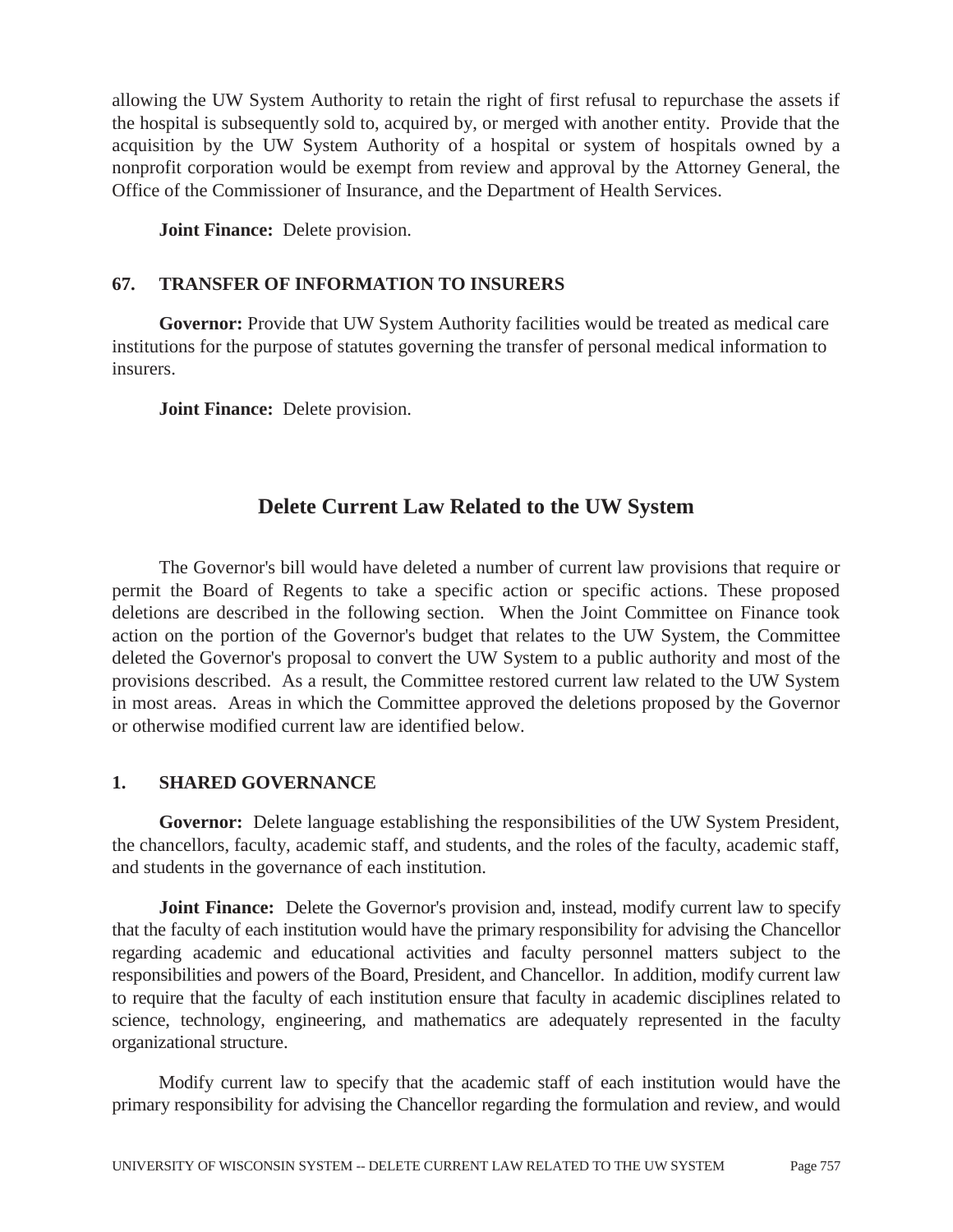be represented in the development of all policies and procedures concerning academic staff members, including academic staff personnel matters, subject to the responsibilities and powers of the Board, President, Chancellor, and faculty.

 Modify current law to specify that the students of each institution or UW Colleges campus would have primary responsibility for advising the Chancellor regarding the formulation and review of policies concerning student life, services, and interests, subject to the responsibilities and powers of the Board, President, Chancellor, and faculty. Specify that students would have the responsibility for recommending the disposition of student fees which constitute substantial support for campus student activities subject to the approval of the Chancellor and the final confirmation of the Board. Modify current law to specify that, subject to Board policy and in consultation with their faculties, the Chancellor of each institution would be responsible for administering all funds including approving disposition of all student fees. Delete current law specifying that students in consultation with the Chancellor have the responsibility for the disposition of such fees.

 Delete current law specifying that: (a) the faculty of each institution be vested with responsibility for the immediate governance of such institution and actively participate in institutional policy development; (b) the academic staff members of each institution be active participants in the immediate governance of and policy development for the institution; and (c) students be active participants in the immediate governance of and policy development for each institution or UW Colleges campus.

 Specify that, with regard to the responsibilities of the faculty, academic staff, and students of each institution, "subject to" means "subordinate to."

### **2. UW SYSTEM ADMINISTRATION**

**Governor:** Delete the requirement that the UW System President direct a central administration and delete a current law reference to the UW System Administration. A separate item in the bill would delete the GPR appropriation for the UW System Administration.

 In addition, delete the authority of the UW System President to appoint, and to fix the term of, each UW System senior vice president, vice president, associate vice president, and assistant vice president and delete a current law provision limiting the number of UW System senior vice presidents and vice presidents to four.

 **Joint Finance:** Maintain current law.

### **3. RESTRICTIONS ON THE ALLOCATION AND USE OF GPR**

**Governor:** Delete the following requirements related to the allocation, encumbrance, or use of GPR funds: (a) the requirement that the Board allocate moneys appropriated under the UW System's GPR appropriation for general program operations to UW institutions, UW Colleges campuses, and the UW-Extension as block grants; (b) the requirement that the Groundwater Coordinating Council advise the DOA Secretary on the allocation of funds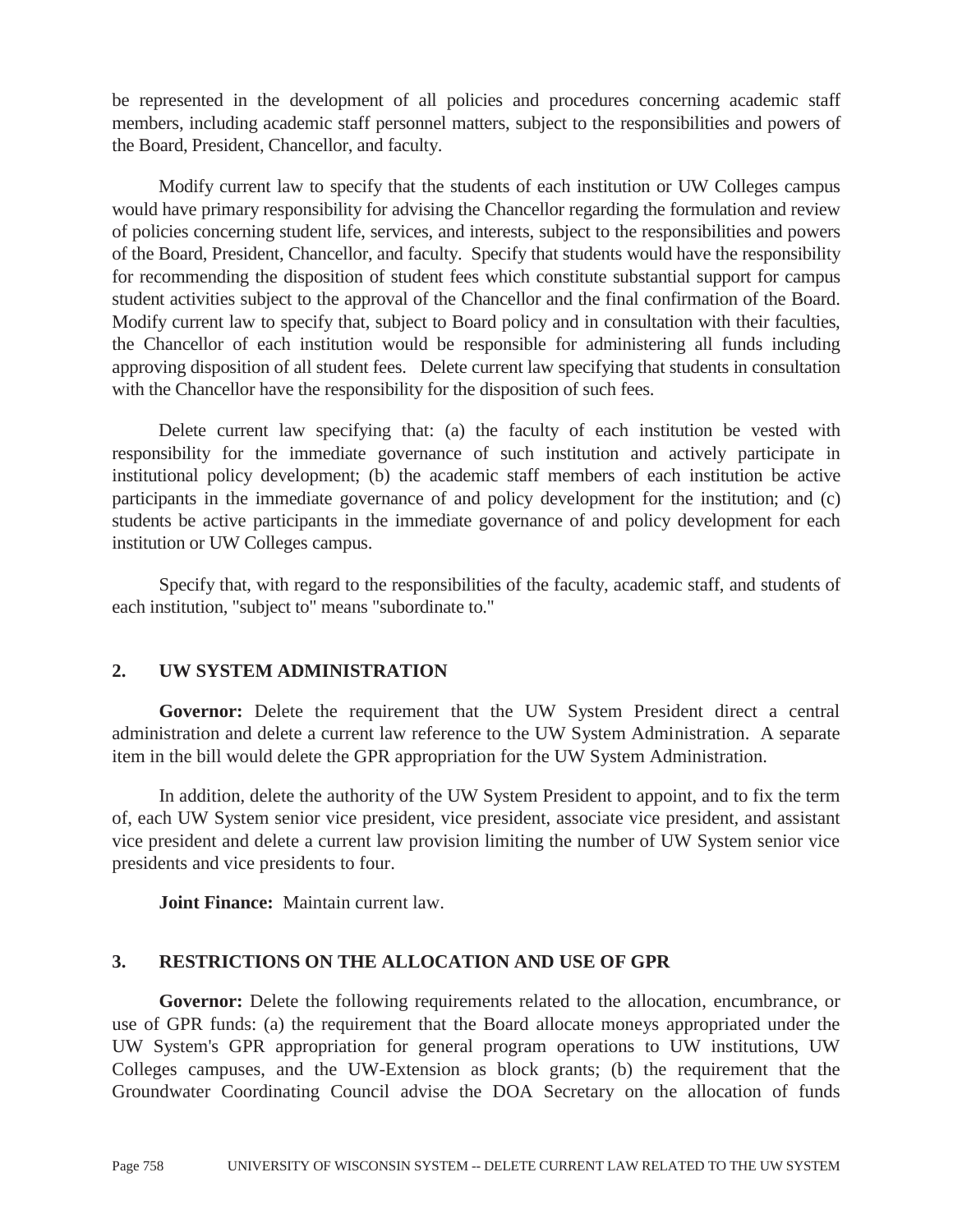appropriated to the Board of Regents through its GPR general program operations appropriation for groundwater research; (c) language prohibiting the Board of Regents from encumbering amounts provided through its GPR appropriation for general program operations for groundwater research without the approval of the DOA Secretary; and (d) provisions prohibiting the use of GPR for entertainment by UW officials. In addition, delete the provision prohibiting the Board of Regents from allocating GPR or tuition revenues for automobile allowances for the UW System President and chancellors.

**Joint Finance:** Approve the Governor's recommendation to delete the current law requirement described in (a) above. Otherwise maintain the current law provisions described above.

### **4. TUITION REMISSIONS FOR NONRESIDENT AND GRADUATE STUDENTS**

**Governor:** Delete current law that authorizes the Board of Regents to remit nonresident tuition in whole or in part to the following students: (a) a number of needy and worthy nonresident students on the basis of merit; (b) additional students who, in the judgment of the Board, are deserving of a remission due to extraordinary circumstances; and (c) worthy and needy foreign students and students who are U.S. citizens but whose residence is not in the U.S.

 Delete current law that authorizes the Board to grant nonresident tuition remissions as scholarships to athletes up to the maximum number allowed by the appropriate athletic conference as recommended by the chancellor of each university.

 Delete the requirement that the Board remit the nonresident and resident portions of tuition, either in whole or in part, to resident and nonresident graduate students who are fellows or who are employed within the UW System as faculty, instructional academic staff, or assistants with appointments equal to at least 33% of a full-time equivalent position.

 In addition, delete provisions limiting the aggregate amount of nonresident tuition that may be remitted in any fiscal year. The current law limit does not apply to remissions granted under the terms of a contract or gift or when remissions are reimbursed as indirect costs.

**Joint Finance:** Approve the Governor's recommendation to delete provisions limiting the aggregate amount of nonresident tuition that may be remitted in any fiscal year. Modify the Governor's recommendation to permit the Board to remit nonresident tuition as follows: (a) to nonresident students upon the basis of merit, to be shown by suitable tests, examinations, or scholastic records and continued high standards of scholastic attainment; and (b) to additional students who, in the judgement of the Board, are deserving of relief from the assessment of tuition. In addition, modify current law to permit, rather than require, the Board to remit nonresident tuition and fees, in whole or in part, to resident and nonresident graduate students who are fellows or who are employed within the UW System as faculty, instructional academic staff, or assistants with appointments equal to at least 33% of a full-time position.

 Maintain current law authorizing the Board to grant remissions of nonresident tuition and fees (resident tuition) to athletes as scholarships as recommended by the Chancellor of each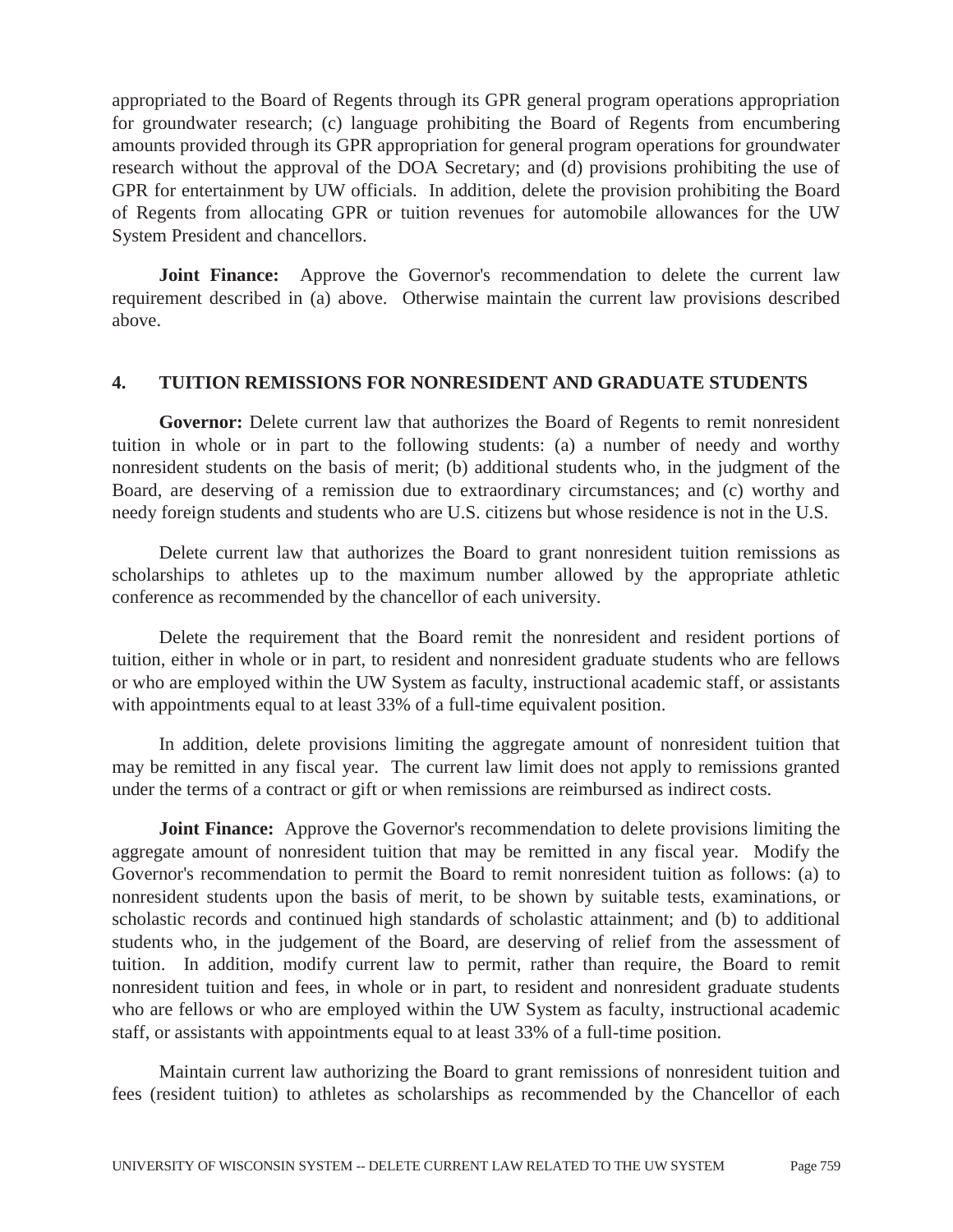university up to the maximum number allowed by the appropriate athletic conference.

### **5. MINORITY AND DISADVANTAGED STUDENT PROGRAMS**

**Governor:** Delete current law establishing or requiring the Board to establish or fund the following programs for minority and disadvantaged students: (a) the Lawton minority undergraduate grant program; (b) a grant program for minority and disadvantaged graduate students, known as the Advanced Opportunity Program; and (c) programs for recruiting and serving minority and disadvantaged students. In addition, delete the requirement that the Board annually adopt a precollege, recruitment, and retention plan for minority and disadvantaged students and that the Board submit an annual report to the Governor and Legislature including that plan and information regarding financial aid distributed to students.

 **Joint Finance:** Maintain current law.

### **6. PROVISIONS RELATED TO STUDENT FINANCIAL AID**

Governor: Delete current law provisions permitting, requiring, or prohibiting the Board of Regents to do all of the following with regard to the provision of student financial aid by the Board: (a) permitting the Board of Regents to make financial aid grants to students from funds controlled by the UW System and to formulate policies and promulgate rules for those financial aid grants; (b) permitting the Board to make grants equivalent in value to the payment of incidental fees to disabled residents of the state who are recommended and supervised by the Department of Workforce Development; (c) requiring the Board to use at least 10% annually of its budgeted student employment funds that are unrelated to the college work-study program or to research and instruction for distribution on the basis of financial need; (d) prohibiting the Board from making a financial aid grant to a person whose name appears on the statewide support lien docket maintained by the Department of Children and Families unless the student provides the Board with a payment agreement that has been approved by a county child support agency; and (e) prohibiting the Board from providing state financial assistance to a person who is required to register with the selective service but has not done so.

 **Joint Finance:** Maintain current law.

### **7. ACADEMIC FEE INCREASE AND STUDY ABROAD GRANTS**

Governor: Delete two need-based financial aid programs administered by the UW System: the academic fee increase grant program and the study abroad grant program. The academic fee increase grant program provides grants to resident students who meet all of the following criteria: (a) were enrolled during the 2010-11 year and have maintained continuous enrollment; (b) do not receive Wisconsin Grants; (c) have a family income of less than \$60,000; and (d) have unmet financial need. The study abroad grant program provides grants of up to \$2,000 to resident undergraduates to assist in paying costs associated with studying abroad. To be eligible for a study abroad grant, a student must have been enrolled full-time in the semester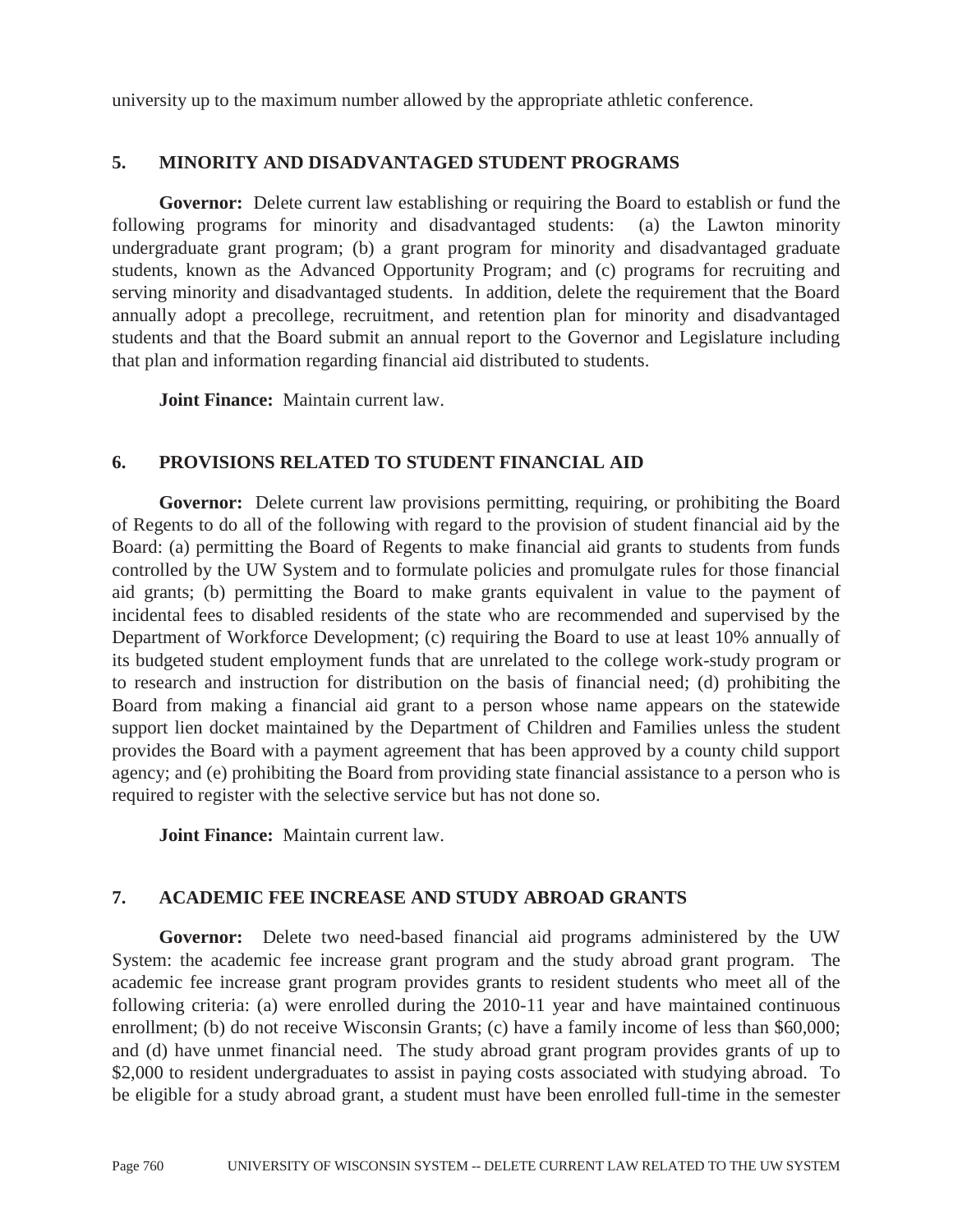preceding the semester in which he or she studies abroad, must be enrolled in a program leading to an associate or bachelor's degree, and must demonstrate financial need.

 **Joint Finance:** Maintain current law.

### **8. TUITION AWARD PROGRAM**

**Governor:** Delete the tuition award program at UW-Parkside and UW-Superior. Under current law, the Board of Regents may annually exempt up to 300 nonresident students enrolled at UW-Parkside and up to 225 nonresident students enrolled at UW-Superior from nonresident tuition. To be eligible for an exemption, students must be enrolled in programs identified by the institution as having surplus capacity. Only students enrolled as juniors and seniors are eligible for exemptions from nonresident tuition at UW-Parkside.

**Joint Finance:** Restore the tuition award program but delete current law specifying that students who receive nonresident tuition exemptions through the program would continue to receive nonresident tuition exemptions until the completion of the student's program. This would allow UW-Parkside and UW-Superior to award nonresident tuition exemptions to continuing students at their discretion.

## **9. DELETE PROVISIONS RELATED TO AUXILIARY ENTERPRISES FUNDS**  [LFB Paper 685]

**Governor/Joint Finance:** Delete current law prohibiting the Board from accumulating auxiliary reserve funds from student fees for any institution in an amount that exceeds 15% of the previous fiscal year's total revenues from student segregated fees and auxiliary operations funded with student fees unless approved by the DOA Secretary and the Joint Committee on Finance. In addition, delete language authorizing the Board to invest surplus auxiliary enterprises moneys in certain securities and bonds.

## **10. DELETE PROVISIONS REQUIRING OR AUTHORIZING SPECIFIC SCHOOLS AND PROGRAMS**

Governor: Delete current law establishing or requiring the Board of Regents to establish the following schools, institutes, and programs: (a) the School of Veterinary Medicine at UW-Madison; (b) a Great Lakes Indian law program at the UW-Madison Law School; (c) an integrated agriculture program; and (d) the Robert M. La Follette Institute of Public Affairs. Delete current law authorizing the Board to establish the following schools and programs: (a) agricultural technology and family farm programs in the UW-Madison College of Agricultural and Life Sciences; and (b) the Schools of Public Health and Freshwater Sciences at UW-Milwaukee; and (c) a School of Allied Health Professions at UW-Milwaukee. In addition, delete the requirement that the Board plan for the establishment of a bachelor of science nursing program at UW-Stevens Point and the authorization for the Board provide courses in military science and tactics.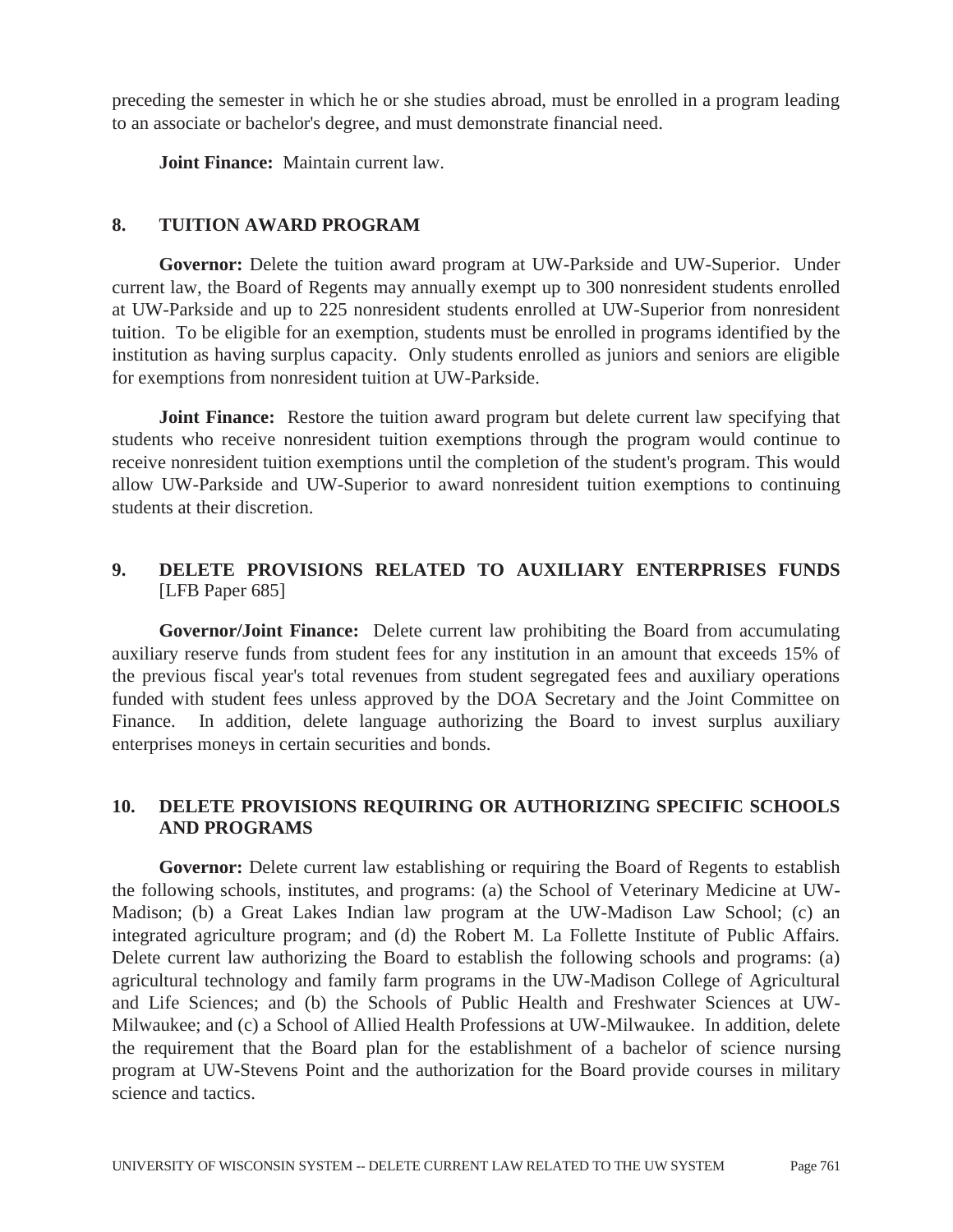Delete the requirement that the Board establish a program at the UW-Madison School of Medicine and Public Health to consider the transfer of residents of this state from foreign medical schools after their second year of study. Delete the requirement that the School of Law permit resident law students to enroll part-time and offer a range of law courses in the evening.

**Joint Finance:** Approve the Governor's recommendation to delete the requirement that the Board plan for the establishment of a bachelor of science nursing program at UW-Stevens Point. Otherwise maintain the current law provisions described above.

### **11. PROVISIONS ESTABLISHING CERTAIN CENTERS AND INSTITUTES**

**Governor:** Delete current law establishing, requiring the Board to establish, or requiring the Board to maintain the following institutes and centers: (a) the institute for excellence in urban education at UW-Milwaukee, which engages in research, public service, and educational activities pertaining to issues in urban public education; (b) the solid and hazardous waste education center in the UW-Extension, which promotes pollution prevention through an education and technical assistance program; (c) the area health education center at UW-Madison to support community-based primary care training programs; (d) the center for environmental education within the College of Natural Resources at UW-Stevens Point, which assists in the development, dissemination, implementation, and evaluation of environmental education programs for elementary and secondary school teachers and pupils; and (e) the center for urban land economics research in the UW-Madison School of Business, which conducts research and undertakes educational, public outreach, and grant activities related to real estate and urban land economics. In addition, delete the requirement that the Department of Safety and Professional Services pay \$10 of each real estate broker license renewal fee to the UW System to support the center for urban land economics and research.

 **Joint Finance:** Maintain current law.

## **12. REQUIRED UW-EXTENSION PROGRAMS**

**Governor:** Delete the requirement that the Board offer, establish, or maintain the following UW-Extension programs: (a) a local planning program to educate local policymakers; (b) a program of education and technical assistance related to recycling market development; (c) programs to educate consumers about biotechnology processes and products and risk assessment techniques; and (d) a higher education location program (UW HELP) to provide information on undergraduate admission requirements, degree programs, enrollment, student financial aid, student housing, and admission forms.

**Joint Finance:** Approve the Governor's recommendation to delete current law requiring the Board to offer a local planning program through the UW-Extension to educate local policymakers. Maintain the current law requirements described in (b) through (d) above.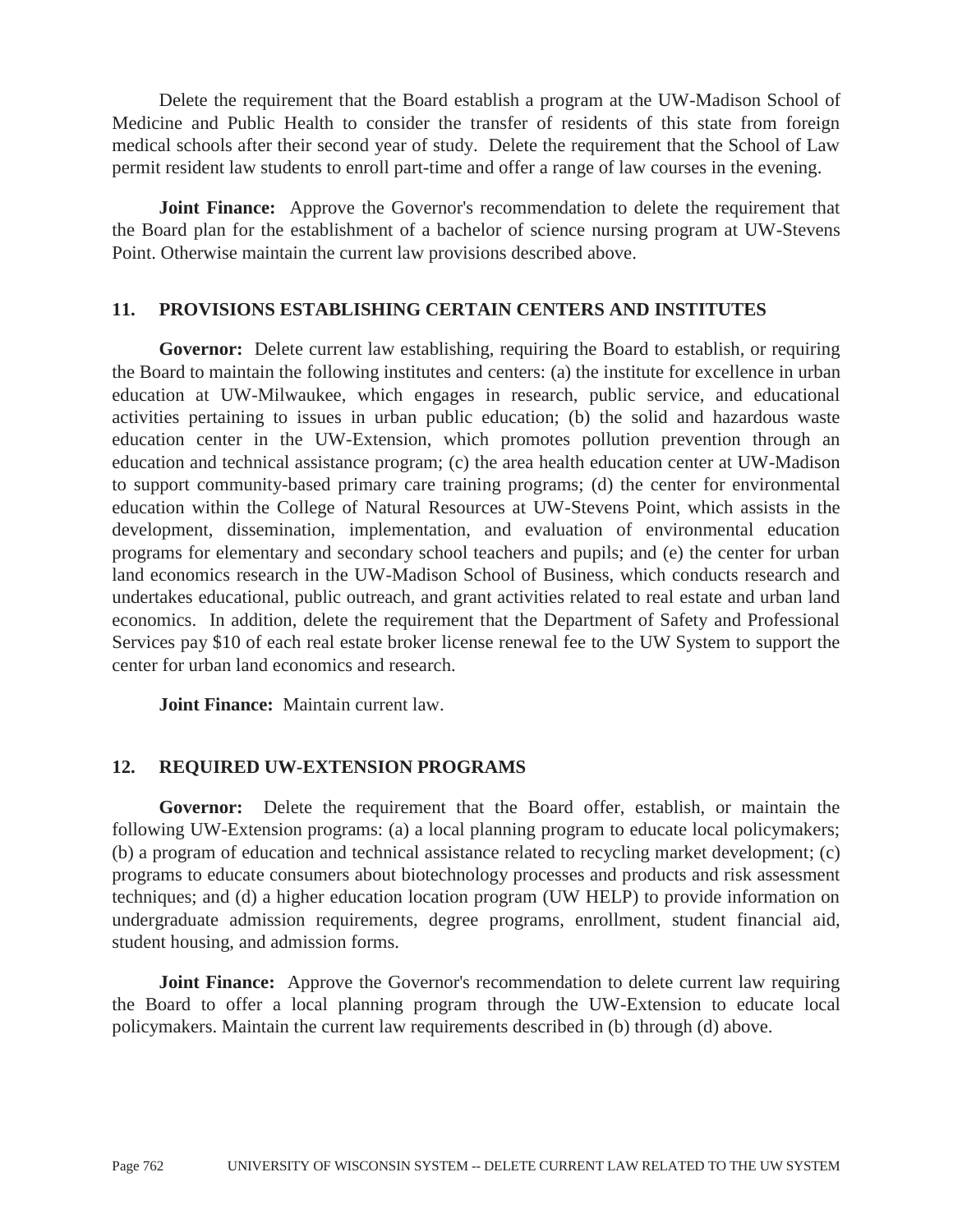### **13. RESEARCH AND PUBLIC SERVICE PROGRAMS**

**Governor:** Delete current law requiring the Board to establish or maintain all of the following related to its research and public service missions: (a) agricultural demonstration stations; (b) a state soils and plant analysis laboratory in connection with the UW-Madison College of Agricultural and Life Sciences and UW-Extension; (c) a pharmaceutical experiment station in the UW-Madison School of Pharmacy; and (d) an herbarium at UW-Madison.

 Delete provisions requiring the Board to authorize research, experiments, or studies related to the following: (a) experimental work in agriculture; (b) bovine brucellosis; (c) Dutch Elm disease; (d) the feasibility of reintroducing elk into the northern part of the state; and (e) the Fond du Lac Avenue corridor in Milwaukee.

 In addition, delete the requirement that the Board award industrial and economic grants to fund industrial and economic development research projects and outreach activities and delete the requirement that the Board submit a report biennially to the Joint Committee on Finance on the projects funded.

**Joint Finance:** Approve the Governor's recommendation to delete current law requiring the Board to ensure that an economic development study of the Fond du Lac Avenue corridor is completed. Otherwise maintain the current law provisions described above.

### **14. PROVISIONS RELATED TO PUBLIC BROADCASTING**

**Governor:** Delete the current law requirement that the Board manage, operate, and maintain broadcasting station WHA and WHA-TV and enter into an affiliation agreement with the Educational Communications Board. In addition, delete language requiring the UW System to lapse moneys from its GPR and PR appropriations in an amount determined by the DOA Secretary to reimburse DOA for legal advice regarding public broadcasting by the UW System.

 **Joint Finance:** Maintain current law.

### **15. REQUIRED BUSINESS PROGRAMS**

**Governor:** Delete current law requiring the Board to create, develop, or support the following business-related programs: (a) international business development programs and training; (b) management training and technical assistance for employee-owned businesses; and (c) a business plan competition. Delete related language requiring the Board to allocate up to \$125,000 annually for the business plan competition if the Board receives matching funds for the same purpose from private contributions.

 In addition, delete language requiring the Board to support improvements in master's level business programs and permitting the Board to provide financial support for such improvements if it receives matching funds for the same purpose from private contributions.

 **Joint Finance:** Maintain current law.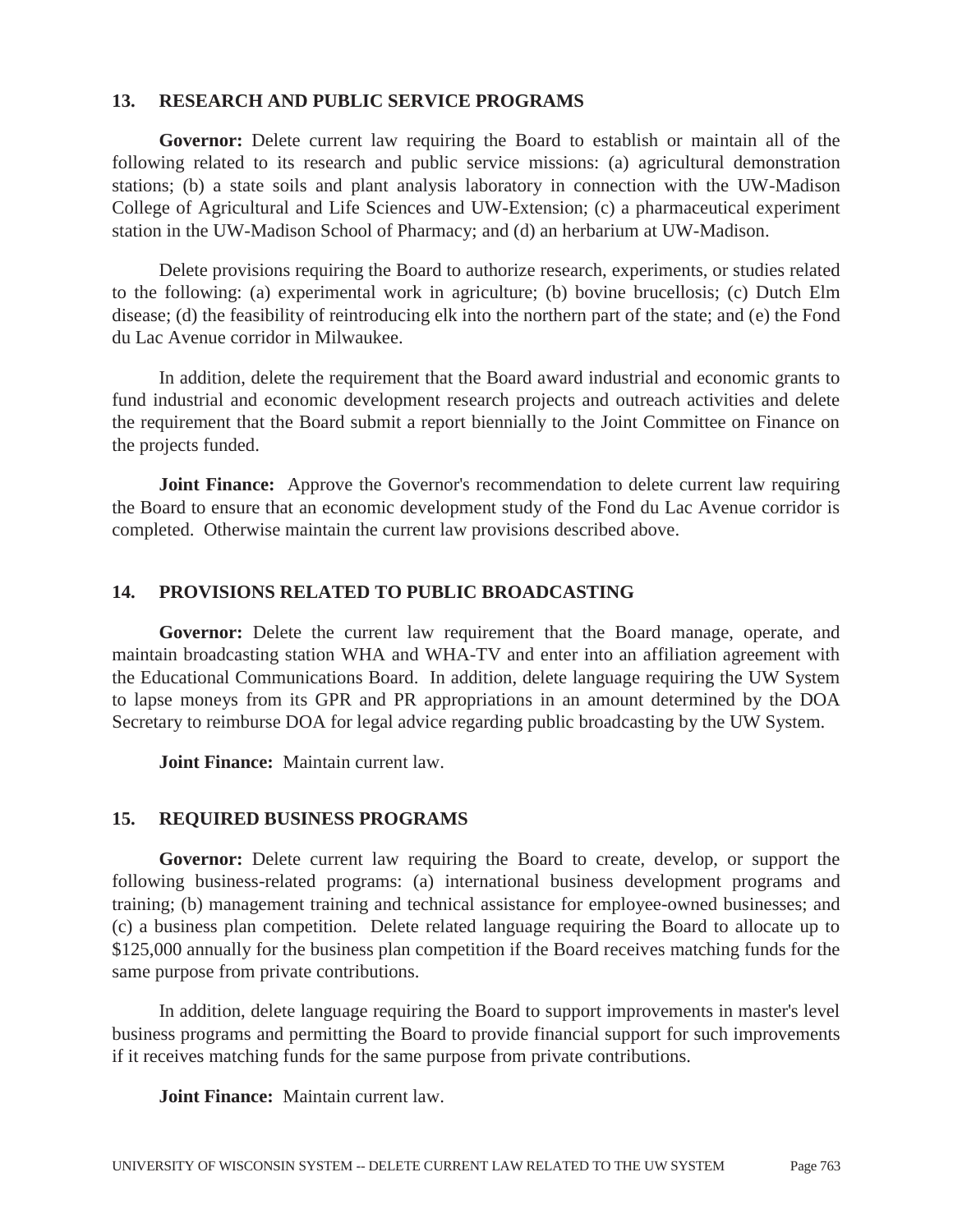#### **16. HEALTH PROGRAMS IN RURAL AND UNDERSERVED URBAN AREAS**

**Governor:** Delete the requirement that the Board allocate \$400,000 annually to the Department of Family Medicine and Practice at the UW-Madison School of Medicine and Public Health to support the Wisconsin Academy for Rural Medicine, the Academy for Center-city Medical Education, and the Wisconsin Scholars Academy programs if the Board receives \$400,000 in gifts and grants from private sources to support those programs. In addition, delete the requirement that the Board promote public awareness of, access to, and training of health professionals for rural and underserved urban areas.

**Joint Finance:** Approve the Governor's recommendation to delete the requirement that the Board promote public awareness of, access to, and training of health professionals for rural and underserved urban areas.

 Maintain current law requiring the Board to allocate \$400,000 annually to support the Wisconsin Academy for Rural Medicine, the Academy for Center-city Medical Education, and the Wisconsin Scholars Academy programs if the Board receives \$400,000 in gifts and grants from private sources to support those programs.

### **17. REQUIREMENTS RELATED TO ECONOMIC DEVELOPMENT PROGRAMS AND ASSISTANCE**

**Governor:** Delete the following requirements related to economic development programs administered by the Board and economic development assistance provided by the Board: (a) that the Board, in consultation with the Wisconsin Economic Development Corporation, establish goals, establish benchmarks, require reports and verify the information provided therein, establish a method for evaluating, and establish rules, policies, and procedures related to economic development programs; (b) coordinate economic development assistance with the Wisconsin Economic Development Corporation; and (c) submit an annual report assessing the economic development programs administered by the Board to the Joint Legislative Audit Committee and the appropriate standing committees.

 **Joint Finance:** Maintain current law.

## **18. PROGRAMS RELATED TO K-12 EDUCATION**

**Governor:** Delete the following provisions related to K-12 education: (a) that the Board direct the Schools of Education to present to schools the result of research on models for, and approaches to, improving school safety and reducing discipline problems in schools and at school activities; (b) that the Board provide curricula to train students enrolled in the Schools of Education in the use of educational technology in primary and secondary schools; and (c) that the Board provide professional development for primary and secondary teachers in the use of educational technology. In addition, delete language providing that the Board may do the following: (a) furnish services for educational study and research projects to school districts; and (b) establish a model school for children with disabilities at UW-Madison.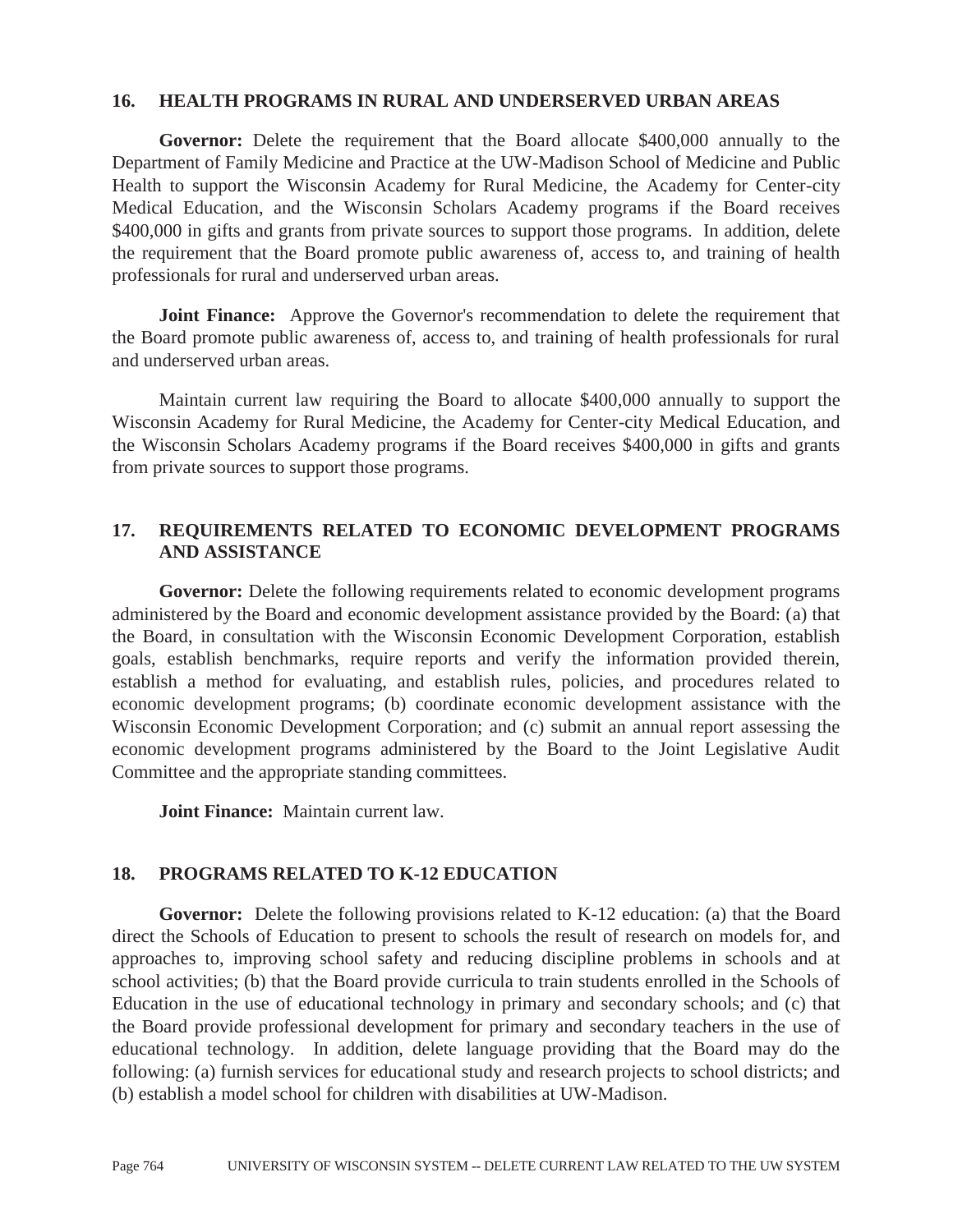**Joint Finance:** Approve the Governor's recommendation to delete current law requiring the Board to direct the Schools of Education to present to schools the result of research on models for, and approaches to, improving school safety and reducing discipline problems in schools and at school activities. Otherwise maintain the current law provisions described above.

### **19. DISTINGUISHED PROFESSORSHIPS AND CHAIRS**

**Governor:** Delete a current law provision permitting the Board to establish distinguished professorships. In addition, delete the requirement that the Board establish the following positions: (a) a distinguished chair of military history at UW-Madison; (b) the Gaylord Nelson chair of integrated environmental studies; and (c) the Wilder Crane professorship of government in the UW-Milwaukee Department of Political Science.

**Joint Finance:** Approve the Governor's recommendation to delete the requirement that the Board establish the Gaylord Nelson chair of integrated environmental studies. Otherwise maintain the current law provisions described above.

### **20. DELETE REQUIRED REPORTS**

**Governor:** Delete current law requiring the Board to submit the following reports to the Governor, the Legislature, and/or the Joint Committee on Finance: (a) a biennial report on employment harassment and discrimination claims; (b) a biennial report on research and public service projects for which the Board is expending general purpose revenue; (c) an annual report on management and staff positions; (d) an annual report identifying the number of employees with limited appointments, concurrent appointments, and backup positions; (e) an annual report on courses for which academic fees or tuition equals at least 100% of the cost of offering the course; and (f) an annual report on classified research contracts. In addition, delete language specifying that the chancellor of each UW institution consult with the faculty when establishing a process for accepting contracts for, and conducting, classified research.

 Delete language requiring the Board to ensure that UW-Madison reports annually to the Department of Administration on utility charges to fund principal and interest costs incurred in purchasing the Walnut Street steam and chilled-water plant and in renovating and adding an addition to the Charter Street heating and cooling plant.

**Joint Finance:** Approve the Governor's recommendation to delete the reports described in (c) and (e) above. Otherwise maintain the current law provisions described above.

## **21. DELETE APPLICATION FEE AMOUNTS**

**Governor:** Delete current law setting the application fee for undergraduate applicants at \$44 and the application fee for graduate, law, and medical school applicants at \$56. Delete provisions permitting the Board to exempt up to 5% of undergraduate applicants from the application fee. Delete language requiring that at least \$9 of the application fee paid by each undergraduate applicant and \$11 of the application fee paid by graduate, law, and medical school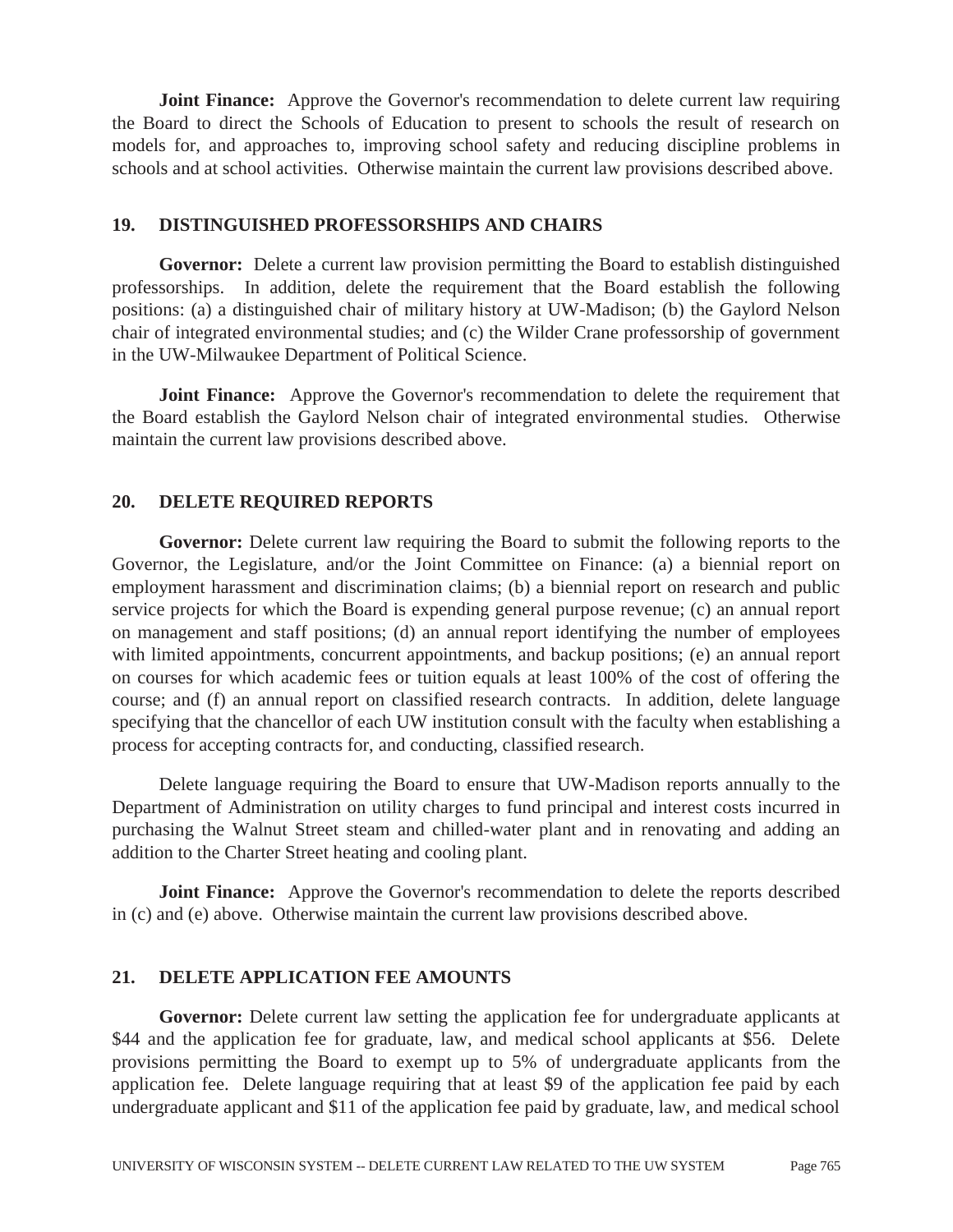applicants be used for admission application expenses. In addition, delete the requirement that \$3 of the application fee paid by each applicant be used to support the higher education location program.

**Joint Finance:** Modify the Governor's recommendation to require each UW institution to charge uniform application fees to each of the following groups of applicants: (a) all undergraduate applicants; (b) all graduate applicants; (c) all law school applicants; and (d) all medical school applicants.

## **22. SOIL AND WATER CONSERVATION**

**Governor:** Delete the current law requiring the Board of Regents to be responsible for research and educational programs regarding soil and water conservation. In addition, delete the requirement that the Board of Regents cooperate with the Land and Water Conservation Board, the Department of Agriculture, Trade, and Consumer Protection (DATCP), and the counties in carrying out soil and water conservation programs, and delete the requirement that the Board prepare annually a written program of planned educational activities in soil and water conservation.

 Under the bill, DATCP would continue to advise the UW System Authority on developing research and educational programs relating to soil and water conservation. DATCP would also continue to advise the UW System Authority on educational needs and assist the UW System Authority in implementing educational programs through UW-Extension county programs.

 **Joint Finance:** Maintain current law.

## **23. RESPONSIBILITIES OF THE WATER RESOURCES CENTER DIRECTOR**

**Governor:** Delete current law requiring the Director of the UW-Madison Water Resources Center to administer and coordinate funding available to state agencies for joint water resources research and data collection programs. Delete the requirement that the Director report biennially to the Legislature.

 **Joint Finance:** Maintain current law.

## **24. PROVISIONS RELATED TO STUDENT TUITION BILLS AND TUITION AND SEGREGATED FEES INFORMATION**

**Governor:** Delete the requirement that the Board ensure that every student's tuition bill include a statement of the amount of state funds authorized by the Governor and the Legislature for the UW System in that year and the average state subsidy per student. Delete the requirement that the Board ensure that the amount of segregated fees charged by each institution and each UW Colleges campus, the amount of tuition charged by each institution and each UW Colleges campus, and detailed information on the organizations and activities for which allocable segregated fees are expended are posted on each institution's or campus's website. Delete the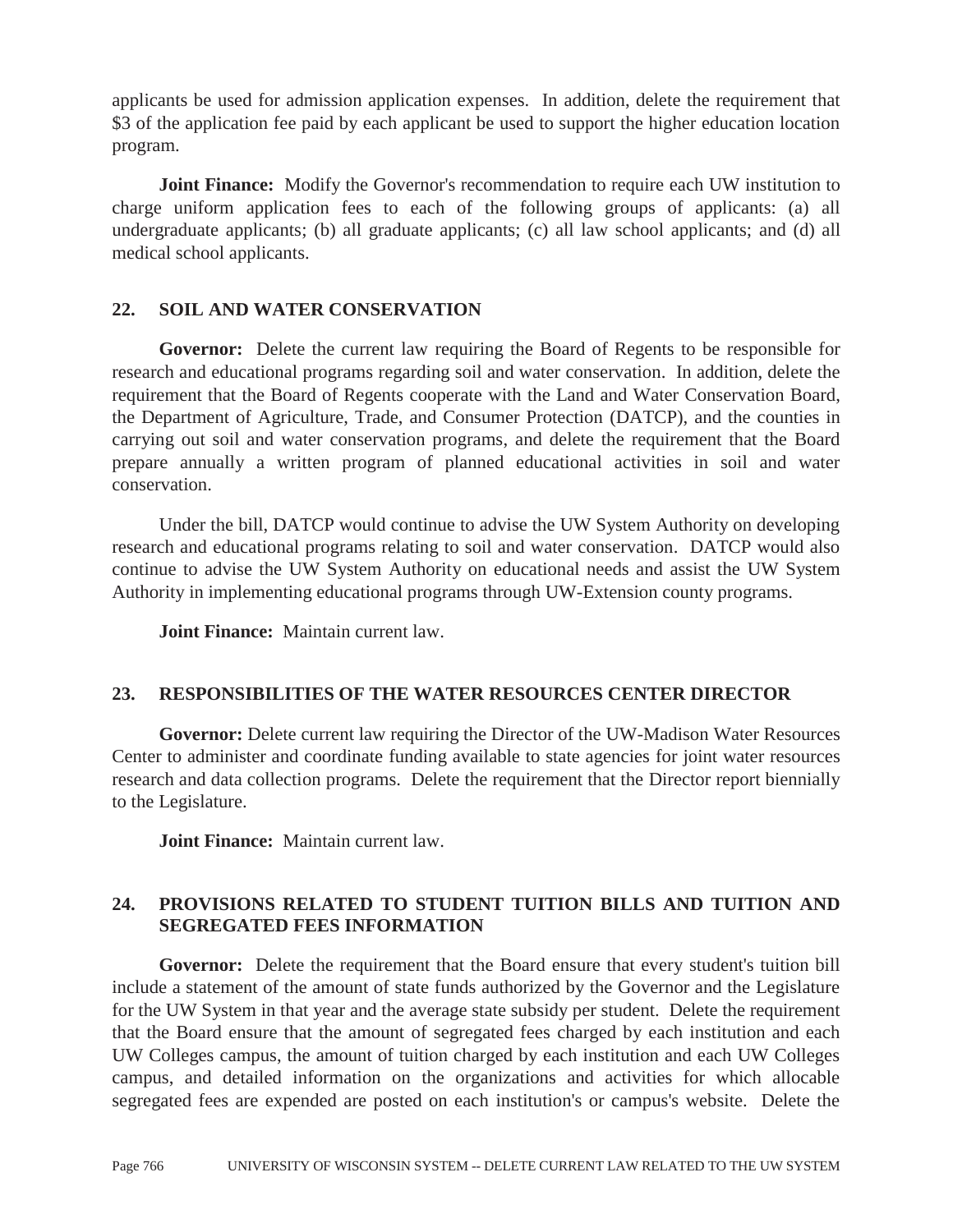requirement that the Board ensure that each student's bill shows separately the amount of tuition and the amount of segregated fees charged.

 **Joint Finance:** Maintain current law.

# **25. SEXUAL ASSAULT INFORMATION AND REPORTING**

**Governor:** Delete the requirement that the Board direct each institution and college campus to incorporate oral and written or electronic information on sexual assault in its orientation program for newly entering students and to supply all students enrolled in the institution or college campus with the same information in either printed or electronic form. Delete the requirement that the Board of Regents submit an annual report to the Legislature regarding the methods used to comply with the above requirement.

 Delete the requirement that any person employed at an institution who witnesses a sexual assault on campus or receives a report from a student enrolled in the institution that the student has been sexually assaulted report the assault to the dean of students.

 Delete the requirement that each institution report annually to the Department of Justice (DOJ) statistics on sexual assaults and on sexual assaults committed by acquaintances of the victims that occurred on the campus of that institution in the previous years, and that DOJ include those statistics in appropriate crime reports.

 **Joint Finance:** Maintain current law.

## **26. DISCIPLINE OF STUDENTS FOR CONTROLLED SUBSTANCE VIOLATIONS**

**Governor:** Delete current law specifying that any student who engages in an activity that constitutes a violation of the state law regarding controlled substances either on campus or at an event sponsored by the UW System, a UW institution, or a UW Colleges campus is subject to nonacademic misconduct disciplinary sanctions as provided by the Board by rule.

 **Joint Finance:** Maintain current law.

# **27. DELETE REQUIREMENT FOR AGREEMENT RELATING TO RESEARCH ON EDUCATION PROGRAMS**

**Governor/Joint Finance:** Delete current law requiring the Board of Regents to enter into an agreement with the Department of Public Instruction (DPI), the Wisconsin Technical College System (WTCS) Board, and the Wisconsin Association of Independent Colleges and Universities (WAICU) to cooperatively conduct research on preschool through postsecondary education programs.

 The bill would maintain current law requirements that the Board of Regents enter into a written agreement with DPI, the Department of Workforce Development, the WTCS Board, and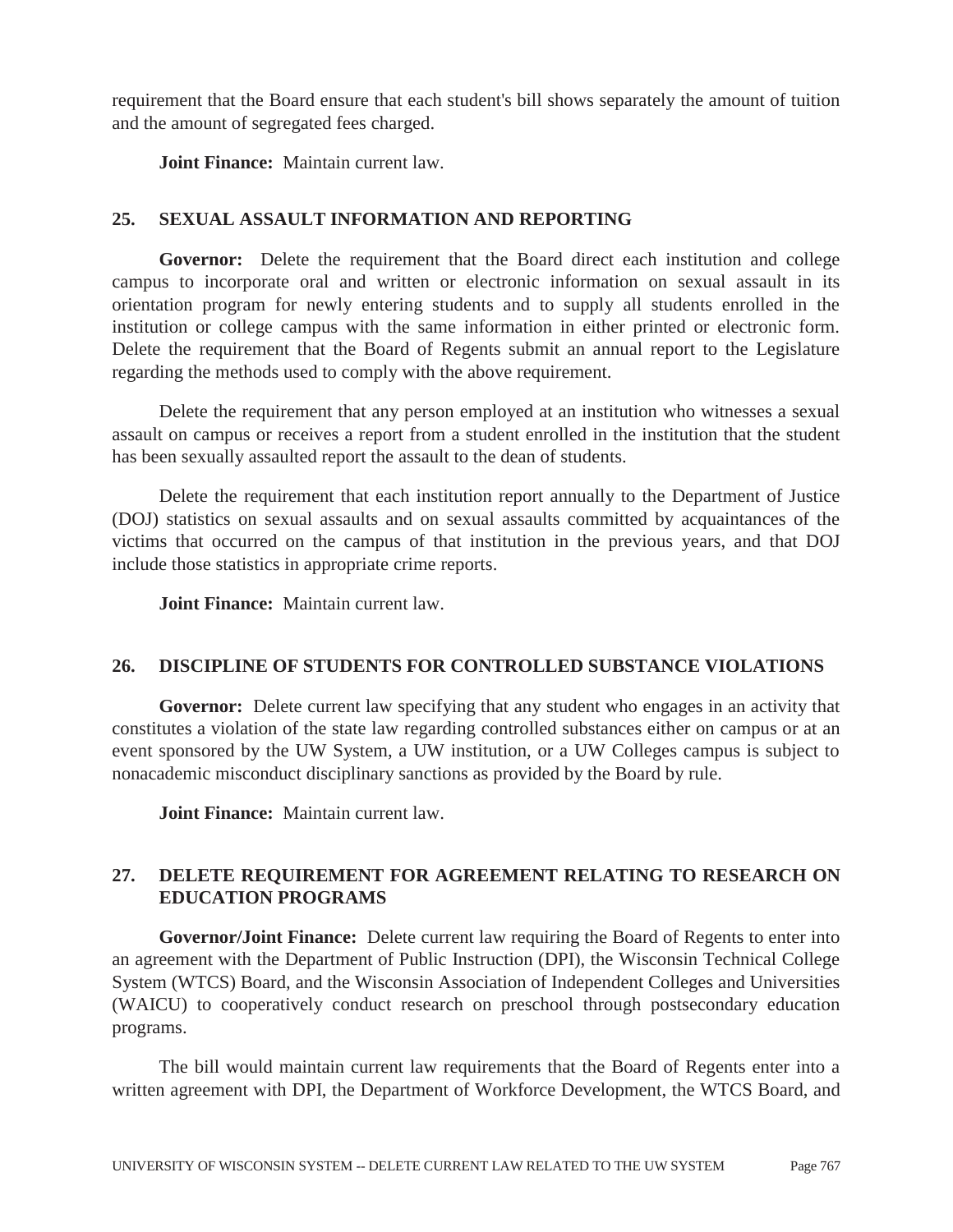WAICU to: (a) establish and maintain a longitudinal student data system; (b) describe the process by which one or more of the agencies may evaluate and study the education programs operated or supervised by one or more of the other agencies; (c) prohibit the agencies from evaluating or studying another agency's programs without the approval of that agency; (d) require the agencies to exchange student and work force data necessary to perform evaluations or studies; and (e) address additional issues related to data sharing.

### **28. BASIC LUMBER GRADING TRAINING PROGRAM**

**Governor:** Delete the requirement that the forest products outreach program at UW-Stevens Point establish a basic lumber grading training program in cooperation with the Department of Natural Resources (DNR). Delete the requirement that DNR, in cooperation with the Board of Regents, establish a procedure to determine successful completion of the training programs and issue certificates of accomplishment to individuals who have successfully completed the training program. Modify a current law provision to allow a person to certify that lumber meets or exceeds the requirements of the one- or two-family dwelling code or the multifamily dwelling standards only if that person has been certified under a lumber grading training program specified by the Department of Safety and Professional Services, instead of the lumber grading training program established by the forest products outreach program at UW-Stevens Point as under current law.

 **Joint Finance:** Maintain current law.

## **29. UW-EXTENSION AGRICULTURAL SAFETY AND HEALTH CENTER AND GRANTS**

**Governor:** Delete current law establishing the Agricultural Safety and Health Center in the UW-Extension. Under current law, the Center must: (a) develop a tractor and machine operation safety training course for children who are at least 12 years old; (b) perform instructor training and coordination; (c) certify children who have successfully completed the training; and (d) develop and disseminate educational and informational materials and present programs on farm safety and health topics. Modify current law to prohibit a child under the age of 16 years from operating a tractor on a highway unless that child has been certified by the Department of Transportation, instead of the Agricultural Safety and Health Center as under current law, as having successfully completed the safety training course. In addition, delete language requiring the Board of Regents to award grants of not more than \$500 per county to sponsors of farm safety education, training, or information programs.

 **Joint Finance:** Maintain current law.

## **30. SALE, LEASE, OR PURCHASE OF AGRICULTURAL LAND BY THE BOARD OF REGENTS**

**Governor:** Delete current law directing the Board of Regents to sell or lease specific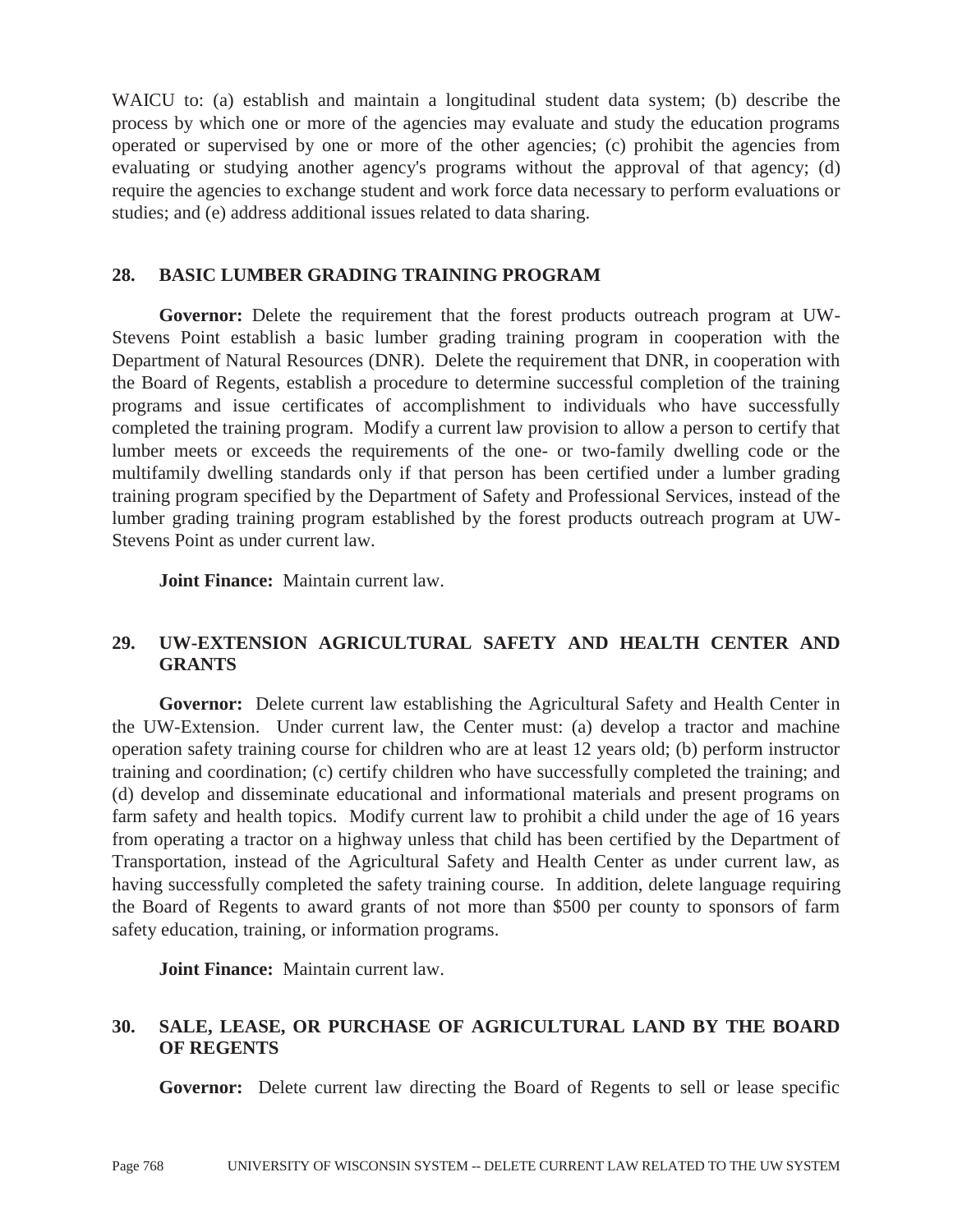parcels of agricultural land and to purchase other agricultural lands outside of the Madison area. Delete related language authorizing the Building Commission to release moneys from the building trust fund related to the sale or purchase of agricultural lands by the Board of Regents.

 **Joint Finance:** Maintain current law.

## **31. DHS TOBACCO RESEARCH GRANTS**

**Governor:** Delete current law permitting the Department of Health Services to award grants to the Board of Regents for advancing the work of the Tobacco Research and Intervention Center at UW-Madison in developing new educational programs to discourage tobacco use, determining the most effective strategies for preventing tobacco use, and expanding smoking cessation programs throughout the state.

 **Joint Finance:** Maintain current law.

# **32. DELETE ADDITIONAL CURRENT LAW PROVISIONS** [LFB Paper 675]

**Governor:** Delete current law requiring, permitting, authorizing, or prohibiting the Board of Regents to do all of the following:

(a) requiring the Board of Regents to submit annually to DOA a plan to integrate land information to enable such information to be readily translatable, retrievable, and geographically referenced for use by any state, local governmental unit, or public utility.

(b) requiring that reimbursements received by the UW System from the Higher Educational Aids Board for remissions granted to veterans and the children and spouses of deceased or disabled veterans be used for degree credit instruction.

(c) requiring the UW-Madison Center on Education and Work to establish a program for students enrolled in grades 7 to 12 to engage in webcam conversations about careers.

(d) requiring that the Board delegate to each chancellor the necessary authority for the administration and operation of each institution and the provision that the Board may delegate other groups as it deems appropriate.

(e) prohibiting the Board from creating a new college or school except as specifically authorized by the Legislature.

(f) requiring the Board to develop policies to identify GPR and non-GPR funding sources used to support non-instructional student activities and policies regarding the allocation of funds to those activities.

(g) requiring the Board to provide information related to meningococcal disease and hepatitis B and related vaccines to all students. Delete language requiring students living in residences halls to report whether they have received vaccinations for meningococcal disease and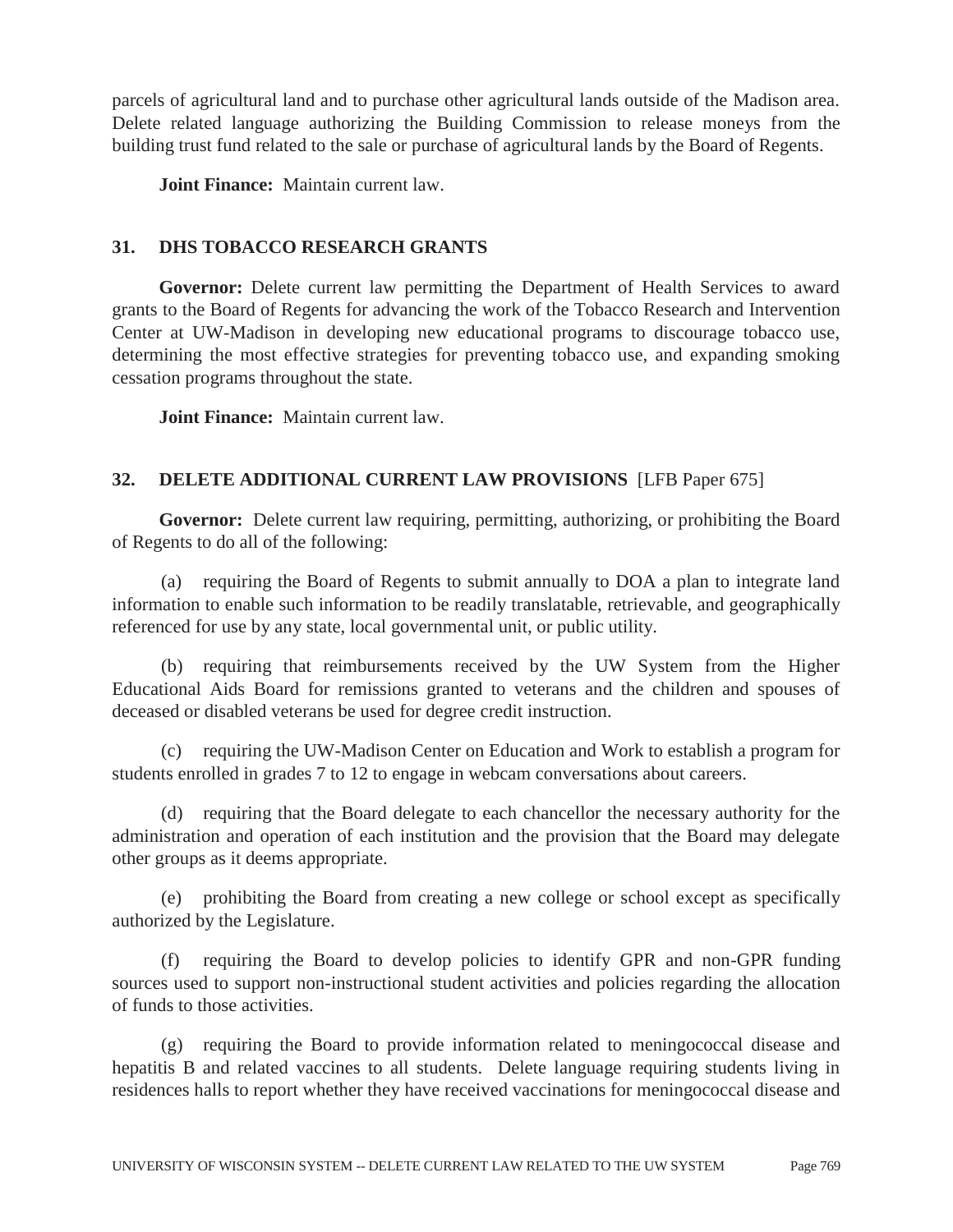hepatitis B.

(h) authorizing the Board to participate in a nonprofit-sharing corporation with colleges, universities, and libraries for the purpose of providing and operating a central library depository.

(i) permitting the Board to maintain membership in the Midwest technology development institute.

(j) requiring the Board to designate two positions funded through the GPR appropriation for UW System Administration to coordinate compliance with state and federal laws related to the environment.

(k) requiring the Board to ensure that each campus identifies and collects significant state documents relating to the administration and academic programs of that campus.

(l) requiring the Board of Regents to allocate \$11,250,000 in 2013-14 and in 2014-15 from its program revenue appropriation for general program operations to the incentive grants program and to award grants for programs meeting certain criteria to UW institutions and the UW-Extension.

(m) permitting a body designated by the Board to determine nonresident tuition exemption to require a student who has been granted such an exemption to submit information from which the body may determine the student's eligibility for the exemption, the student's eligibility for a different exemption, or the student's residency status.

(n) requiring that the DOA Secretary approve fees for services charged by the Higher Educational Aids Board to the Board of Regents through the national direct student loan servicing contract.

(o) prohibiting UW institutions and private educational institutions located in this state that award bachelor's or higher degrees from using a student's social security number as his or her identification number.

(p) delete the following provisions related to the Downer Woods located on the UW-Milwaukee campus: (1) provisions requiring the UW-Milwaukee Chancellor to prepare and implement a Downer Woods natural area management and restoration plan to ensure that the area of the Downer Woods designated as the conservation area is managed properly as a natural area; (2) provisions requiring that the portion of the Downer Woods designated as permanently reserved woodlands be set aside exclusively for the purposes of community enhancement and relaxation; (3) provisions permitting the portions of the Downer Woods designated as park and woodland areas to be used by UW-Milwaukee as recreational and aesthetic corridors; and (4) provisions specifying that the buildings of the former Downer college be preserved and may not be razed without prior approval of the Building Commission.

(q) prohibiting UW institutions from offering complimentary or reduced price tickets to athletics event for which an admission fee is normally charged except as follows: (1) reduced priced tickets may be provided to minors, students, and persons age 62 or older; (2) complimentary or reduced price tickets may be permitted if they are permitted by the rules of the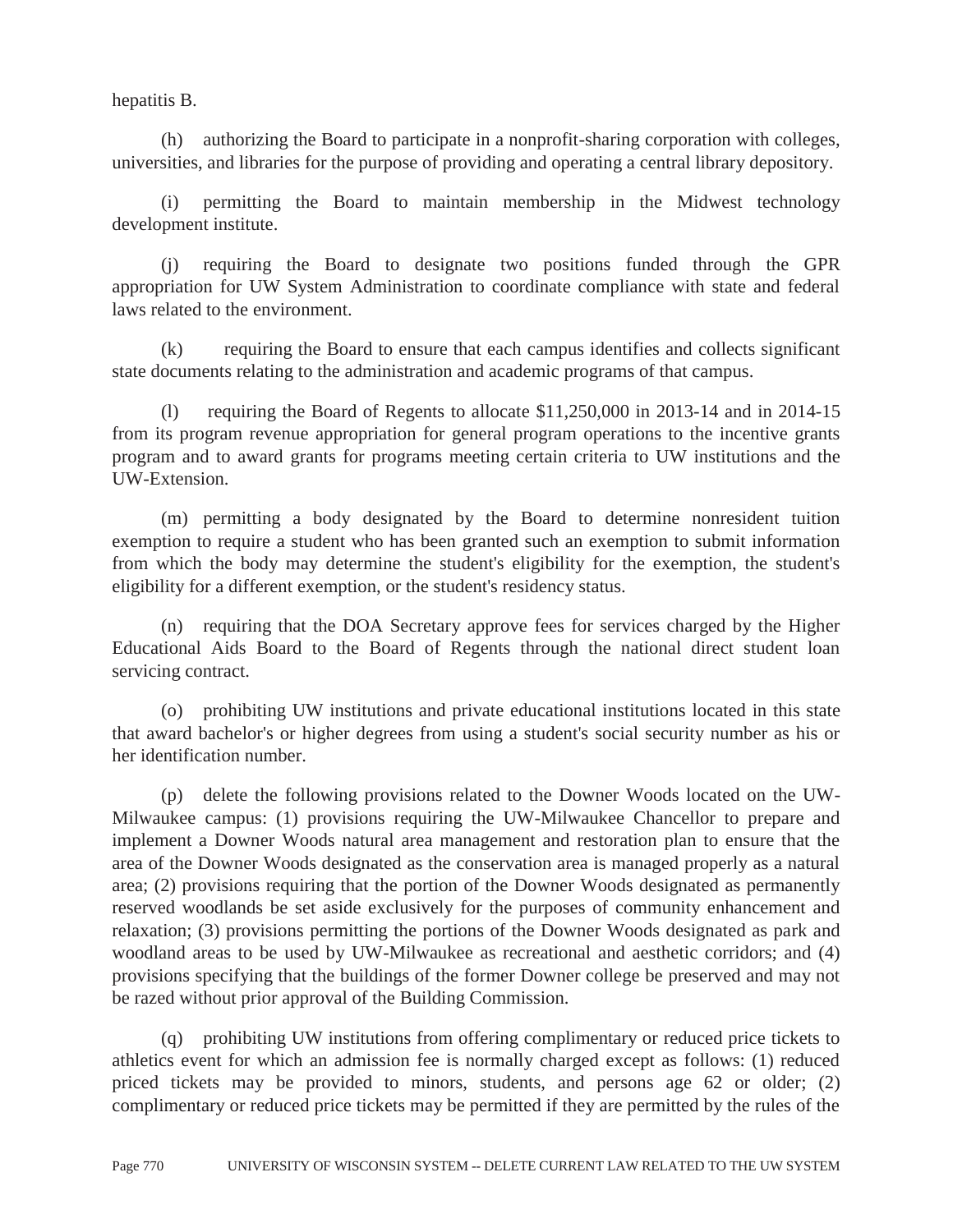intercollegiate athletic conference to which the institution belongs and the chancellor has approved the furnishing of such tickets; and (3) complimentary or reduced price tickets may be provided to individuals who perform duties directly related to the conduct of the athletic event for which the tickets are issued.

(r) requiring the Board to ensure that the UW-Madison University Ridge Golf Course charge no more than two levels of fees and that, if there are two levels of fees, the lower fee level be for students and the other fee level by for all others eligible to use the facility.

(s) requiring the UW-Madison license plate scholarship program to provide funds to the division of athletics until the Board determines that the division's deficit has been eliminated.

(t) requiring the Board to adopt criteria for researchers to follow regarding humane treatment of animals for scientific research purposes.

(u) requiring the Board include in fiscal estimates prepared for bills that involve the appropriation of GPR for specific research or public service projects the anticipated completion date of the project.

(v) permitting the Board to award up to \$500 to up to 10 UW System employees who make suggestions that result in significant quality improvement in the UW System related to supplies and services.

(w) requiring the UW System to create a student information system, to develop UW System technology infrastructure, and to provide faculty with educational technology and train them in its use.

(x) requiring the Board to appoint alcohol and other drug abuse prevention and intervention program counselors for UW-Madison and UW-Milwaukee. Delete the requirement that these counselors develop alcohol and other drug abuse prevention and intervention programs and train faculty, academic staff, and classified staff in the prevention of and early intervention in alcohol and other drug abuse.

(y) permitting the Board to establish a tuition gift certificate program.

(z) requiring the Board to direct the administrative officers of each campus to work with the regional planning commissions and the local authorities of the community in which the campus is located to evaluate the transportation needs of the campus population. Delete the requirement that each campus develop a transportation plan for the campus to effect energy resource conservation and efficient use of transportation resources. Delete the specification that such plans include pedestrian walkways, bikeways, bike routes, bicycle storage racks, car and van pools, and, to the extent feasible, improved mass transit services. Delete the requirement that transportation plans detail parking management strategies which provide incentives for the use of mass transit and high occupancy vehicles.

(aa) permitting the Board of Regents, a UW institution, a UW Colleges campus, and the UW-Extension to be a member, shareholder, or partner in or with any third-party entity or other person that offers, resells, or provides telecommunications services to a facility that it was not